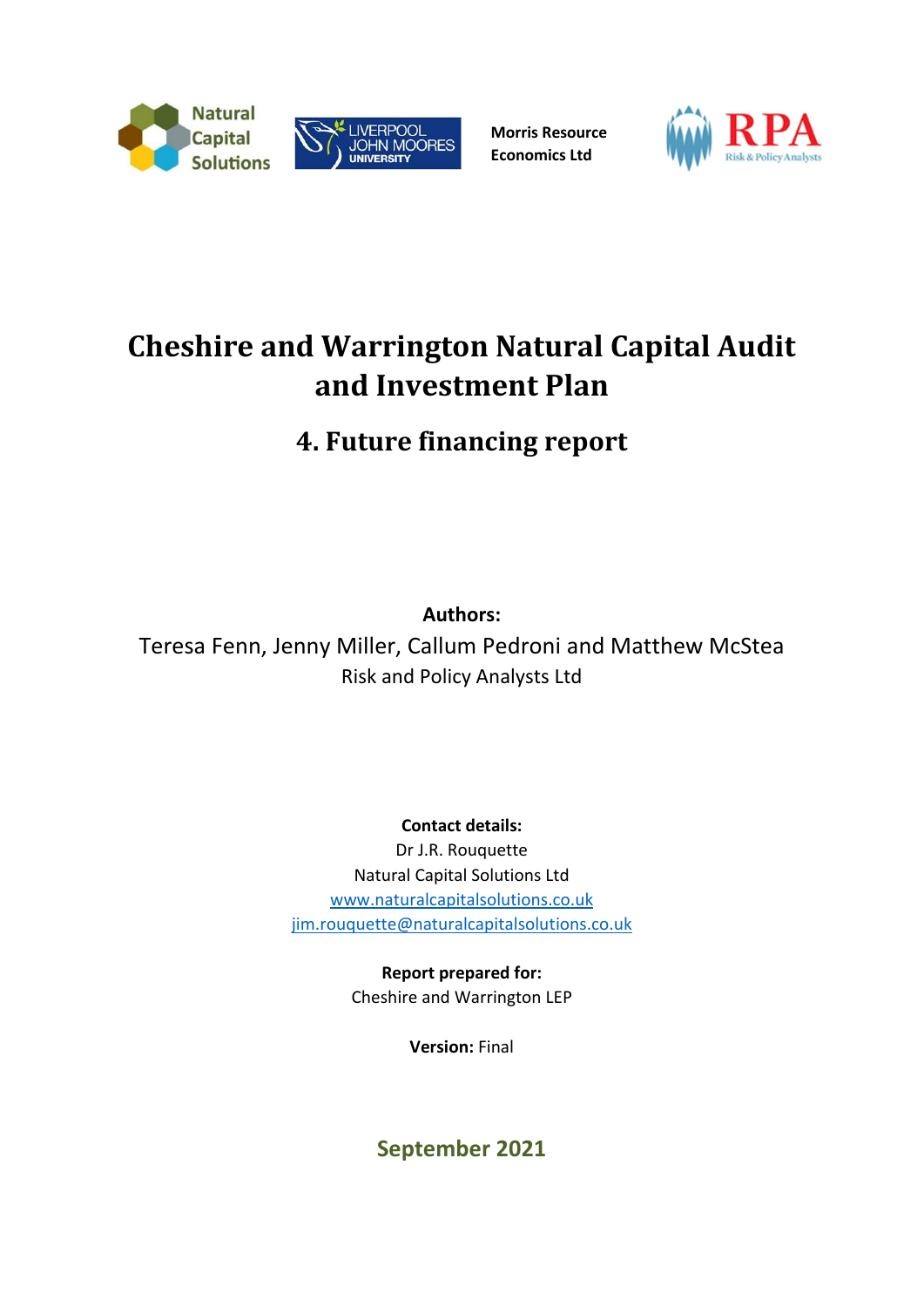# <span id="page-1-0"></span>**Contents**

| 1. |      |  |  |  |  |  |  |  |  |
|----|------|--|--|--|--|--|--|--|--|
| 2. |      |  |  |  |  |  |  |  |  |
| 3. |      |  |  |  |  |  |  |  |  |
| 4. |      |  |  |  |  |  |  |  |  |
|    | 4.1  |  |  |  |  |  |  |  |  |
|    | 4.2  |  |  |  |  |  |  |  |  |
|    | 4.3  |  |  |  |  |  |  |  |  |
|    | 4.4  |  |  |  |  |  |  |  |  |
|    | 4.5  |  |  |  |  |  |  |  |  |
|    | 4.6  |  |  |  |  |  |  |  |  |
|    | 4.7  |  |  |  |  |  |  |  |  |
|    | 4.8  |  |  |  |  |  |  |  |  |
|    | 4.9  |  |  |  |  |  |  |  |  |
|    | 4.10 |  |  |  |  |  |  |  |  |
|    | 4.11 |  |  |  |  |  |  |  |  |
|    | 4.12 |  |  |  |  |  |  |  |  |
|    | 4.13 |  |  |  |  |  |  |  |  |
|    | 4.14 |  |  |  |  |  |  |  |  |
|    | 4.15 |  |  |  |  |  |  |  |  |
|    | 4.16 |  |  |  |  |  |  |  |  |
|    | 4.17 |  |  |  |  |  |  |  |  |
|    | 4.18 |  |  |  |  |  |  |  |  |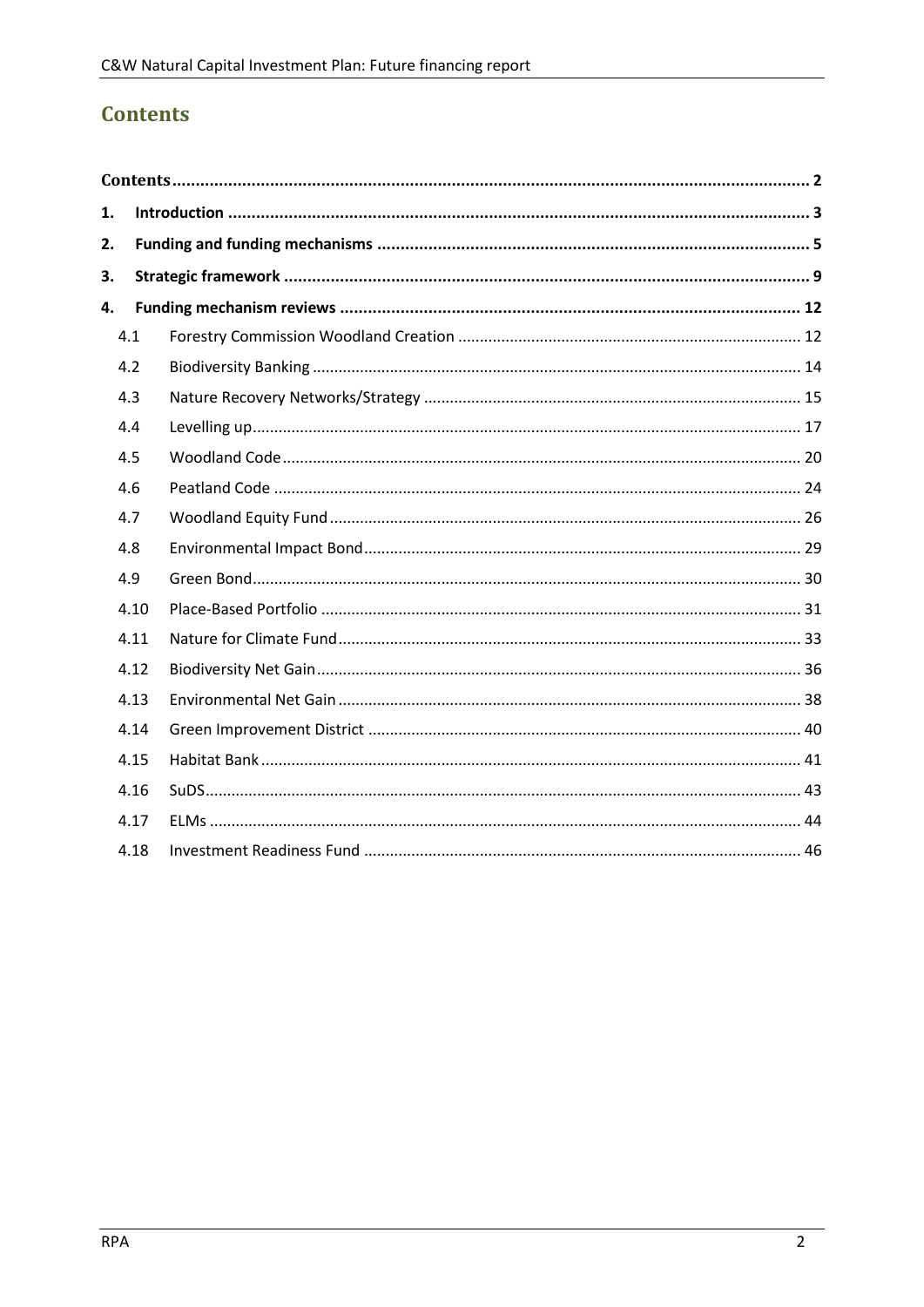# <span id="page-2-0"></span>**1. Introduction**

The Cheshire and Warrington Local Enterprise Partnership (C&W LEP) have identified the need for an assessment of the interrelationship between natural capital and its economic and social development ambitions for the area. Natural Capital is defined as:

"*..elements of nature that directly or indirectly produce value or benefits to people, including ecosystems, species, freshwater, land, minerals, the air and oceans, as well as natural processes and functions"* (Natural Capital Committee 2014<sup>1</sup> ).

It is the stock of natural assets (e.g. soils, water, biodiversity) that produces a wide range of ecosystem services that provide benefits to people. These benefits include food production, regulation of flooding and climate, pollination of crops, and cultural benefits such as aesthetic value and recreational opportunities.

Natural capital supports all other forms of capital on which human systems depend, whether man-made, human or social. However, many of the outputs produced by natural capital, such as the regulation of flooding and atmospheric gases by forest lands, are not included in the decisions of private individuals or organisations. This is because they often involve non-priced public goods that are not traded in the market place and are not subject to formal property rights and entitlements (TEEB, 2010<sup>2</sup>). Elements of natural capital are therefore liable to be overused, degraded, depleted and eventually lost, with consequences for long term welfare and the sustainability of economic systems. There is now much greater awareness of the role of natural capital in the design and achievement of economic and social development strategies, with strong links to business and enterprise<sup>3</sup>. The C&W LEP's interest in natural capital assessment is also set within its commitment to develop quality of place as a platform for sustained growth.

The C&W LEP have commissioned this project to produce a Natural Capital Audit, and support the development of a Natural Capital Investment Plan for the area. This is driven by the need not only to manage risks to the natural environment associated with economic development that could undermine successful achievement, but also to explore the opportunities to tap into new funding sources and mechanisms for innovative investments that can achieve substantial gains for people and the natural world. In this respect, there is a need to develop a strategic network of natural capital oriented projects to support and extend C&W LEP's strategy through to 2040, engaging key stakeholder interests in the process. The investment plan covers the three local authority areas of Cheshire West and Chester, Cheshire East, and Warrington.

An extensive evidence base has been built-up to support the development of the **Natural Capital Audit and Investment Plan** (NCAIP). The evidence is summarised in the main NCAIP report, but is presented in much greater detail in the form of five technical reports:

1. **Natural capital audit and policy analysis** – a baseline assessment of the natural capital assets currently present across Cheshire and Warrington, the benefits that flow from those assets and their monetary value, together with an analysis of policies at the local and national scale that effect natural capital, and an identification of priority themes and sectors.

<sup>&</sup>lt;sup>1</sup> Natural Capital Committee 2014. Towards a Framework for Defining and Measuring Changes in Natural Capital. Working Paper 1, Natural Capital Committee.

<sup>&</sup>lt;sup>2</sup> TEEB. 2010. The Economics of Ecosystems and Biodiversity: Ecological and Economic Foundations. Earthscan, Oxford & NY.

<sup>&</sup>lt;sup>3</sup> TEEB. 2012. The Economics of Ecosystems and Biodiversity in Business and Enterprise. Earthscan. London; New York.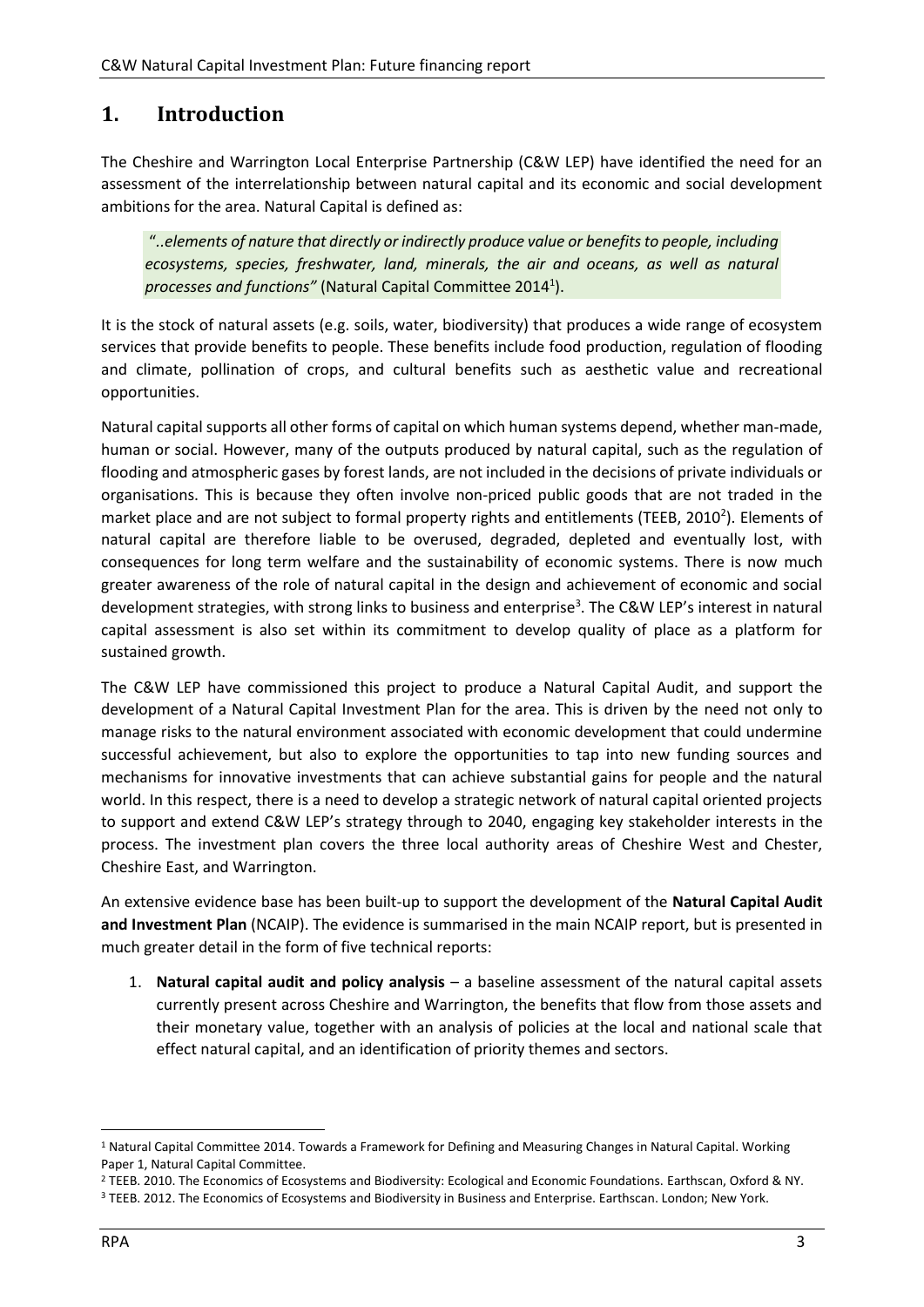- 2. **Intervention and investment opportunities report** habitat opportunity mapping to identify the best locations to deliver specific or multiple objectives, along with mapping of strategic themes based on local policies, to prioritise locations for investment.
- 3. **Workshop report** write-up of stakeholder workshop to present the approach used to map natural capital opportunities, and to discuss key priorities across C&W.
- 4. **Future financing report** review of emerging financing options, including a typology of different funding opportunities, the ecosystem services and habitats covered by each, and an approach to identifying the most appropriate funding mechanism for different projects.
- 5. **Case studies report**  presentation of five case studies to demonstrate how the opportunity maps can be used to identify habitat creation potential based on different objectives, to highlight the benefits of such projects, and to show how funding requirements and potential funding sources can be identified.

Another key output from this project are the numerous GIS maps and layers. These are being supplied to project partners as a data package.

**This report is the fourth of these technical reports; the future financing report**. The aims of this report are to:

- a) Review and collate current and emerging funding opportunities related to natural capital, providing information on each fund and the ecosystem services that it supports.
- b) Develop a fund selector spreadsheet to help users select the most appropriate funds for their project.

Figure 1 shows the structure and components that make up the overall Natural Capital Audit and Investment Plan and how the future financing workstream fits into the rest of the project.



**Figure 1** Overview of the overall project. The green box highlights the work reported here and shows how it fits into the other components of the overall project (grey boxes).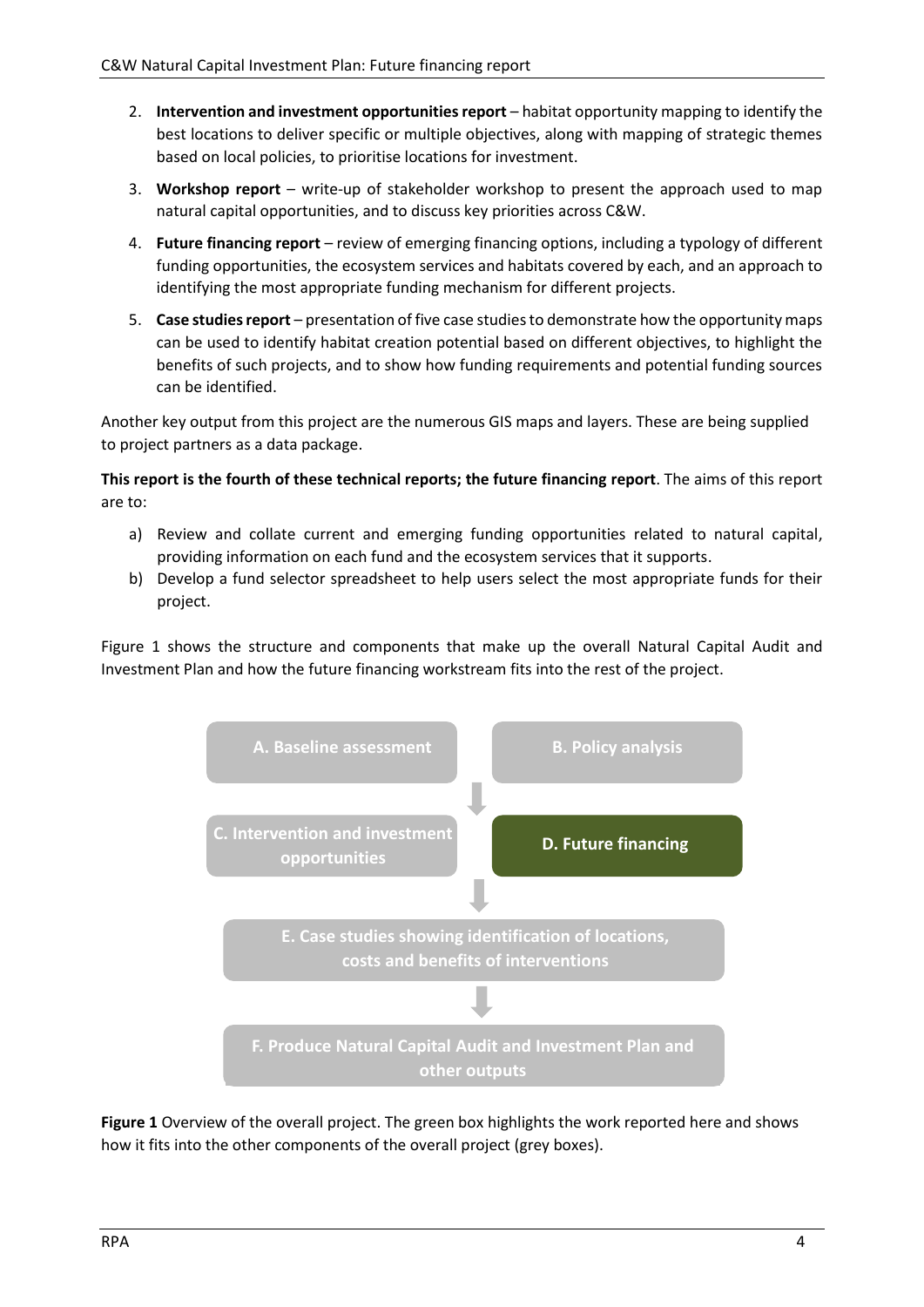# <span id="page-4-0"></span>**2. Funding and funding mechanisms**

This section identifies investment opportunities in natural capital to improve the success and reach of existing development plans and initiatives. It further seeks to explore new innovative development investments that build on the area's natural capital advantage, including promoting quality of life, as determined by the environment and surroundings.

The Government's 25-year plan for the environment and its aspirations aim to achieve a wide range of complex goals. This includes climate change mitigation and adaption, addressing the decline of biodiversity as well as the management of opportunities and threats imposed by Brexit. In order to achieve the array of goals, natural capital investment will be vital to make a broader business case for these investments. Natural capital investment draws from public and increasingly private finance to fund projects which increase or enhance natural capital. Public and private funding combined is also known as blended finance, enabling project opportunities and impact investments with varying levels of risk. The diversity of funding streams allows a greater environmental (and social) impact<sup>4</sup>. Most recently, the Greater Manchester Natural Capital Investment Plan offered insights into suitable finance option for the region to promote a positive impact on natural capital that provides a return to the investor (see Figure 2 for the blended finance model).



Figure 2: Types of potential investors in natural capital (from eftec 2019<sup>5</sup>)

A wide range of funding mechanisms have been reviewed as potential sources of investment into natural capital in the Cheshire and Warrington region. Funds reviewed initially focussed on those that will support development of mechanisms and structure to enable delivery (e.g. Investment Readiness Fund), but was broadened to also include a number of mechanisms that fund delivery on the ground (e.g. Biodiversity Net Gain). Note, however, that this is a rapidly changing area, with new funds coming out

<https://thegiin.org/assets/upload/Blended%20Finance%20Resource%20-%20GIIN.pdf> on 22 December 2020

<sup>4</sup> Global Impact Investing Network (2018): A Resource for Structuring Blended Finance Vehicles. Available at:

<sup>5</sup> *Eftec et al (2019): Greater Manchester Natural Capital Investment Plan, final report, January 2019, available at: <https://naturegreatermanchester.co.uk/wp-content/uploads/2019/01/GM-Natural-Capital-Investment-Plan-Final180119.pdf>*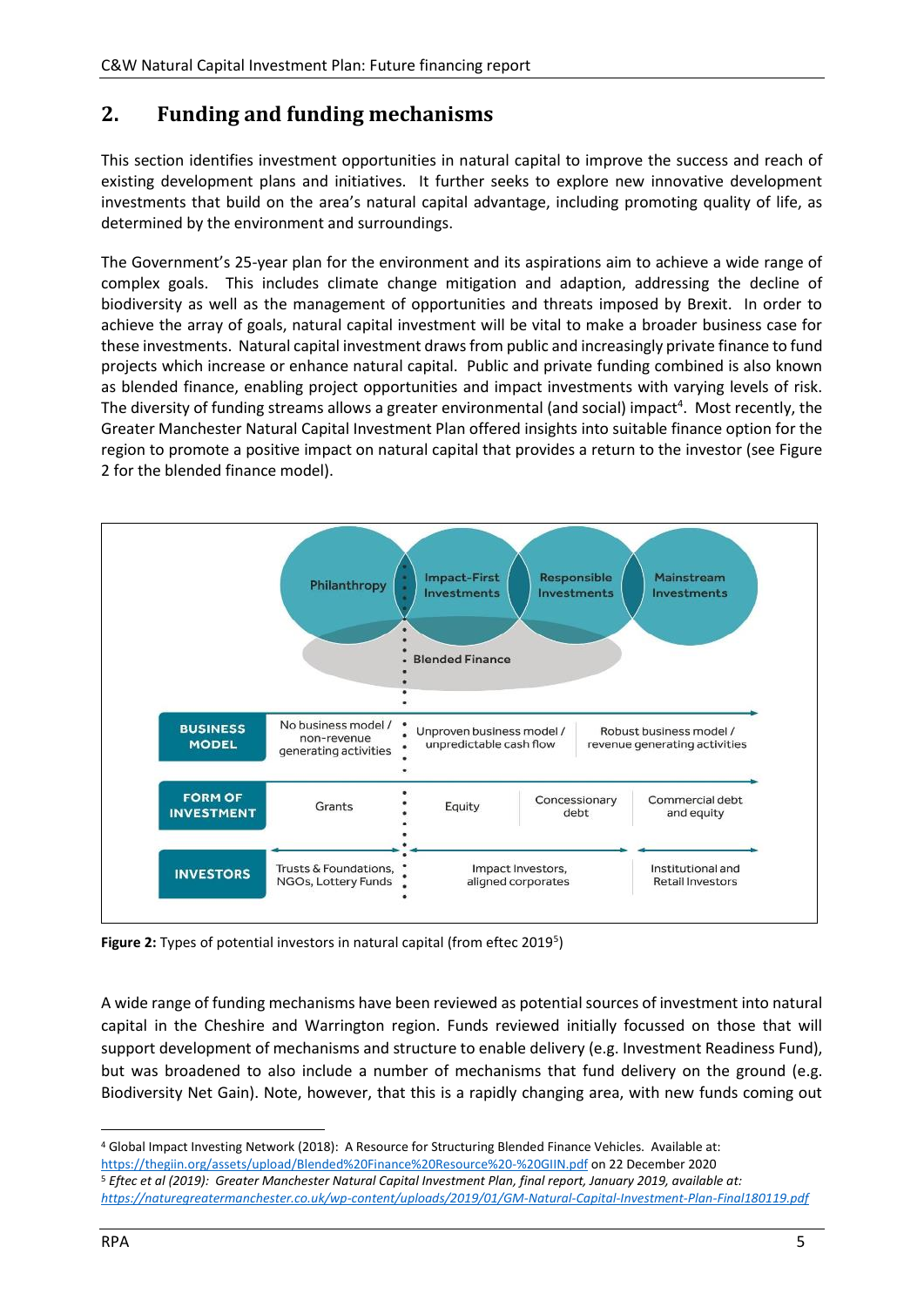regularly and others passing their deadlines, hence the list is not exhaustive. This then illustrates the variety of opportunities that are available for both directly funding different natural capital interventions as well as generating mechanisms to attract funding:

- Environmental Impact Bond
- Woodland Equity Fund
- Green Bond
- Place-based Portfolio
- Green Improvement District
- Habitat Bank
- SuDS
- ELMs
- Investment Readiness Fund
- Nature for Climate Fund (as announced 18 May 2021)
- Biodiversity Net Gain
- Environmental Net Gain
- Levelling Up
- Woodland Code
- Peatland Code
- Forestry Commission Woodland Creation
- Biodiversity Banking
- Nature Recovery Networks/Strategy

Further details on each of these is provided in Section 4.

Funding mechanisms can help achieve different objectives depending on their underlying suitability criteria. As such, these criteria differ depending on project characteristics, funding needs, sources and models. For example, some projects are long-term, mainly involving non-market public goods and land use change targeting climate change objectives at landscape scale and thus mainly appeal to off setters, and corporate ESG interests. Other projects focus on green space in local areas, linked to air quality in urban areas, and can be integrated within infrastructure/regeneration projects.

The funds have been assessed in terms of their potential application to different ecosystem services. This information is then used as the basis for a spreadsheet that enables the most appropriate funds to be identified depending on the ecosystem services that are the main focus of a project, programme or policy. Table 1 provides the summary scores assigned to each funding mechanism according to its use in delivering different ecosystem services, with scores ranging from 0 (not applied, ecosystem service is not relevant to the funding mechanism) to 4 (main focus of the funding mechanism). The 'fund selector' spreadsheet is used as part of the strategic framework and has been applied to assess likely funding sources for the case studies. This spreadsheet is available with the Technical Reports.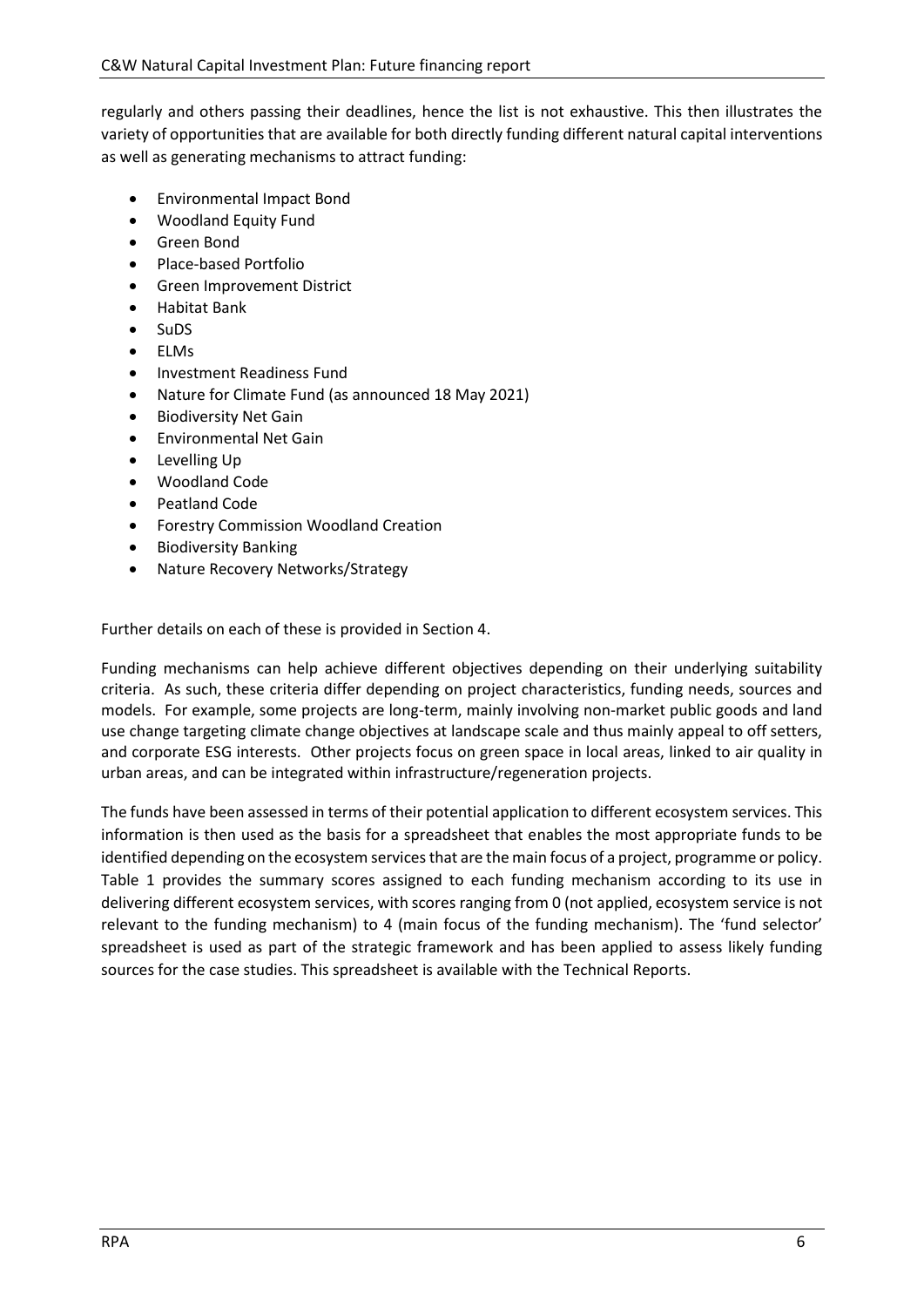|                                               | Environmental<br>Impact Bond | <b>Woodland Equity</b><br>Fund | Green Bond     | Place-based Portfolio | Green Improvement<br><b>District</b> | Habitat Bank   | SuDS                | <b>ELMs</b>    | <b>Readiness Fund</b><br>Investment | Nature for Climate<br>Fund | <b>Biodiversity Net Gain</b> | Environmental Net<br>Gain | $\frac{1}{2}$<br>Levelling I | <b>Woodland Code</b> | <b>Peatland Code</b> | Forestry Commission<br><b>Woodland Creation</b> | <b>Biodiversity Banking</b> | Nature Recovery<br>Networks/ Strategy |
|-----------------------------------------------|------------------------------|--------------------------------|----------------|-----------------------|--------------------------------------|----------------|---------------------|----------------|-------------------------------------|----------------------------|------------------------------|---------------------------|------------------------------|----------------------|----------------------|-------------------------------------------------|-----------------------------|---------------------------------------|
| <b>Provisioning services</b>                  |                              |                                |                |                       |                                      |                |                     |                |                                     |                            |                              |                           |                              |                      |                      |                                                 |                             |                                       |
| <b>Agricultural</b><br>outputs                | 2 <sup>1</sup>               | 0                              | $\overline{2}$ | $\pmb{0}$             | $\mathbf 1$                          | 3              | $\mathsf{O}\xspace$ | 3              | 3                                   | $\pmb{0}$                  | $\mathsf{O}\xspace$          | $\pmb{0}$                 | $\pmb{0}$                    | 0                    | 0                    | $\pmb{0}$                                       | $\mathsf{O}\xspace$         | $\overline{2}$                        |
| Timber/wood<br>fuel production                | $\overline{2}$               | $\overline{4}$                 | $\overline{2}$ | $\overline{2}$        | $\pmb{0}$                            | 3              | $\mathsf{O}\xspace$ | 3              | 3                                   | $\overline{2}$             | $\pmb{0}$                    | $\mathbf{0}$              | $\pmb{0}$                    | $\overline{4}$       | $\pmb{0}$            | $\overline{2}$                                  | $\pmb{0}$                   | $\mathbf{1}$                          |
| <b>Water supply</b>                           | $\overline{3}$               | 2 <sup>1</sup>                 | $\overline{4}$ | $\mathbf{1}$          | $\mathbf{1}$                         | 3 <sup>1</sup> | $\overline{3}$      | $\overline{3}$ | $\overline{3}$                      | $\mathbf 0$                | $\pmb{0}$                    | $\mathbf{1}$              | $\mathbf 0$                  | 0                    | $\overline{2}$       | $\pmb{0}$                                       | $\mathbf 0$                 | $\mathbf{0}$                          |
| Renewable<br>energy                           | 2 <sup>1</sup>               | $1\,$                          | 3              | $\mathbf 1$           | $\mathbf 1$                          | $\mathbf 0$    | $\mathsf{O}\xspace$ | $\mathbf 1$    | $\overline{2}$                      | $\mathbf 1$                | $\mathsf{O}\xspace$          | 0                         | $\mathbf{1}$                 | 0                    | $\pmb{0}$            | $\mathsf{O}\xspace$                             | $\mathbf 0$                 | $\mathsf{O}\xspace$                   |
| <b>Regulating services</b>                    |                              |                                |                |                       |                                      |                |                     |                |                                     |                            |                              |                           |                              |                      |                      |                                                 |                             |                                       |
| <b>Air quality</b><br>regulation              | $\overline{3}$               | $\overline{3}$                 | $\overline{4}$ | 3                     | 3                                    | $\overline{3}$ | $\overline{3}$      | $\overline{3}$ | $\overline{4}$                      | $\overline{2}$             | $\overline{2}$               | $\overline{2}$            | $\overline{3}$               | $\overline{3}$       | $\mathsf{O}\xspace$  | $\overline{3}$                                  | $\overline{2}$              | 2 <sup>1</sup>                        |
| <b>Carbon avoided</b><br>and<br>sequestration | 3                            | $\overline{4}$                 | $\overline{2}$ | $\overline{2}$        | $\overline{2}$                       | 3              | $\overline{2}$      | $\overline{4}$ | $\overline{4}$                      | $\overline{4}$             | 3                            | $\mathbf{1}$              | $\overline{2}$               | $\overline{4}$       | $\overline{4}$       | $\overline{4}$                                  | $\overline{2}$              | $\overline{2}$                        |
| <b>Local climate</b><br>regulation            | 3                            | 3                              | 3              | 3                     | $\overline{2}$                       | 3              | $\overline{2}$      | 3              | 3                                   | 3                          | $\overline{2}$               | 3                         | $\mathbf{1}$                 | 3                    | $\overline{2}$       | $\overline{3}$                                  | $\overline{2}$              | $\mathbf{1}$                          |
| <b>Water flow</b><br>regulation               | 3                            | 3                              | $\overline{2}$ | $\overline{2}$        | $\overline{2}$                       | 3              | $\overline{4}$      | 3              | $\overline{4}$                      | $\overline{2}$             | $\mathbf{1}$                 | $\overline{2}$            | $\Omega$                     | $\overline{2}$       | 3                    | $\overline{3}$                                  | $\overline{2}$              | $\mathbf{1}$                          |
| <b>Water quality</b><br>regulation            | 3                            | 3                              | $\overline{2}$ | $\overline{4}$        | $\overline{2}$                       | 3              | 3                   | $\overline{4}$ | $\overline{4}$                      | $\mathbf 0$                | $\mathsf{O}\xspace$          | $\mathbf{1}$              | $\mathbf 0$                  | $\mathbf{1}$         | $\overline{2}$       | $\overline{3}$                                  | $\overline{2}$              | $\mathbf{1}$                          |
| <b>Pollination</b>                            | 3                            | $\overline{3}$                 | $\overline{2}$ | 3                     | $\overline{3}$                       | $\overline{3}$ | $\mathbf{1}$        | 3              | 3                                   | $\overline{2}$             | $\overline{4}$               | $\overline{4}$            | $\mathbf{1}$                 | $\overline{2}$       | $\overline{2}$       | $\overline{2}$                                  | 3                           | 2 <sup>1</sup>                        |
| <b>Cultural services</b>                      |                              |                                |                |                       |                                      |                |                     |                |                                     |                            |                              |                           |                              |                      |                      |                                                 |                             |                                       |
|                                               |                              |                                |                |                       |                                      |                |                     |                |                                     |                            |                              |                           |                              |                      |                      |                                                 |                             |                                       |
| <b>RPA</b>                                    |                              |                                |                |                       |                                      |                |                     |                |                                     |                            |                              |                           |                              |                      |                      |                                                 |                             | $\overline{7}$                        |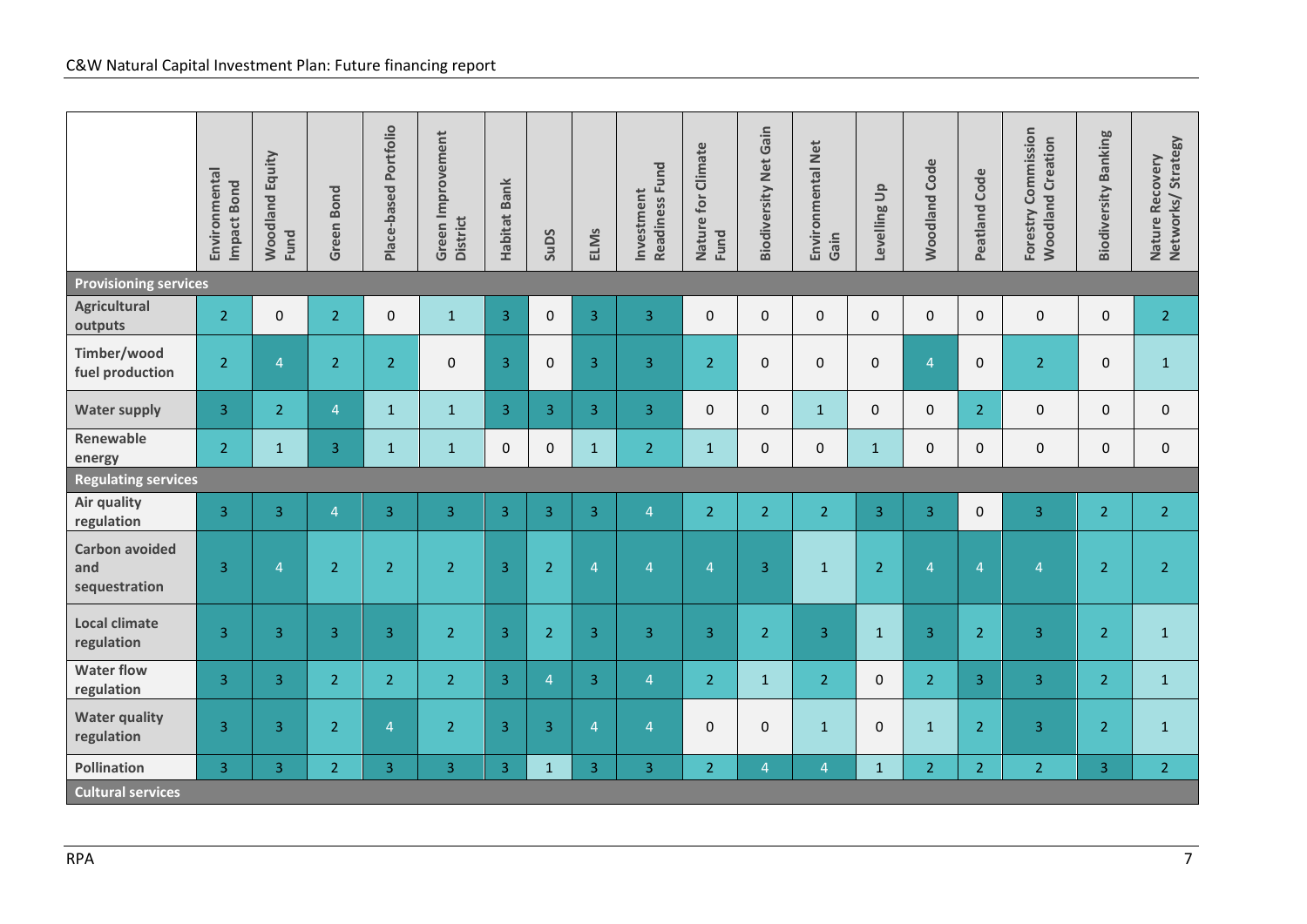|                                                                                                                                                                                                                                   | Environmental<br>Impact Bond | <b>Woodland Equity</b><br>Fund | Green Bond     | Place-based Portfolio | Green Improvement<br><b>District</b> | <b>Habitat Bank</b>                | SuDS           | <b>ELMs</b>    | Readiness<br>Fund<br>Investment | Nature for Climate<br>Fund | <b>Biodiversity Net Gain</b> | Environmental Net<br>Gain | Levelling Up   | <b>Woodland Code</b> | <b>Peatland Code</b> | Forestry Commission<br><b>Woodland Creation</b> | <b>Biodiversity Banking</b> | Nature Recovery<br>Networks/Strategy |
|-----------------------------------------------------------------------------------------------------------------------------------------------------------------------------------------------------------------------------------|------------------------------|--------------------------------|----------------|-----------------------|--------------------------------------|------------------------------------|----------------|----------------|---------------------------------|----------------------------|------------------------------|---------------------------|----------------|----------------------|----------------------|-------------------------------------------------|-----------------------------|--------------------------------------|
| <b>Access to nature</b><br>(recreation)                                                                                                                                                                                           | $\mathbf{1}$                 | 3                              | $\overline{2}$ | $\overline{4}$        | $\overline{4}$                       | $\overline{3}$                     | 0              | $\overline{2}$ | $\overline{4}$                  | 3                          | $\overline{3}$               | 3                         | $\overline{2}$ | 2 <sup>1</sup>       | $\mathbf 1$          | 3                                               | $\overline{2}$              | $\mathbf 1$                          |
| Phys./psych.<br>experiences                                                                                                                                                                                                       | 3                            | 3                              | $\overline{2}$ | 3                     | $\overline{3}$                       | $\overline{3}$                     | $\mathbf{1}$   | $\overline{2}$ | 3                               | 3                          | 3                            | 3                         | 3              | $\overline{2}$       | $\overline{2}$       | 3                                               | $\overline{2}$              | $\mathbf{1}$                         |
| <b>Learning and</b><br>inspiration                                                                                                                                                                                                | $\overline{3}$               | 3                              | $\overline{3}$ | 3                     | 3                                    | $\overline{3}$                     | $\overline{3}$ | 3              | 3                               | $\overline{2}$             | $\mathbf{1}$                 | $\mathbf{1}$              | $\overline{2}$ | $\mathbf{1}$         | $\overline{2}$       | 2 <sup>1</sup>                                  | $\overline{2}$              | $\mathbf{1}$                         |
| <b>Identity and</b><br>quality of place                                                                                                                                                                                           | $\overline{3}$               | 3                              | 3              | 3                     | $\overline{4}$                       | $\overline{3}$                     | 3              | 3              | 3                               | $\overline{4}$             | $\overline{3}$               | 3                         | $\overline{3}$ | $\overline{2}$       | $\overline{2}$       | $\overline{3}$                                  | $\overline{2}$              | 2 <sup>1</sup>                       |
| <b>Biodiversity</b>                                                                                                                                                                                                               | 2 <sup>1</sup>               | 2 <sup>1</sup>                 | 3              | 2 <sup>1</sup>        | $\overline{2}$                       | $\overline{4}$                     | $\overline{2}$ | $\overline{2}$ | $\overline{4}$                  | $\overline{4}$             | $\overline{4}$               | $\overline{4}$            | $\mathbf{1}$   | 3                    | $\overline{4}$       | 3                                               | $\overline{4}$              | 3                                    |
| Key                                                                                                                                                                                                                               | $\overline{\mathbf{4}}$      | Main focus of                  |                |                       | 3                                    | Good examples of<br>use of funding |                |                | 2 <sub>1</sub>                  | Potential use but          |                              | $\mathbf 1$               |                | Possible use but no  |                      | $\pmb{0}$                                       | Not applied                 |                                      |
| funding mechanism<br>not many examples<br>real examples as yet<br>mechanisms<br>Table 1 Ecosystem services and habitats covered by funding mechanisms (scores as applied following review of mechanisms and examples in May 2021) |                              |                                |                |                       |                                      |                                    |                |                |                                 |                            |                              |                           |                |                      |                      |                                                 |                             |                                      |
| <b>RPA</b>                                                                                                                                                                                                                        |                              |                                |                |                       |                                      |                                    |                |                |                                 |                            |                              |                           |                |                      |                      |                                                 |                             | 8                                    |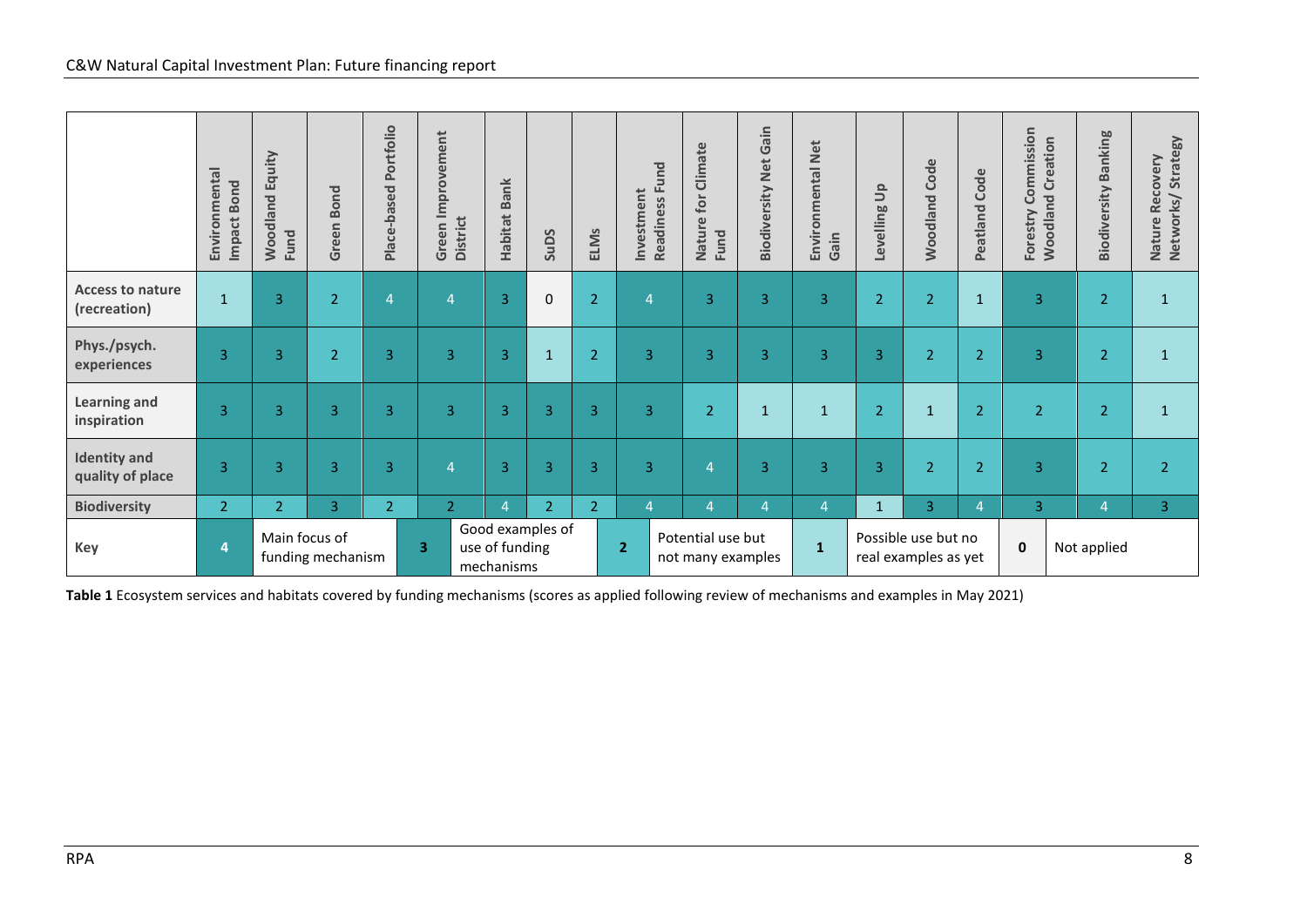# <span id="page-8-0"></span>**3. Strategic framework**

The study has provided a series of outputs, including opportunity maps, demand maps, policy analysis, cost and benefit estimates, and a review of emerging funding mechanisms. These outputs need to be brought together in a logical and structured process in order that the potential for change due to investment in a natural capital plan can be investigated at the strategic (whole C&W LEP area) scale. An approach is needed that can identify:

- What needs to be achieved: what are the ecosystem services that are the key targets for change, linked to policy targets and objectives and the opportunity mapping that shows where those targets and objectives could best be achieved?
- What needs to happen for this to be achieved: what level of change is needed and how can this be delivered through investment in natural capital?

As the framework is designed to be strategic, it does not consider feasibility of individual locations; instead it identifies the idealistic outcome, suggesting large-scale potential projects that could deliver not just the policy targets and objectives, but a suite of additional benefits on top. The framework is designed around the 'fund selector' spreadsheet and is applied as follows:

- 1. Select up to three core ecosystem services: the main ecosystem services that are being targeted for delivery or improvement.
- 2. Select up to three secondary ecosystem services: additional services that are good to have but which do not form the primary aim of a natural capital plan.
- 3. Determine the weight that should be placed on secondary ecosystem services: this is set to 50% in the spreadsheet so that there is greater emphasis on the core ecosystem services.

The spreadsheet will then identify the ranking of the funds and funding mechanisms (this is based on the scores set out in Table 1, so these should be reviewed and updated to take account of new developments, new examples of application of funding mechanisms and likely application of the funding mechanisms to the location in question).

The policy analysis for the C&W LEP area identifies that the three core ecosystem services are:

- Carbon avoided and sequestration
- Air quality regulation
- Water flow regulation (linked to flood risk)

Additional issues are identified with a number of secondary services (although at the local scale these may be as, if not more important, than the core services):

- Water quality regulation
- Biodiversity (linked to existing high-quality habitats and retaining and improving the condition of these and buffer locations)
- Access to nature (linked to encouraging sustainable travel)

A screenshot from the application of the fund selector spreadsheet using these ecosystem services is shown as Figure 3. This shows that the most appropriate funds to deliver these primary and secondary ecosystem services are identified as:

- 1. Investment Readiness Fund (ranked first)
- 2. ELMs, Woodland Equity Fund and Forestry Commission Woodland Creation (three ranked equal second).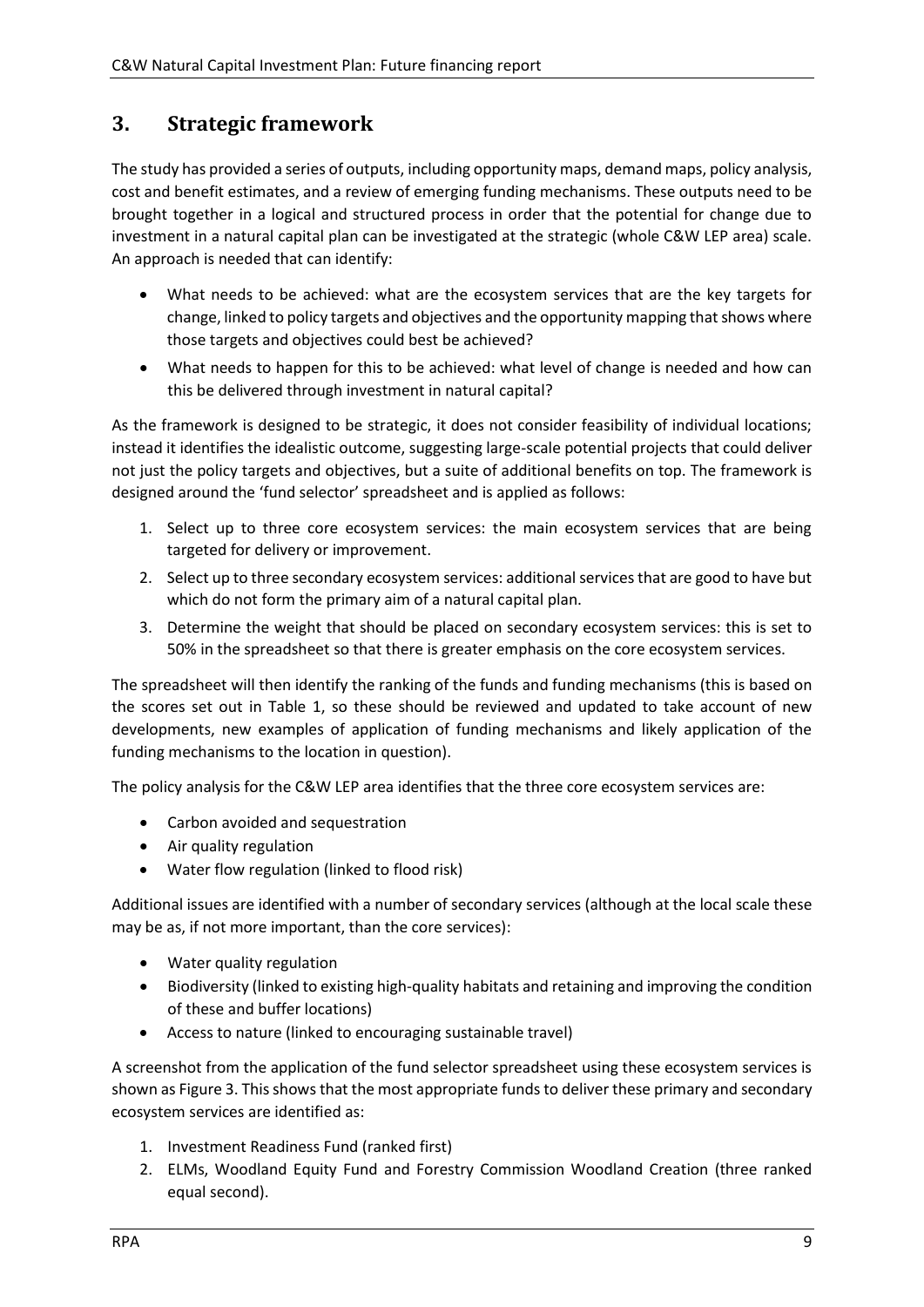Combining funds to deliver more and wider outcomes across the Cheshire and Warrington region could be achieved through blended finance. An organisation such as a Special Purpose Vehicle could bring together different sources of funds to deliver a wider range, and potentially more beneficial overall, scale of natural capital change. The recent award of funding through the Investment Readiness Fund (IRF) (initially focused on the Bollin catchment) via Mersey Forest and Cheshire East Council will enable a green "Bollin Bond" to be developed to attract private investment in natural capital benefits across the Bollin catchment. If successful, the approach developed on the back of the IRF application to develop long-term contracts with natural capital buyers, and fixed-term, fixed-rate bonds with natural capital investors could be extended to the full Cheshire and Warrington area. This could then help deliver some of the wider opportunities that have been identified through the mapping.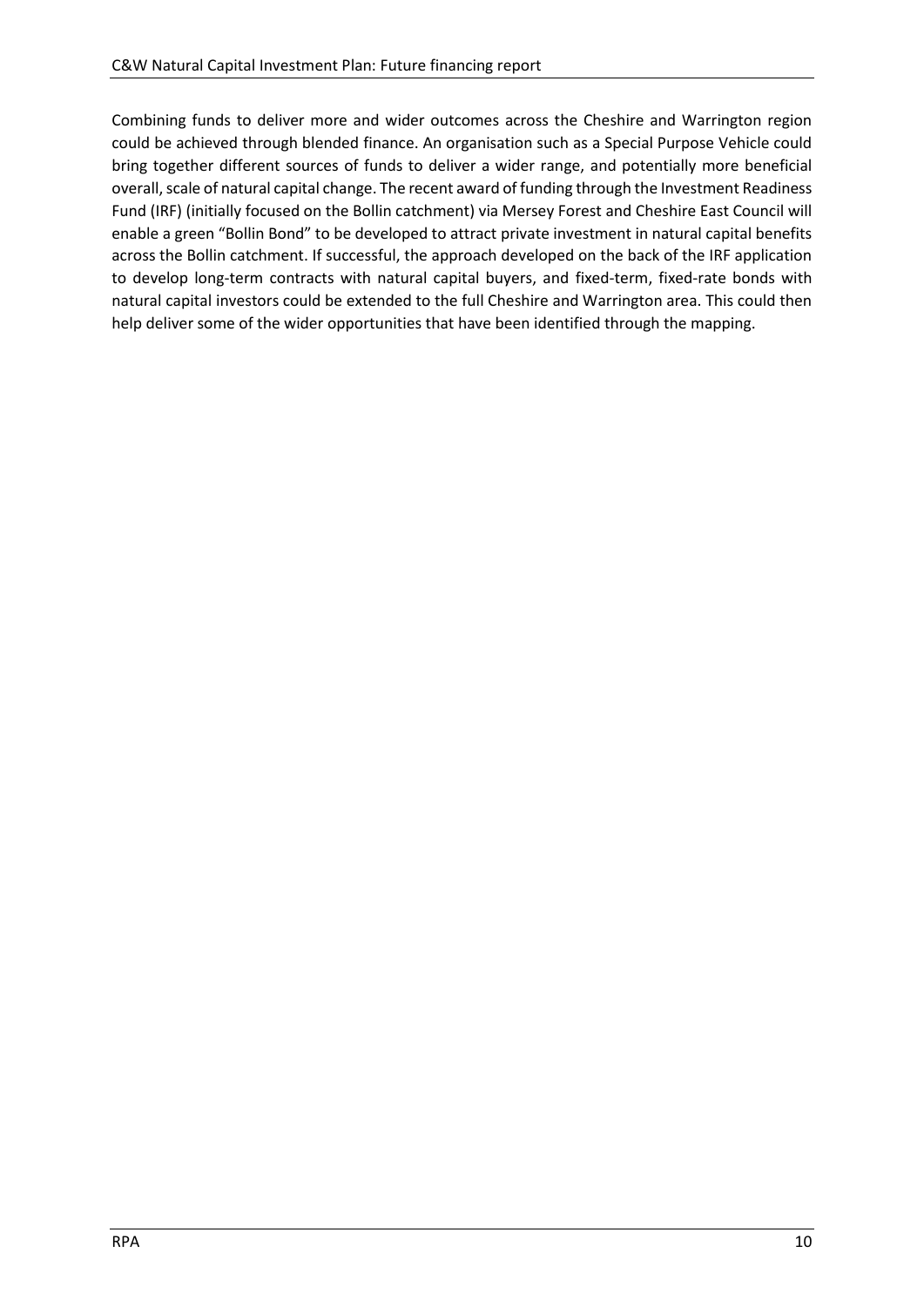| Choose services to be delivered (select up to three)         |                                                     |                                      |  |  |
|--------------------------------------------------------------|-----------------------------------------------------|--------------------------------------|--|--|
| Core services (the main services you are looking to deliver) | Secondary services (additional useful but not core) | Weight on secondary services         |  |  |
| Carbon avoided and sequestration                             | Water quality regulation                            | 50%                                  |  |  |
| Air quality regulation                                       | <b>Biodiversity</b>                                 |                                      |  |  |
| Water flow regulation                                        | Access to nature (recreation)                       |                                      |  |  |
|                                                              |                                                     |                                      |  |  |
| Best funding mechanisms to deliver that suite of services:   | <b>Rank for core services</b>                       | Rank for core and secondary services |  |  |
| <b>Environmental Impact Bond</b>                             | 5                                                   | 6                                    |  |  |
| <b>Woodland Equity Fund</b>                                  | $\overline{2}$                                      | $\overline{2}$                       |  |  |
| <b>Green Bond</b>                                            | 9                                                   | 10                                   |  |  |
| <b>Place-based Portfolio</b>                                 | 11                                                  | 6                                    |  |  |
| <b>Green Improvement District</b>                            | 11                                                  | 10                                   |  |  |
| <b>Habitat Bank</b>                                          | 5                                                   | 5.                                   |  |  |
| <b>SuDS</b>                                                  | 5                                                   | 8                                    |  |  |
| <b>ELMs</b>                                                  | 2                                                   | 2                                    |  |  |
| <b>Investment Readiness Fund</b>                             | $\mathbf{1}$                                        | $\mathbf{1}$                         |  |  |
| <b>Nature for Climate Fund</b>                               | 9                                                   | 12                                   |  |  |
| <b>Biodiversity Net Gain</b>                                 | 14                                                  | 15                                   |  |  |
| <b>Environmental Net Gain</b>                                | 16                                                  | 16                                   |  |  |
| <b>Levelling Up</b>                                          | 16                                                  | 17                                   |  |  |
| <b>Woodland Code</b>                                         | 5                                                   | 8                                    |  |  |
| <b>Peatland Code</b>                                         | 11                                                  | 13                                   |  |  |
| <b>Forestry Commission Woodland Creation</b>                 | $\overline{2}$                                      | $\overline{2}$                       |  |  |
| <b>Biodiversity Banking</b>                                  | 14                                                  | 14                                   |  |  |
| <b>Nature Recovery Networks/Strategy</b>                     | 16                                                  | 17                                   |  |  |

**Figure 3** Screenshot from application of the fund selector spreadsheet to the core services identified from Cheshire and Warrington policy analysis.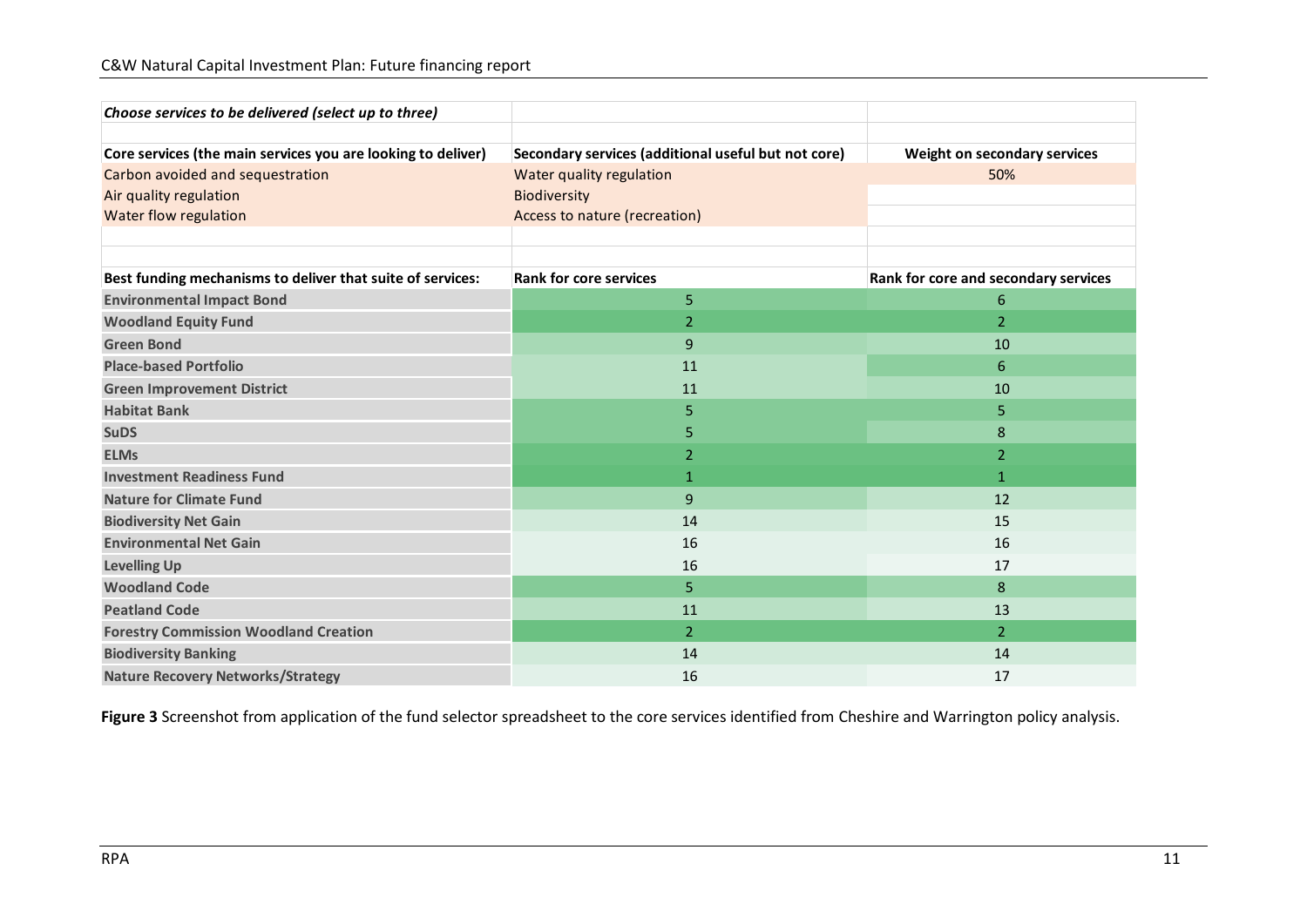# <span id="page-11-0"></span>**4. Funding mechanism reviews**

# <span id="page-11-1"></span>**4.1 Forestry Commission Woodland Creation**

| <b>Fund name</b>                                             | Forestry Commission Woodland Creation/England Woodland Creation Offer                                                                                                                                                                                                                                                                           |                                                                                                                                                                                                                                                                                                                                           |                                                                                                                                                                                                                                                                             |           |                                              |  |  |  |  |  |  |
|--------------------------------------------------------------|-------------------------------------------------------------------------------------------------------------------------------------------------------------------------------------------------------------------------------------------------------------------------------------------------------------------------------------------------|-------------------------------------------------------------------------------------------------------------------------------------------------------------------------------------------------------------------------------------------------------------------------------------------------------------------------------------------|-----------------------------------------------------------------------------------------------------------------------------------------------------------------------------------------------------------------------------------------------------------------------------|-----------|----------------------------------------------|--|--|--|--|--|--|
| <b>Date review</b><br>completed                              | 16/06/2021                                                                                                                                                                                                                                                                                                                                      |                                                                                                                                                                                                                                                                                                                                           | <b>Reviewed by</b>                                                                                                                                                                                                                                                          |           | RPA (MM)                                     |  |  |  |  |  |  |
| <b>Key aspects</b>                                           | <b>Details</b>                                                                                                                                                                                                                                                                                                                                  |                                                                                                                                                                                                                                                                                                                                           |                                                                                                                                                                                                                                                                             |           |                                              |  |  |  |  |  |  |
| Summary of the<br>fund                                       | Tree planting scheme to provide greater incentives to landowners and farmers to plant and<br>manage trees. Announced on the 9 <sup>th</sup> of June 2021, this scheme is managed by the Forestry<br>commission $1$ .                                                                                                                            |                                                                                                                                                                                                                                                                                                                                           |                                                                                                                                                                                                                                                                             |           |                                              |  |  |  |  |  |  |
| How the fund is<br>designed                                  |                                                                                                                                                                                                                                                                                                                                                 | A grant will cover 100 per cent of eligible standard capital costs of woodland creation. This<br>includes the costs for buying and planting the trees, and maintaining them for 10 years.<br>Additional financial benefits will be provide for woodland creation that is deemed beneficial<br>to public and wider environmental benefits. |                                                                                                                                                                                                                                                                             |           |                                              |  |  |  |  |  |  |
|                                                              | Other Contributions include:                                                                                                                                                                                                                                                                                                                    |                                                                                                                                                                                                                                                                                                                                           |                                                                                                                                                                                                                                                                             |           |                                              |  |  |  |  |  |  |
|                                                              | Nature and species recovery - between £1,100/ha to £2,800/ha available where<br>woodland creation will help woodland-dependent priority species to recover;<br>Tree planting near watercourses and rivers (riparian buffers) $-$ £1,600/ha available<br>$\bullet$<br>where the creation of native broadleaved woodland along water courses will |                                                                                                                                                                                                                                                                                                                                           |                                                                                                                                                                                                                                                                             |           |                                              |  |  |  |  |  |  |
|                                                              | $\bullet$                                                                                                                                                                                                                                                                                                                                       | improve river habitats;<br>Reduced flood risk - £500/ha available where woodland creation can help reduce<br>the risk of flooding;                                                                                                                                                                                                        |                                                                                                                                                                                                                                                                             |           |                                              |  |  |  |  |  |  |
|                                                              | ٠<br>٠                                                                                                                                                                                                                                                                                                                                          | Improved public access - £2,200/ha available where woodland creation will provide<br>long-term permissive access to the public to enjoy<br>Close to settlements - £500/ha available where woodland creation will                                                                                                                          |                                                                                                                                                                                                                                                                             |           |                                              |  |  |  |  |  |  |
|                                                              |                                                                                                                                                                                                                                                                                                                                                 |                                                                                                                                                                                                                                                                                                                                           | provide social and environmental benefits by being close to people; and                                                                                                                                                                                                     |           |                                              |  |  |  |  |  |  |
|                                                              | $\bullet$                                                                                                                                                                                                                                                                                                                                       |                                                                                                                                                                                                                                                                                                                                           | Improved water quality - £400/ha available for woodlands that clean our water by<br>reducing pollutants through land use change by intercepting pollution and<br>sediment before it reaches watercourses.                                                                   |           |                                              |  |  |  |  |  |  |
| Lead<br>organisation(s)                                      | Forestry Commission, DEFRA                                                                                                                                                                                                                                                                                                                      |                                                                                                                                                                                                                                                                                                                                           |                                                                                                                                                                                                                                                                             |           |                                              |  |  |  |  |  |  |
| Total value of<br>fund                                       | created.                                                                                                                                                                                                                                                                                                                                        |                                                                                                                                                                                                                                                                                                                                           | £15.9 million in the first year. Although funding has only been announced for one year, the<br>government have pledged over 500m in future funding for trees and woodlands, so likely to<br>be renewed. Also funded can be secured for 10 years of maintenance for woodland |           |                                              |  |  |  |  |  |  |
| Timescale over<br>which it<br>operates (where<br>applicable) | creation can be obtained for 10 years.                                                                                                                                                                                                                                                                                                          |                                                                                                                                                                                                                                                                                                                                           | Funding has been announced for the first year. Funding for the maintenance of woodland                                                                                                                                                                                      |           |                                              |  |  |  |  |  |  |
| <b>Further details</b>                                       |                                                                                                                                                                                                                                                                                                                                                 |                                                                                                                                                                                                                                                                                                                                           |                                                                                                                                                                                                                                                                             |           |                                              |  |  |  |  |  |  |
|                                                              | Agricultural<br>outputs                                                                                                                                                                                                                                                                                                                         | $\ddot{}$                                                                                                                                                                                                                                                                                                                                 | Timber/wood<br>production                                                                                                                                                                                                                                                   |           | Water supply                                 |  |  |  |  |  |  |
| Ecosystem                                                    | Renewable energy                                                                                                                                                                                                                                                                                                                                | $^{++}$                                                                                                                                                                                                                                                                                                                                   | Air quality regulation                                                                                                                                                                                                                                                      | $^{++}$   | Carbon avoided and<br>sequestration          |  |  |  |  |  |  |
| services that are<br>the main focus                          | Local climate<br>$^{++}$<br>regulation                                                                                                                                                                                                                                                                                                          | $^{++}$                                                                                                                                                                                                                                                                                                                                   | Water flow regulation                                                                                                                                                                                                                                                       | $\ddot{}$ | Water quality regulation                     |  |  |  |  |  |  |
|                                                              | Pollination                                                                                                                                                                                                                                                                                                                                     | $^{++}$                                                                                                                                                                                                                                                                                                                                   | Access to nature<br>(recreation)                                                                                                                                                                                                                                            | $\ddot{}$ | Physical and<br>psychological<br>experiences |  |  |  |  |  |  |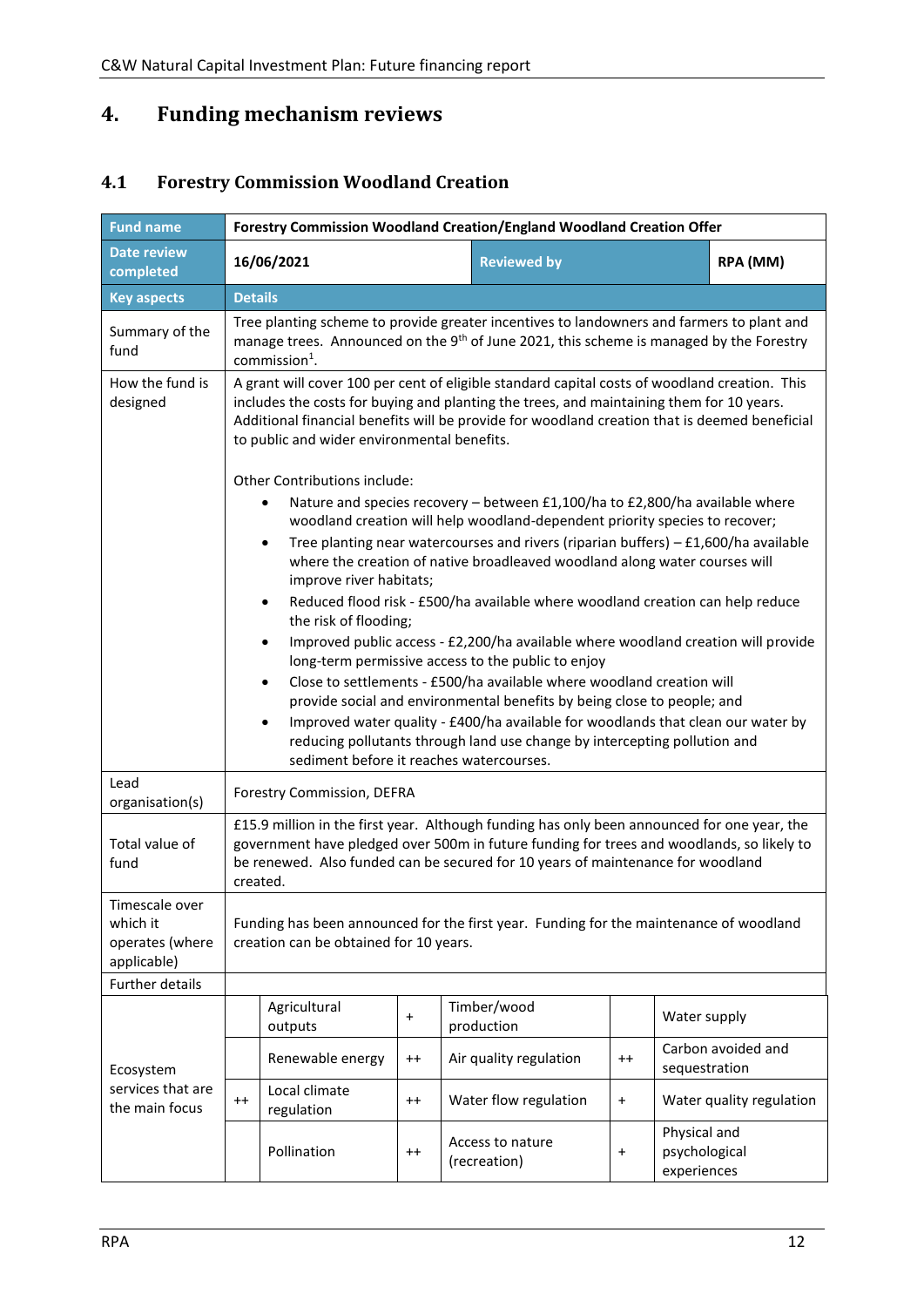|                                                                                         |                                                                                                                                                                                                                                                                                                                                                                                                                                                                                                                                                                                                                                                                                                                                                                                                                                                                                                                                                                                                                                           | Learning and<br>inspiration                                                                                                                                  |           | Identity and quality of<br>place                                                                                                                                                                                                                                                                                                                                                                                                                                                                                                                                                                                                                                                                                                                                                                           | $^{++}$ | Biodiversity                                                                                                                                                                                                                                                                                                                                                                                                                |  |  |
|-----------------------------------------------------------------------------------------|-------------------------------------------------------------------------------------------------------------------------------------------------------------------------------------------------------------------------------------------------------------------------------------------------------------------------------------------------------------------------------------------------------------------------------------------------------------------------------------------------------------------------------------------------------------------------------------------------------------------------------------------------------------------------------------------------------------------------------------------------------------------------------------------------------------------------------------------------------------------------------------------------------------------------------------------------------------------------------------------------------------------------------------------|--------------------------------------------------------------------------------------------------------------------------------------------------------------|-----------|------------------------------------------------------------------------------------------------------------------------------------------------------------------------------------------------------------------------------------------------------------------------------------------------------------------------------------------------------------------------------------------------------------------------------------------------------------------------------------------------------------------------------------------------------------------------------------------------------------------------------------------------------------------------------------------------------------------------------------------------------------------------------------------------------------|---------|-----------------------------------------------------------------------------------------------------------------------------------------------------------------------------------------------------------------------------------------------------------------------------------------------------------------------------------------------------------------------------------------------------------------------------|--|--|
|                                                                                         |                                                                                                                                                                                                                                                                                                                                                                                                                                                                                                                                                                                                                                                                                                                                                                                                                                                                                                                                                                                                                                           |                                                                                                                                                              |           |                                                                                                                                                                                                                                                                                                                                                                                                                                                                                                                                                                                                                                                                                                                                                                                                            |         |                                                                                                                                                                                                                                                                                                                                                                                                                             |  |  |
|                                                                                         |                                                                                                                                                                                                                                                                                                                                                                                                                                                                                                                                                                                                                                                                                                                                                                                                                                                                                                                                                                                                                                           | Agricultural<br>outputs                                                                                                                                      |           | Timber/wood<br>production                                                                                                                                                                                                                                                                                                                                                                                                                                                                                                                                                                                                                                                                                                                                                                                  |         | Water supply                                                                                                                                                                                                                                                                                                                                                                                                                |  |  |
|                                                                                         |                                                                                                                                                                                                                                                                                                                                                                                                                                                                                                                                                                                                                                                                                                                                                                                                                                                                                                                                                                                                                                           | Renewable energy                                                                                                                                             |           | Air quality regulation                                                                                                                                                                                                                                                                                                                                                                                                                                                                                                                                                                                                                                                                                                                                                                                     |         | Carbon avoided and<br>sequestration                                                                                                                                                                                                                                                                                                                                                                                         |  |  |
| Other ecosystem<br>services that are                                                    |                                                                                                                                                                                                                                                                                                                                                                                                                                                                                                                                                                                                                                                                                                                                                                                                                                                                                                                                                                                                                                           | Local climate<br>regulation                                                                                                                                  |           | Water flow regulation                                                                                                                                                                                                                                                                                                                                                                                                                                                                                                                                                                                                                                                                                                                                                                                      |         | Water quality regulation                                                                                                                                                                                                                                                                                                                                                                                                    |  |  |
| covered                                                                                 | $\ddot{}$                                                                                                                                                                                                                                                                                                                                                                                                                                                                                                                                                                                                                                                                                                                                                                                                                                                                                                                                                                                                                                 | Pollination                                                                                                                                                  |           | Access to nature<br>(recreation)                                                                                                                                                                                                                                                                                                                                                                                                                                                                                                                                                                                                                                                                                                                                                                           |         | Physical and<br>psychological<br>experiences                                                                                                                                                                                                                                                                                                                                                                                |  |  |
|                                                                                         | $\ddot{}$                                                                                                                                                                                                                                                                                                                                                                                                                                                                                                                                                                                                                                                                                                                                                                                                                                                                                                                                                                                                                                 | Learning and<br>inspiration                                                                                                                                  | $\ddot{}$ | Identity and quality of<br>place                                                                                                                                                                                                                                                                                                                                                                                                                                                                                                                                                                                                                                                                                                                                                                           |         | Biodiversity                                                                                                                                                                                                                                                                                                                                                                                                                |  |  |
|                                                                                         |                                                                                                                                                                                                                                                                                                                                                                                                                                                                                                                                                                                                                                                                                                                                                                                                                                                                                                                                                                                                                                           |                                                                                                                                                              |           |                                                                                                                                                                                                                                                                                                                                                                                                                                                                                                                                                                                                                                                                                                                                                                                                            |         |                                                                                                                                                                                                                                                                                                                                                                                                                             |  |  |
| Examples<br>demonstrating<br>the link the<br>fund and specific<br>ecosystem<br>services |                                                                                                                                                                                                                                                                                                                                                                                                                                                                                                                                                                                                                                                                                                                                                                                                                                                                                                                                                                                                                                           | Improved public access;<br>Social benefits (wellbeing); and<br>Improved water quality.<br>providing health and wellbeing benefits;<br>$\bullet$<br>the wood; |           | The fund has only just been launched so examples evidencing the link between the fund and<br>ecosystem services are yet to be delivered. However, additional funds are available through<br>the Woodland Creation Offer to specifically deliver ecosystem services, including:<br>Nature and species recovery (biodiversity);<br>Reduced flood risk (water flow regulation);<br>Previous Forestry commission grants similar to this fund have demonstrated the ability to<br>deliver multiple ecosystem services. One such scheme is the 800 Wood in Cambridgeshire;<br>this is now a well-established multi-purpose wood, spanning 10ha and was funded by the<br>England Woodland Grant Scheme. Ecosystem services delivered to date include:<br>provide opportunities for education and inspiration; and |         | Public access making the wood a recreational asset for the local community,<br>Biodiversity delivered through the planting of a diverse range of tree and shrub<br>species. This variety attracts a wide range of invertebrates, birds and mammals to<br>Various research projects, ecological studies and a Forest School within the wood<br>Small scale hazel coppicing (timer production) has the potential to provide a |  |  |
| References/<br>links                                                                    | commercial return and supports traditional skills (heritage) <sup>2</sup> .<br>1. UK Government (2021): Landmark £15 million woodland creation grant opens for<br>applications. Accessed at: https://www.gov.uk/government/news/landmark-15-million-<br>woodland-creation-grant-opens-for-applications on 9th June 2021<br>2. The Forestry Commission (2021): Woodland Creation Case Study Wood, Cambridge.<br>Accessed at:<br>https://assets.publishing.service.gov.uk/government/uploads/system/uploads/attachment<br>data/file/992130/FC Case Study 800.pdf on 16 <sup>th</sup> June 2021<br>3. Nature-based Solutions (2020): UK Government Budget 2020. Accessed<br>at: https://www.naturebasedsolutionsinitiative.org/news/uk-government-budget-2020/ on 9th<br>June 2021<br>4. The Guardian (2021): Forestry Commission Reveals Plan to Create New English<br>Woodlands. Accessed at<br>https://www.theguardian.com/environment/2021/jun/09/forestry-commission-reveals-<br>plan-to-create-new-english-woodlands on 10th June 2021 |                                                                                                                                                              |           |                                                                                                                                                                                                                                                                                                                                                                                                                                                                                                                                                                                                                                                                                                                                                                                                            |         |                                                                                                                                                                                                                                                                                                                                                                                                                             |  |  |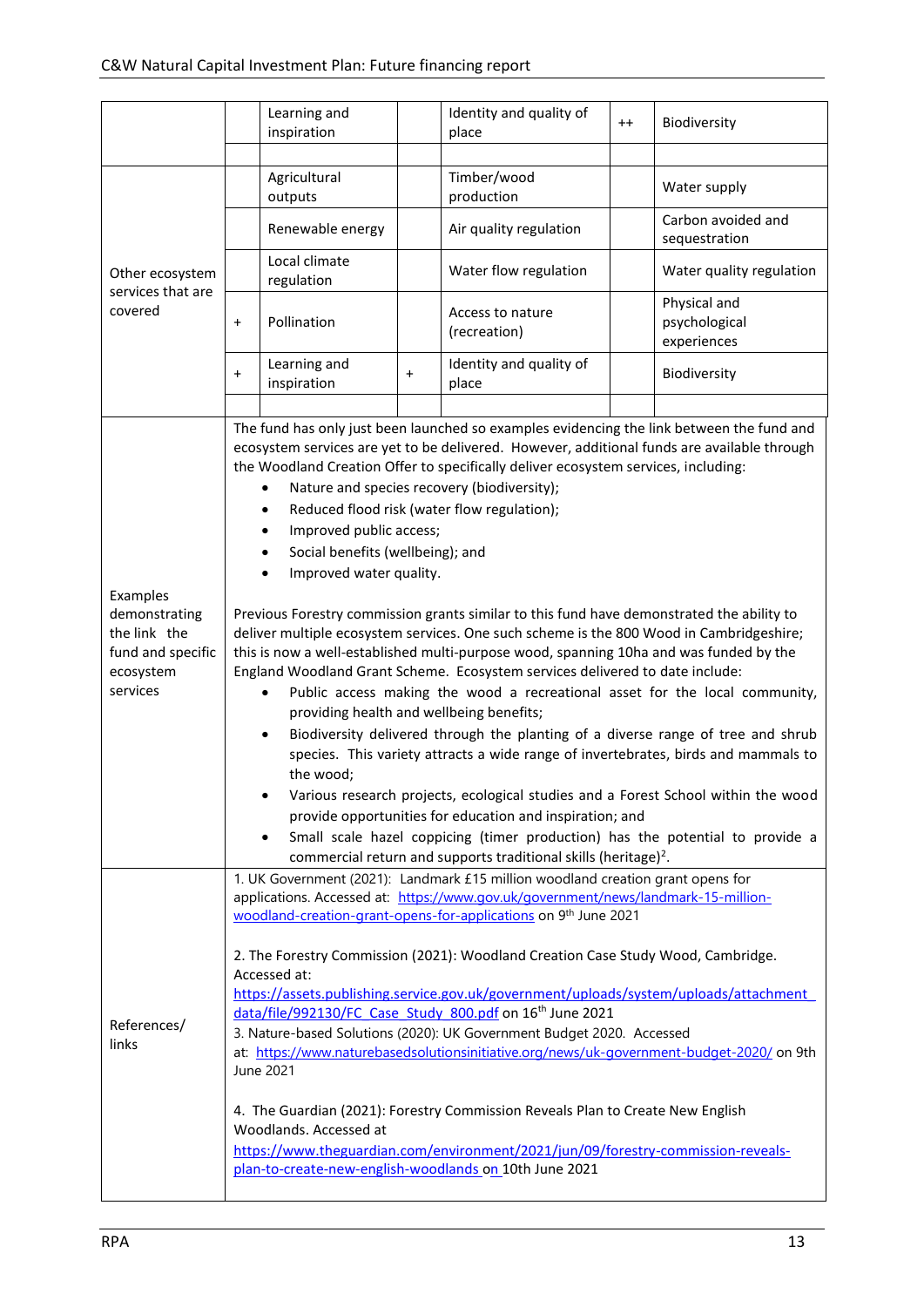#### <span id="page-13-0"></span>**4.2 Biodiversity Banking**

| <b>Fund name</b>                                             | <b>Biodiversity Banking</b> |                                                                                                                                                                                                                                                                                                                                                                                                                                                                                                                                                                                                                                                                                                                                                                      |           |                                  |           |                                              |                          |  |  |  |  |  |
|--------------------------------------------------------------|-----------------------------|----------------------------------------------------------------------------------------------------------------------------------------------------------------------------------------------------------------------------------------------------------------------------------------------------------------------------------------------------------------------------------------------------------------------------------------------------------------------------------------------------------------------------------------------------------------------------------------------------------------------------------------------------------------------------------------------------------------------------------------------------------------------|-----------|----------------------------------|-----------|----------------------------------------------|--------------------------|--|--|--|--|--|
| <b>Date review</b><br>completed                              |                             | 09/06/2021                                                                                                                                                                                                                                                                                                                                                                                                                                                                                                                                                                                                                                                                                                                                                           |           | <b>Reviewed by</b>               |           |                                              | RPA (MM)                 |  |  |  |  |  |
| <b>Key aspects</b>                                           | <b>Details</b>              |                                                                                                                                                                                                                                                                                                                                                                                                                                                                                                                                                                                                                                                                                                                                                                      |           |                                  |           |                                              |                          |  |  |  |  |  |
| Summary of the<br>fund                                       |                             | Biodiversity Banking is part of the governments Biodiversity Net Gain (BNG) strategy. Also<br>known as Biodiversity offsetting, it is a policy approach that seeks to minimize the<br>environmental impacts of a development project by ensuring that any damage in one place<br>is compensated elsewhere. This includes placing monetary values on environmental factors.<br>In the UK it has been defined as conservation activities that are designed to give biodiversity<br>gain to compensate for residual losses. It is generally considered to be a last resort <sup>1</sup> . During<br>2012 and 2014, the government ran six biodiversity offsetting pilot areas, and ran public<br>consultations on biodiversity offsetting <sup>2</sup> , <sup>3</sup> . |           |                                  |           |                                              |                          |  |  |  |  |  |
| How the fund is<br>designed                                  |                             | Biodiversity offsetting is a feature of BNG and does not appear to have its own funding.                                                                                                                                                                                                                                                                                                                                                                                                                                                                                                                                                                                                                                                                             |           |                                  |           |                                              |                          |  |  |  |  |  |
| Lead<br>organisation(s)                                      |                             | Defra and Natural England                                                                                                                                                                                                                                                                                                                                                                                                                                                                                                                                                                                                                                                                                                                                            |           |                                  |           |                                              |                          |  |  |  |  |  |
| Total value of<br>fund                                       |                             | Total costing "£239,733" (2)                                                                                                                                                                                                                                                                                                                                                                                                                                                                                                                                                                                                                                                                                                                                         |           |                                  |           |                                              |                          |  |  |  |  |  |
| Timescale over<br>which it<br>operates (where<br>applicable) | N/A                         |                                                                                                                                                                                                                                                                                                                                                                                                                                                                                                                                                                                                                                                                                                                                                                      |           |                                  |           |                                              |                          |  |  |  |  |  |
| <b>Further details</b>                                       |                             |                                                                                                                                                                                                                                                                                                                                                                                                                                                                                                                                                                                                                                                                                                                                                                      |           |                                  |           |                                              |                          |  |  |  |  |  |
|                                                              |                             | Agricultural<br>outputs                                                                                                                                                                                                                                                                                                                                                                                                                                                                                                                                                                                                                                                                                                                                              |           | Timber/wood<br>production        |           | Water supply                                 |                          |  |  |  |  |  |
|                                                              |                             | Renewable energy                                                                                                                                                                                                                                                                                                                                                                                                                                                                                                                                                                                                                                                                                                                                                     |           | Air quality regulation           |           | sequestration                                | Carbon avoided and       |  |  |  |  |  |
| Ecosystem<br>services that are                               |                             | Local climate<br>regulation                                                                                                                                                                                                                                                                                                                                                                                                                                                                                                                                                                                                                                                                                                                                          |           | Water flow regulation            |           |                                              | Water quality regulation |  |  |  |  |  |
| the main focus                                               | $\ddot{}$                   | Pollination                                                                                                                                                                                                                                                                                                                                                                                                                                                                                                                                                                                                                                                                                                                                                          | $\ddot{}$ | Access to nature<br>(recreation) |           | Physical and<br>psychological<br>experiences |                          |  |  |  |  |  |
|                                                              |                             | Learning and<br>inspiration                                                                                                                                                                                                                                                                                                                                                                                                                                                                                                                                                                                                                                                                                                                                          | $\ddot{}$ | Identity and quality of<br>place | $^{++}$   | Biodiversity                                 |                          |  |  |  |  |  |
|                                                              |                             | Agricultural<br>outputs                                                                                                                                                                                                                                                                                                                                                                                                                                                                                                                                                                                                                                                                                                                                              |           | Timber/wood<br>production        |           | Water supply                                 |                          |  |  |  |  |  |
|                                                              |                             | Renewable energy                                                                                                                                                                                                                                                                                                                                                                                                                                                                                                                                                                                                                                                                                                                                                     | $\ddot{}$ | Air quality regulation           | $\ddot{}$ | sequestration                                | Carbon avoided and       |  |  |  |  |  |
| Other ecosystem<br>services that are                         | $\ddot{}$                   | Local climate<br>regulation                                                                                                                                                                                                                                                                                                                                                                                                                                                                                                                                                                                                                                                                                                                                          | $\ddot{}$ | Water flow regulation            |           |                                              | Water quality regulation |  |  |  |  |  |
| covered                                                      |                             | Pollination                                                                                                                                                                                                                                                                                                                                                                                                                                                                                                                                                                                                                                                                                                                                                          |           | Access to nature<br>(recreation) |           | Physical and<br>psychological<br>experiences |                          |  |  |  |  |  |
|                                                              |                             | Learning and<br>inspiration                                                                                                                                                                                                                                                                                                                                                                                                                                                                                                                                                                                                                                                                                                                                          |           | Identity and quality of<br>place |           | Biodiversity                                 |                          |  |  |  |  |  |
|                                                              |                             |                                                                                                                                                                                                                                                                                                                                                                                                                                                                                                                                                                                                                                                                                                                                                                      |           |                                  |           |                                              |                          |  |  |  |  |  |
| Examples<br>demonstrating<br>the link the                    |                             |                                                                                                                                                                                                                                                                                                                                                                                                                                                                                                                                                                                                                                                                                                                                                                      |           |                                  |           |                                              |                          |  |  |  |  |  |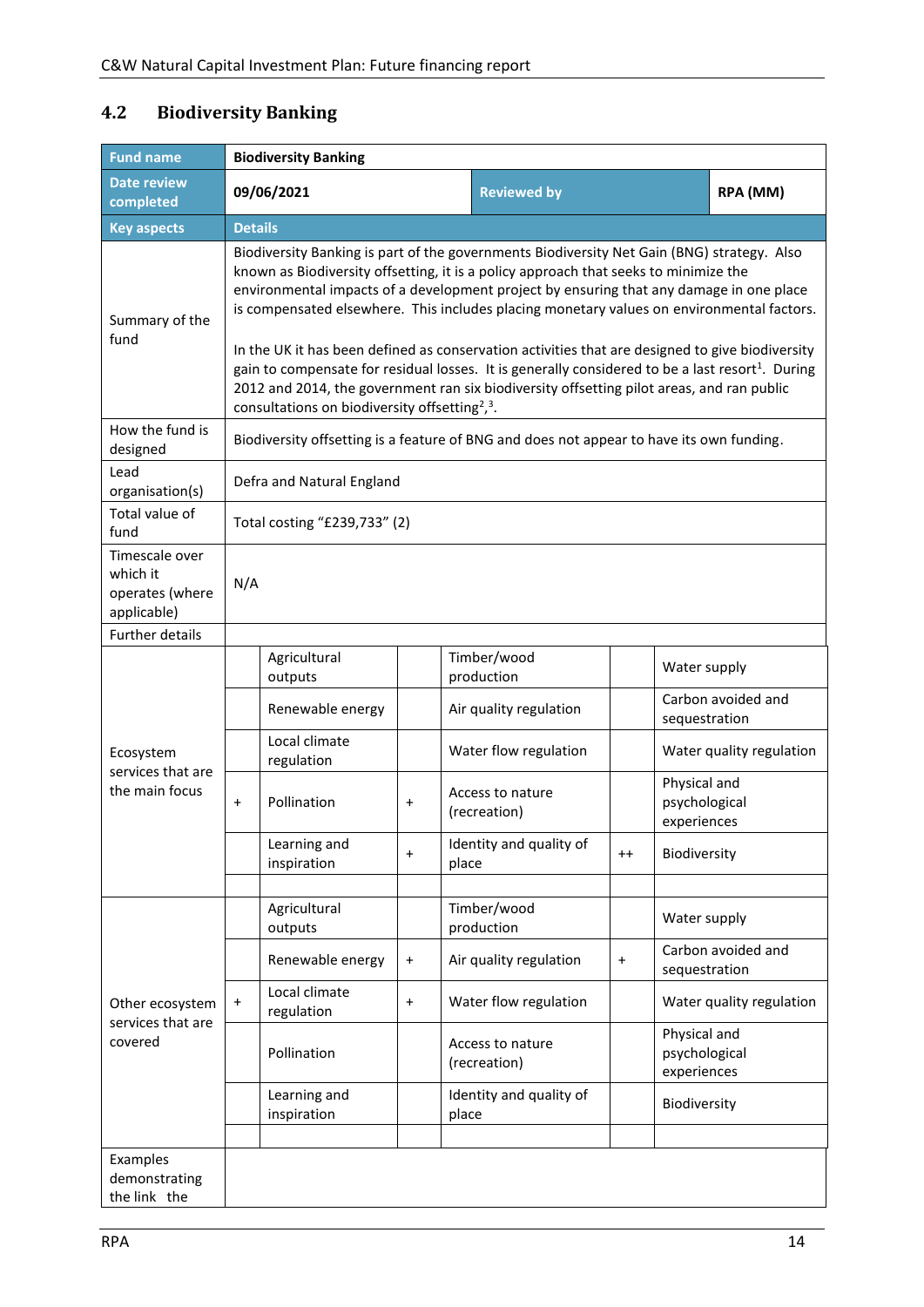| fund and specific<br>ecosystem<br>services |                                                                                                                                                                                                                                                                                                                                                                                                                                                                                                                                                                                                                                                                                                                                                                                                                                                                                                                                 |
|--------------------------------------------|---------------------------------------------------------------------------------------------------------------------------------------------------------------------------------------------------------------------------------------------------------------------------------------------------------------------------------------------------------------------------------------------------------------------------------------------------------------------------------------------------------------------------------------------------------------------------------------------------------------------------------------------------------------------------------------------------------------------------------------------------------------------------------------------------------------------------------------------------------------------------------------------------------------------------------|
| References/<br>links                       | 1. Cambridge University (2020): Biodiversity Offsetting Policy Brief No. 1. Accessed at:<br>https://www.geog.cam.ac.uk/research/projects/biodiversityeconomy/policybrief1.pdf on<br>20 <sup>th</sup> June 2021 2. DEFRA (2012): Evaluation of the Biodiversity Offsetting pilot phase -<br>WC1051. Accessed at:<br>http://randd.defra.gov.uk/Default.aspx?Menu=Menu&Module=More&Location=None&Proj<br>ectID=18229&FromSearch=Y&Publisher=1&SearchText=WC1051&SortString=ProjectCode&S<br>ortOrder=Asc&Paging=10#Description on 16 <sup>th</sup> June 2021<br>3. DEFRA (2013): Exploring the Growth of the Biodiversity Offsetting Markets in Other<br>Countries - WC1098. Accessed at<br>http://randd.defra.gov.uk/Default.aspx?Menu=Menu&Module=More&Location=None&Proj<br>ectID=19152&FromSearch=Y&Publisher=1&SearchText=wc1098&SortString=ProjectCode&S<br>ortOrder=Asc&Paging=10#Description on 16 <sup>th</sup> June 2021 |

# <span id="page-14-0"></span>**4.3 Nature Recovery Networks/Strategy**

| <b>Fund name</b><br><b>Nature Recovery Networks/Strategy</b> |                                                                                                                                                                                                                                                                                                                                                                                                                                                |                    |                    |  |  |  |  |  |  |  |
|--------------------------------------------------------------|------------------------------------------------------------------------------------------------------------------------------------------------------------------------------------------------------------------------------------------------------------------------------------------------------------------------------------------------------------------------------------------------------------------------------------------------|--------------------|--------------------|--|--|--|--|--|--|--|
| <b>Date review</b><br>completed                              | 09/06/2021                                                                                                                                                                                                                                                                                                                                                                                                                                     | <b>Reviewed by</b> | <b>RPA</b><br>(MM) |  |  |  |  |  |  |  |
| <b>Key aspects</b>                                           | <b>Details</b>                                                                                                                                                                                                                                                                                                                                                                                                                                 |                    |                    |  |  |  |  |  |  |  |
|                                                              | The Nature Recovery Network/Strategy (NRN) is a policy by the UK government that aims<br>to "do more to recover nature and increase the benefits that it provides to our people<br>and our economy <sup>1</sup> . Nature Recovery networks are a part of the governments wider 25<br>year Environment plan with the aim to "improve the environment within a generation."<br>There is also the creation of NRN Delivery partnership programme. |                    |                    |  |  |  |  |  |  |  |
| Summary of the<br>fund                                       | This aims to create a broad network of cross sectoral organisation who would work<br>together to carry out action for nature supported by partnership management group.<br>Private businesses, charities and the government sector can join this join                                                                                                                                                                                          |                    |                    |  |  |  |  |  |  |  |
|                                                              | <b>Objectives of NRN Partnership</b>                                                                                                                                                                                                                                                                                                                                                                                                           |                    |                    |  |  |  |  |  |  |  |
|                                                              | Land for nature recovery                                                                                                                                                                                                                                                                                                                                                                                                                       |                    |                    |  |  |  |  |  |  |  |
|                                                              | Financial investment                                                                                                                                                                                                                                                                                                                                                                                                                           |                    |                    |  |  |  |  |  |  |  |
|                                                              | Advice, time or expertise                                                                                                                                                                                                                                                                                                                                                                                                                      |                    |                    |  |  |  |  |  |  |  |
|                                                              | Partners will have networking opportunities, including an annual NRN<br>$\bullet$<br>conference, workshops and meetings.                                                                                                                                                                                                                                                                                                                       |                    |                    |  |  |  |  |  |  |  |
| How the fund is<br>designed                                  | No Specific funding announced, although the policy is linked to other funds. The<br>government are also planning on encouraging private and third sector businesses to<br>invest in the natural environment, including by mandating biodiversity net gain.                                                                                                                                                                                     |                    |                    |  |  |  |  |  |  |  |
|                                                              | Part of the government's general environment plan, NRN is underpinned by the<br>Environment bill which:                                                                                                                                                                                                                                                                                                                                        |                    |                    |  |  |  |  |  |  |  |
|                                                              | sets the framework for at least one legally binding biodiversity target;<br>٠                                                                                                                                                                                                                                                                                                                                                                  |                    |                    |  |  |  |  |  |  |  |
|                                                              | establishes spatial mapping and planning tools to identify Existing and potential<br>$\bullet$<br>habitat for wildlife and agrees local priorities for enhancing biodiversity in every<br>area of England (LNRS); and                                                                                                                                                                                                                          |                    |                    |  |  |  |  |  |  |  |
|                                                              | creates duties and incentives, including mandatory biodiversity net gain.                                                                                                                                                                                                                                                                                                                                                                      |                    |                    |  |  |  |  |  |  |  |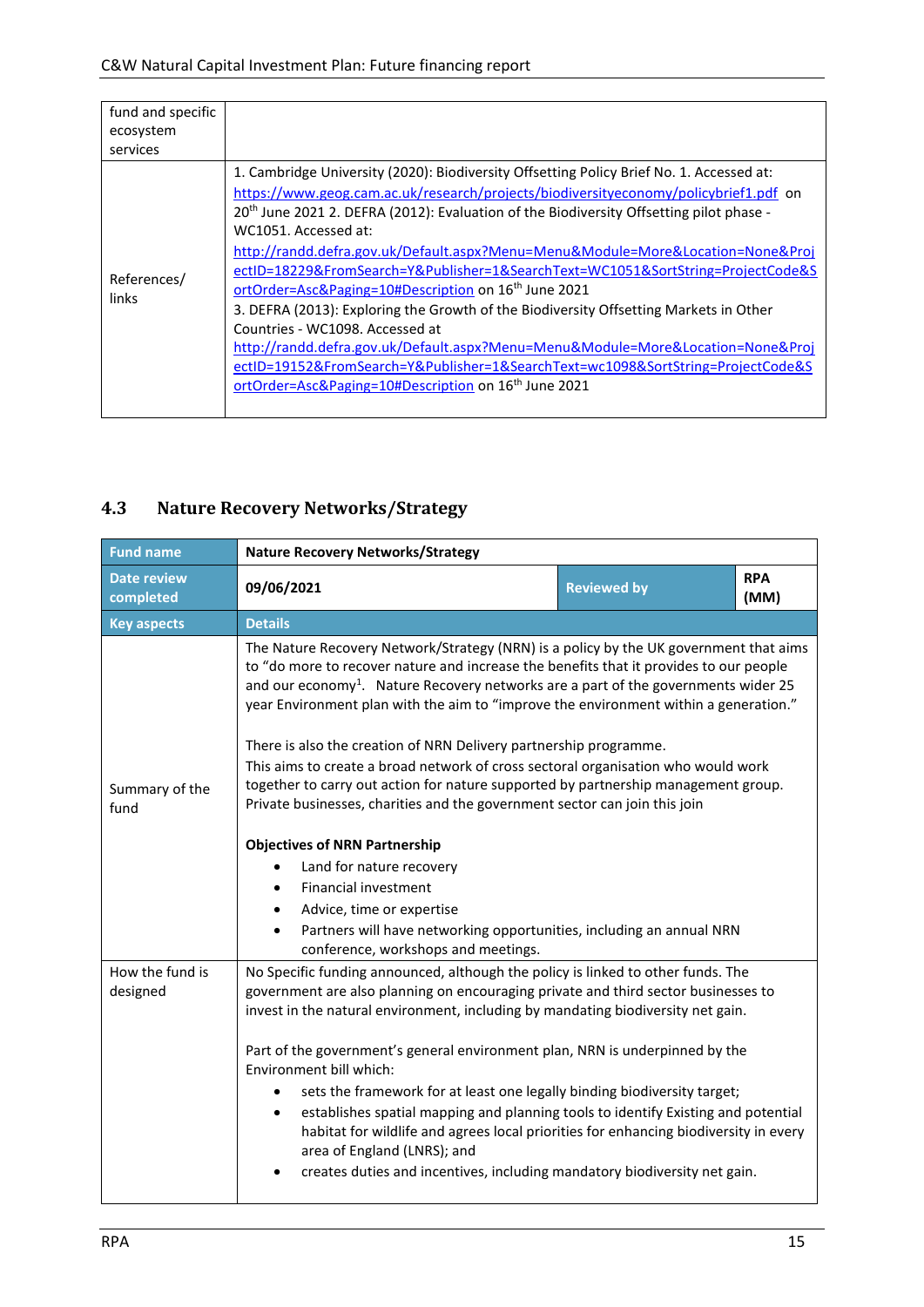|                                                           | A range of funding and duties to underpin the NRN has been or will be established. This<br>includes Countryside Stewardship and Environmental Land Management. As part of the<br>Environmental Land Management scheme, over the next 4 years, 10 Landscape Recovery<br>projects to restore wilder landscapes will be created, with a focus on large-scale sites.<br>In 2020, the government announced further funding for nature. The Nature for Climate<br>Fund will provide significant funding with the goal of creating, restoring and managing<br>woodland and peatland habitats. The Green Recovery Challenge Fund, which has<br>recently been doubled to a total of £80 million, will create a pipeline of nature-based<br>projects to restore nature, tackle climate change and connect people with the natural<br>environment. |                             |           |                                                                                                                                                                |           |                                              |  |  |  |  |
|-----------------------------------------------------------|-----------------------------------------------------------------------------------------------------------------------------------------------------------------------------------------------------------------------------------------------------------------------------------------------------------------------------------------------------------------------------------------------------------------------------------------------------------------------------------------------------------------------------------------------------------------------------------------------------------------------------------------------------------------------------------------------------------------------------------------------------------------------------------------------------------------------------------------|-----------------------------|-----------|----------------------------------------------------------------------------------------------------------------------------------------------------------------|-----------|----------------------------------------------|--|--|--|--|
| Lead<br>organisation(s)                                   | Defra and Natural England                                                                                                                                                                                                                                                                                                                                                                                                                                                                                                                                                                                                                                                                                                                                                                                                               |                             |           |                                                                                                                                                                |           |                                              |  |  |  |  |
| Total value of fund                                       | N/A                                                                                                                                                                                                                                                                                                                                                                                                                                                                                                                                                                                                                                                                                                                                                                                                                                     |                             |           |                                                                                                                                                                |           |                                              |  |  |  |  |
| Timescale over<br>which it operates<br>(where applicable) | Part of government's 25 Year Environment Plan and objectives are set to be achieved by<br>2042.                                                                                                                                                                                                                                                                                                                                                                                                                                                                                                                                                                                                                                                                                                                                         |                             |           |                                                                                                                                                                |           |                                              |  |  |  |  |
| Further details                                           |                                                                                                                                                                                                                                                                                                                                                                                                                                                                                                                                                                                                                                                                                                                                                                                                                                         |                             |           |                                                                                                                                                                |           |                                              |  |  |  |  |
|                                                           |                                                                                                                                                                                                                                                                                                                                                                                                                                                                                                                                                                                                                                                                                                                                                                                                                                         | Agricultural<br>outputs     |           | Timber/wood<br>production                                                                                                                                      |           | Water supply                                 |  |  |  |  |
|                                                           |                                                                                                                                                                                                                                                                                                                                                                                                                                                                                                                                                                                                                                                                                                                                                                                                                                         | Renewable<br>energy         |           | Air quality<br>regulation                                                                                                                                      |           | Carbon avoided<br>and<br>sequestration       |  |  |  |  |
| Ecosystem<br>services that are                            |                                                                                                                                                                                                                                                                                                                                                                                                                                                                                                                                                                                                                                                                                                                                                                                                                                         | Local climate<br>regulation |           | Water flow<br>regulation                                                                                                                                       |           | Water quality<br>regulation                  |  |  |  |  |
| the main focus                                            |                                                                                                                                                                                                                                                                                                                                                                                                                                                                                                                                                                                                                                                                                                                                                                                                                                         | Pollination                 |           | Access to nature<br>(recreation)                                                                                                                               |           | Physical and<br>psychological<br>experiences |  |  |  |  |
|                                                           |                                                                                                                                                                                                                                                                                                                                                                                                                                                                                                                                                                                                                                                                                                                                                                                                                                         | Learning and<br>inspiration |           | Identity and<br>quality of place                                                                                                                               | $\ddot{}$ | Biodiversity                                 |  |  |  |  |
|                                                           |                                                                                                                                                                                                                                                                                                                                                                                                                                                                                                                                                                                                                                                                                                                                                                                                                                         |                             |           |                                                                                                                                                                |           |                                              |  |  |  |  |
|                                                           |                                                                                                                                                                                                                                                                                                                                                                                                                                                                                                                                                                                                                                                                                                                                                                                                                                         | Agricultural<br>outputs     |           | Timber/wood<br>production                                                                                                                                      |           | Water supply                                 |  |  |  |  |
|                                                           |                                                                                                                                                                                                                                                                                                                                                                                                                                                                                                                                                                                                                                                                                                                                                                                                                                         | Renewable<br>energy         |           | Air quality<br>regulation                                                                                                                                      |           | Carbon avoided<br>and<br>sequestration       |  |  |  |  |
| Other ecosystem<br>services that are                      | $\ddot{}$                                                                                                                                                                                                                                                                                                                                                                                                                                                                                                                                                                                                                                                                                                                                                                                                                               | Local climate<br>regulation |           | Water flow<br>regulation                                                                                                                                       |           | Water quality<br>regulation                  |  |  |  |  |
| covered                                                   |                                                                                                                                                                                                                                                                                                                                                                                                                                                                                                                                                                                                                                                                                                                                                                                                                                         | Pollination                 | $\ddot{}$ | Access to nature<br>(recreation)                                                                                                                               |           | Physical and<br>psychological<br>experiences |  |  |  |  |
|                                                           |                                                                                                                                                                                                                                                                                                                                                                                                                                                                                                                                                                                                                                                                                                                                                                                                                                         | Learning and<br>inspiration | $\ddot{}$ | Identity and<br>quality of place                                                                                                                               |           | Biodiversity                                 |  |  |  |  |
|                                                           |                                                                                                                                                                                                                                                                                                                                                                                                                                                                                                                                                                                                                                                                                                                                                                                                                                         |                             |           |                                                                                                                                                                |           |                                              |  |  |  |  |
| Examples<br>demonstrating the<br>link between the         | The NRN is still in its infancy in terms of timescales (targets are set to be achieved by<br>2042) and therefore examples demonstrating links between the NRN and ecosystem<br>services are limited. However, the NRN has been developed to address three challenges<br>facing the UK, biodiversity loss, climate change and wellbeing. It is set to achieve a wide<br>range of ecosystem services, including:                                                                                                                                                                                                                                                                                                                                                                                                                          |                             |           |                                                                                                                                                                |           |                                              |  |  |  |  |
| fund and specific<br>ecosystem                            |                                                                                                                                                                                                                                                                                                                                                                                                                                                                                                                                                                                                                                                                                                                                                                                                                                         |                             |           | Biodiversity through the creation and enhancement wildlife-rich places. This<br>should lead to pollination and wellbeing benefits too (enjoying and connecting |           |                                              |  |  |  |  |
| services                                                  | with nature);<br>$\bullet$                                                                                                                                                                                                                                                                                                                                                                                                                                                                                                                                                                                                                                                                                                                                                                                                              |                             |           | Climate change resilience through natural solutions will reduce carbon and                                                                                     |           |                                              |  |  |  |  |
|                                                           |                                                                                                                                                                                                                                                                                                                                                                                                                                                                                                                                                                                                                                                                                                                                                                                                                                         |                             |           | manage flood risk (water flow regulation). Improved landscape resilience to                                                                                    |           |                                              |  |  |  |  |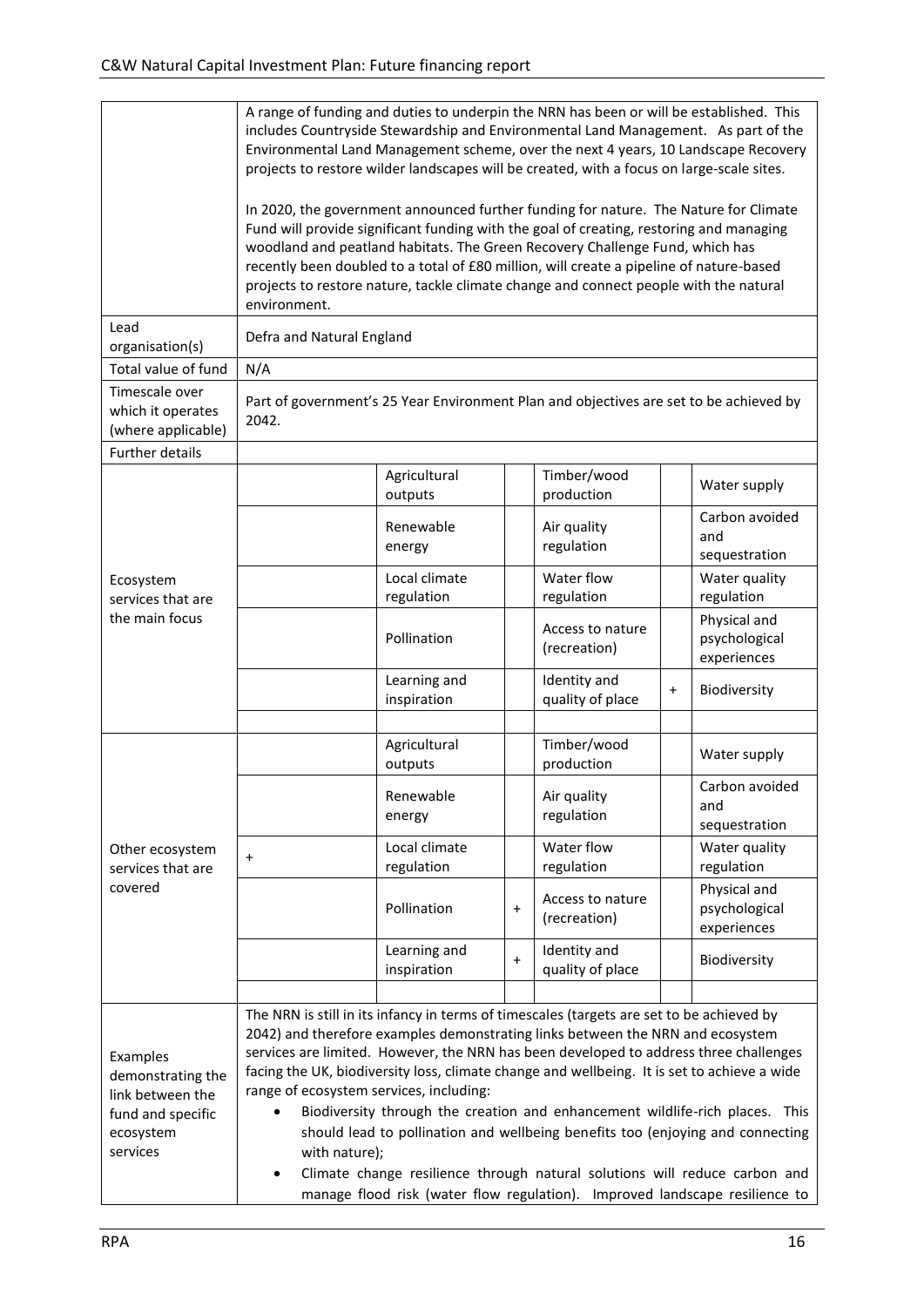|                  | climate change is anticipated to lead to improved soil, clean water and clean air;                                                                                                                                                                                                                                                                        |
|------------------|-----------------------------------------------------------------------------------------------------------------------------------------------------------------------------------------------------------------------------------------------------------------------------------------------------------------------------------------------------------|
|                  | and                                                                                                                                                                                                                                                                                                                                                       |
|                  | Improved welling, not only through improved biodiversity, but also the protection<br>of the historic environment and better connections to nature <sup>8</sup> .                                                                                                                                                                                          |
|                  | "Coronavirus is shining a light on the importance of our natural world, and the positive<br>impact nature can have on our health and well-being. These first pilots will be a key part<br>of our green recovery and help kick-start the creation of over a million acres of joined up<br>habitats that people can enjoy across the country." <sup>2</sup> |
|                  |                                                                                                                                                                                                                                                                                                                                                           |
|                  | "As with Biodiversity 2020, the strategy will seek to recover nature, both because people<br>value and are concerned about it in its own right, and because nature - our ecosystems<br>and their component species - underpins many of the economic and social benefits that<br>enrich people's lives." 3                                                 |
|                  | 1. DEFRA (2020)- Nature Recovery Network                                                                                                                                                                                                                                                                                                                  |
|                  | https://www.gov.uk/government/publications/nature-recovery-network/nature-                                                                                                                                                                                                                                                                                |
|                  | recovery-network on 24th June 2021                                                                                                                                                                                                                                                                                                                        |
|                  | 2. CIEEM (2020): Natural England Launch Local Nature Recovery Strategy                                                                                                                                                                                                                                                                                    |
|                  | https://cieem.net/natural-england-launch-local-nature-recovery-strategy-in-england/                                                                                                                                                                                                                                                                       |
|                  | 13 <sup>th</sup> June 2021                                                                                                                                                                                                                                                                                                                                |
|                  | 3. DEFRA (2019): Nature Recovery Network: Discussion Document. Accessed at:                                                                                                                                                                                                                                                                               |
| References/links | https://www.confor.org.uk/media/247417/nature-recovery-network discussion-                                                                                                                                                                                                                                                                                |
|                  | document defra-group april2019.pdf on 20th June 2021                                                                                                                                                                                                                                                                                                      |
|                  | 4. DEFRA (2018): Policy Paper. 25 Year Environment Plan. Accessed at:                                                                                                                                                                                                                                                                                     |
|                  | https://www.gov.uk/government/publications/25-year-environment-plan on 26th June                                                                                                                                                                                                                                                                          |
|                  | 2021                                                                                                                                                                                                                                                                                                                                                      |
|                  | 5. Defra (2020): Policy Paper. Nature Recovery Network. Accessed at:                                                                                                                                                                                                                                                                                      |
|                  | https://www.gov.uk/government/publications/nature-recovery-network/nature-                                                                                                                                                                                                                                                                                |
|                  | recovery-network on 16 <sup>th</sup> June 2021                                                                                                                                                                                                                                                                                                            |

### <span id="page-16-0"></span>**4.4 Levelling up**

| <b>Fund name</b>                                                                                                                                                                                                                                                                                                                                                                                                                                                                                  | <b>Levelling Up Fund</b>                                                                                                                                                                                                                                                                                                                                                                                                                                      |                                                                                               |          |  |  |  |  |  |  |  |  |
|---------------------------------------------------------------------------------------------------------------------------------------------------------------------------------------------------------------------------------------------------------------------------------------------------------------------------------------------------------------------------------------------------------------------------------------------------------------------------------------------------|---------------------------------------------------------------------------------------------------------------------------------------------------------------------------------------------------------------------------------------------------------------------------------------------------------------------------------------------------------------------------------------------------------------------------------------------------------------|-----------------------------------------------------------------------------------------------|----------|--|--|--|--|--|--|--|--|
| <b>Date review</b><br>completed                                                                                                                                                                                                                                                                                                                                                                                                                                                                   | 09/06/2021                                                                                                                                                                                                                                                                                                                                                                                                                                                    | <b>Reviewed by</b>                                                                            | RPA (MA) |  |  |  |  |  |  |  |  |
| <b>Key aspects</b>                                                                                                                                                                                                                                                                                                                                                                                                                                                                                | <b>Details</b>                                                                                                                                                                                                                                                                                                                                                                                                                                                |                                                                                               |          |  |  |  |  |  |  |  |  |
| Summary of the<br>fund                                                                                                                                                                                                                                                                                                                                                                                                                                                                            | Announced at the 2020 Spending Review <sup>1</sup> , the £4.8 billion Levelling Up Fund is the<br>Government's headline regeneration initiative, providing grants for capital investment<br>projects across Great Britain. The fund aims to "invest in infrastructure that improves<br>everyday life across the UK", supporting town centre, high street and urban regeneration,<br>local transport projects, and cultural and heritage assets <sup>2</sup> . |                                                                                               |          |  |  |  |  |  |  |  |  |
| How the fund is<br>designed                                                                                                                                                                                                                                                                                                                                                                                                                                                                       | The Fund is jointly managed by HM Treasury (HMT), the Ministry of Housing, Communities<br>and Local Government (MHCLG) and the Department for Transport (DfT).                                                                                                                                                                                                                                                                                                |                                                                                               |          |  |  |  |  |  |  |  |  |
|                                                                                                                                                                                                                                                                                                                                                                                                                                                                                                   | come from:                                                                                                                                                                                                                                                                                                                                                                                                                                                    | The fund is available for all parts of the UK. In Great Britain, applications for funding can |          |  |  |  |  |  |  |  |  |
| Unitary authorities (including metropolitan borough councils), London borough<br>1)<br>councils and district councils in two tier areas in England; and unitary authorities<br>in Scotland and Wales, who may submit bids of all types; and<br>County councils with transport powers, combined authorities, mayoral combined<br>2)<br>authorities and the Greater London Authority (GLA), who may submit one<br>transport bid. Unitary authorities in Scotland and Wales, and unitary authorities |                                                                                                                                                                                                                                                                                                                                                                                                                                                               |                                                                                               |          |  |  |  |  |  |  |  |  |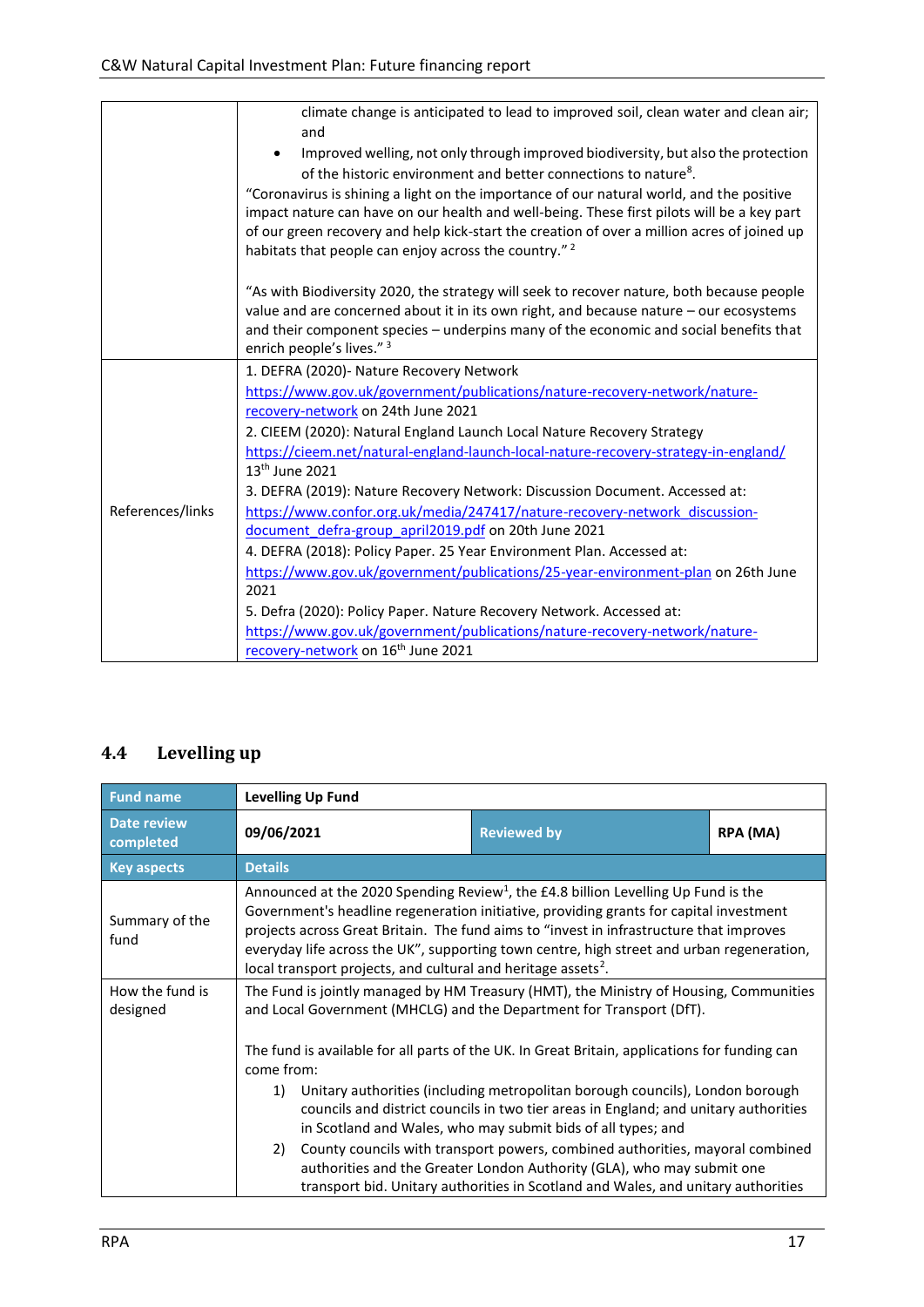|                                                           | in England with transport powers are allowed to submit one additional bid<br>provided it is for transport.                                                                                                                                                                                                                                                                                                                                                                                                                                                                                                                                                                                                                                                                                                                                     |
|-----------------------------------------------------------|------------------------------------------------------------------------------------------------------------------------------------------------------------------------------------------------------------------------------------------------------------------------------------------------------------------------------------------------------------------------------------------------------------------------------------------------------------------------------------------------------------------------------------------------------------------------------------------------------------------------------------------------------------------------------------------------------------------------------------------------------------------------------------------------------------------------------------------------|
|                                                           | Local Members of Parliament are expected to back one bid that they see as a priority for<br>their area. The number of bids that a local authority in the first list can make will be based<br>on the number of MPs in that area, meaning that a local authority may submit one bid for<br>every MP whose constituency is located fully within their boundary. Every local authority<br>can submit at least one bid. Where an MP's constituency crosses multiple local authorities,<br>one local authority will be designated as the responsible lead bidder, with local areas<br>collaborating together to decide which will be the lead bidder. The MHCLG will work with<br>local government to ascertain whether further guidance is needed on how to establish<br>which authority should be designated 'lead bidder' in such circumstances. |
|                                                           | The amount of funding each area receives is to be decided on a competitive basis, with the<br>assessment process focussing on the following assessment criteria:<br>Characteristics of the place (with each local authority being placed into one of<br>٠<br>three categories indicating different levels of prioritisation, based on an<br>assessment of the level of identified need in an area, with Category 1 being the<br>highest priority category of the three, and Category 3 the lowest).<br>Deliverability (taking into account any additional financing in place, management<br>$\bullet$<br>structures' delivery and procurement plans, project costings).<br>Value for money (including demonstrating the economic case for a project and<br>how it provides public value to society).                                           |
|                                                           | The first round of funding will prioritise bids that are able to demonstrate that they have<br>additional investment in place or that they are able to begin delivery on the ground in the<br>coming financial year (2021-22).                                                                                                                                                                                                                                                                                                                                                                                                                                                                                                                                                                                                                 |
|                                                           | Capacity funding of £125,000 will be allocated to those local authorities in England<br>deemed most in need of investment (i.e., Category 1), as identified in the index published<br>alongside the prospectus, as well as to all local authorities in Scotland and Wales (with a<br>different approach established for capacity funding in Northern Ireland). This capacity<br>funding is designed to assist relevant local authorities in developing high-quality funding<br>bids and ensure that investment is directed towards those areas most in need. Doncaster<br>and Rotherham have been designated Category 1, while Barnsley and Sheffield are in<br>Category 2.                                                                                                                                                                    |
|                                                           | The fund will focus on projects that require up to £20m of funding. However, there is also<br>some scope for investing in larger transport projects. Bids above £20m and below £50m<br>will be allowed for transport projects only and can be submitted by any local authority.<br>These bids will be subjected to a more detailed business-case process and will need to<br>score highly overall. <sup>3</sup>                                                                                                                                                                                                                                                                                                                                                                                                                                |
| Lead<br>organisation(s)                                   | <b>HM Treasury</b>                                                                                                                                                                                                                                                                                                                                                                                                                                                                                                                                                                                                                                                                                                                                                                                                                             |
| Total value of fund                                       | £4.8 billion (£4 billion for England; £800 million Scotland, Wales and Northern Ireland)                                                                                                                                                                                                                                                                                                                                                                                                                                                                                                                                                                                                                                                                                                                                                       |
| Timescale over<br>which it operates<br>(where applicable) | Over four years: up to 2024-25.                                                                                                                                                                                                                                                                                                                                                                                                                                                                                                                                                                                                                                                                                                                                                                                                                |
| <b>Further details</b>                                    | In developing their investment project and their funding bid, local authorities are<br>encouraged to consult a wide range of local stakeholders across the full geography of the<br>area(s) for which they are responsible. Relevant local stakeholders and partners could<br>include local businesses, public transport providers, police and emergency services,<br>community representatives, environmental representatives, private sector stakeholders,<br>such as developers, that could be impacted by a specific project, universities and FE<br>colleges, associated local authorities, and stakeholders from harder to reach rural<br>communities (where relevant), as well as local MPs.                                                                                                                                            |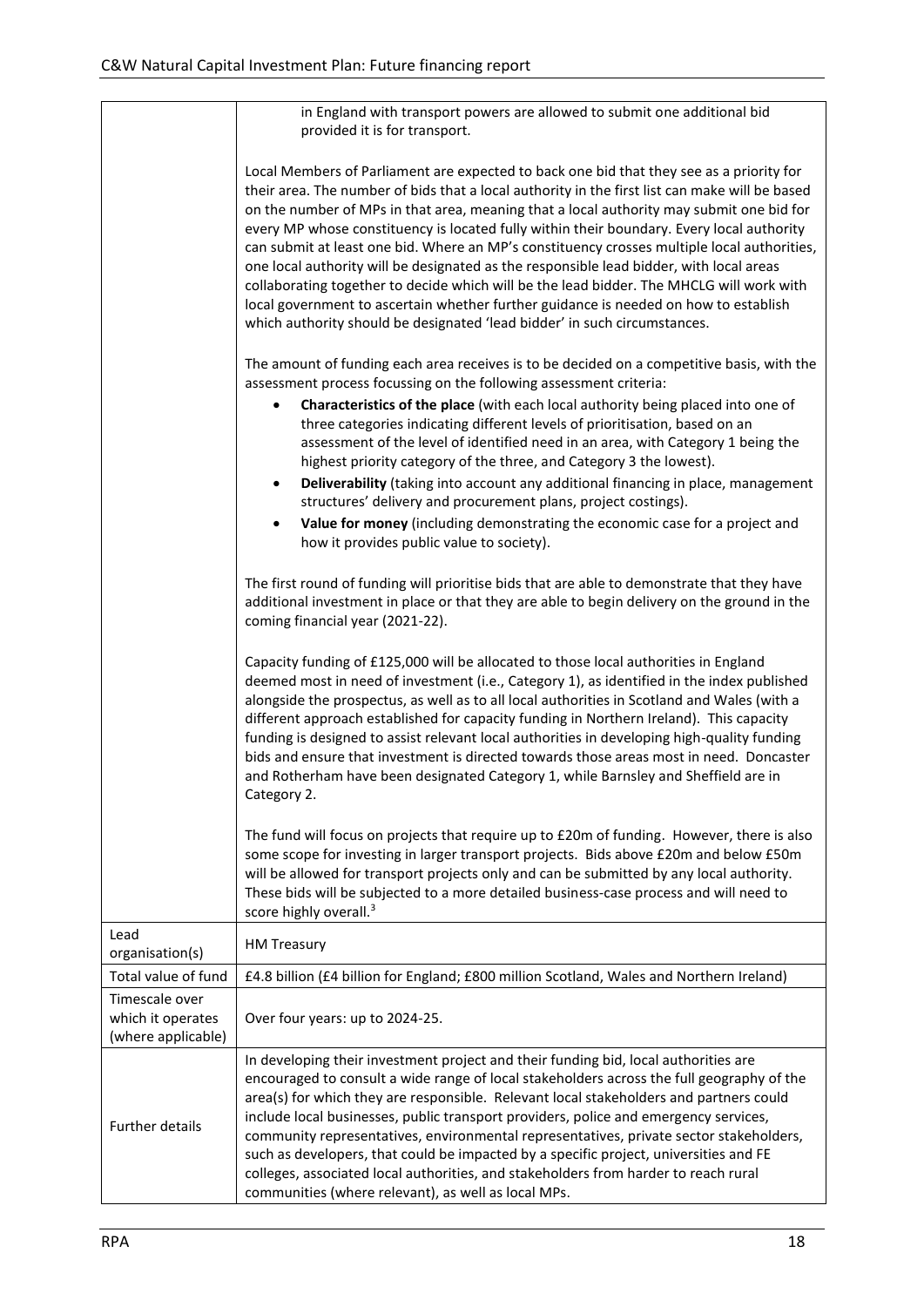|                                                            | The first round of funding focusses on three themes: smaller transport projects that make<br>an important difference in local areas; town-centre and high-street regeneration; and<br>maintaining and expanding cultural and heritage:                                                                                                                                                                                                                                                                                                                                                                                                                                                |                                                                                                                                                                                                                                                                                                                          |         |                                                                                                                                                            |                 |                                                                                         |  |  |
|------------------------------------------------------------|---------------------------------------------------------------------------------------------------------------------------------------------------------------------------------------------------------------------------------------------------------------------------------------------------------------------------------------------------------------------------------------------------------------------------------------------------------------------------------------------------------------------------------------------------------------------------------------------------------------------------------------------------------------------------------------|--------------------------------------------------------------------------------------------------------------------------------------------------------------------------------------------------------------------------------------------------------------------------------------------------------------------------|---------|------------------------------------------------------------------------------------------------------------------------------------------------------------|-----------------|-----------------------------------------------------------------------------------------|--|--|
|                                                            | Transport investments such as public transport, active travel, bridge repairs, bus<br>priority lanes, local road improvements and major structural maintenance, and<br>accessibility improvements. High-impact small, medium and by exception larger<br>local transport schemes to reduce carbon emissions, improve air quality, cut<br>congestion, support economic growth and improve the experience of transport<br>users.                                                                                                                                                                                                                                                         |                                                                                                                                                                                                                                                                                                                          |         |                                                                                                                                                            |                 |                                                                                         |  |  |
|                                                            |                                                                                                                                                                                                                                                                                                                                                                                                                                                                                                                                                                                                                                                                                       | Regeneration and town centre investment by upgrading eyesore buildings and<br>$\bullet$<br>dated infrastructure, acquiring and regenerating brownfield sites, investing in<br>secure community infrastructure and crime reduction, and bringing public<br>services and safe community spaces into town and city centres. |         |                                                                                                                                                            |                 |                                                                                         |  |  |
|                                                            |                                                                                                                                                                                                                                                                                                                                                                                                                                                                                                                                                                                                                                                                                       | $\bullet$<br>arts and serve as cultural spaces.                                                                                                                                                                                                                                                                          |         | museums, galleries, visitor attractions (and associated green spaces) and<br>heritage assets as well as creating new community-owned spaces to support the |                 | <b>Cultural investment</b> through maintaining, regenerating, or creatively repurposing |  |  |
|                                                            | "Projects should be aligned to and support Net Zero goals: for instance, be based on low<br>or zero carbon best practice; adopt and support innovative clean tech and/or support the<br>growth of green skills and sustainable supply chains. Where applicable, bids may also seek<br>to demonstrate compliance with relevant Publicly Available Specifications such as PAS<br>2080 and PAS 2035. Bids should also consider how projects can work with the natural<br>environment to achieve project objectives - considering at a minimum the project's<br>impact on natural assets and nature, as well as the resilience of the project to potential<br>hazards such as flooding."3 |                                                                                                                                                                                                                                                                                                                          |         |                                                                                                                                                            |                 |                                                                                         |  |  |
|                                                            |                                                                                                                                                                                                                                                                                                                                                                                                                                                                                                                                                                                                                                                                                       | Agricultural<br>outputs                                                                                                                                                                                                                                                                                                  |         | Timber/wood<br>production                                                                                                                                  |                 | Water supply                                                                            |  |  |
|                                                            |                                                                                                                                                                                                                                                                                                                                                                                                                                                                                                                                                                                                                                                                                       | Renewable energy                                                                                                                                                                                                                                                                                                         | $^{++}$ | Air quality regulation                                                                                                                                     | $^{++}$         | Carbon avoided and<br>sequestration                                                     |  |  |
| Ecosystem                                                  |                                                                                                                                                                                                                                                                                                                                                                                                                                                                                                                                                                                                                                                                                       | Local climate<br>regulation                                                                                                                                                                                                                                                                                              |         | Water flow regulation                                                                                                                                      |                 | Water quality regulation                                                                |  |  |
| services that are<br>the main focus                        | $\ddot{}$                                                                                                                                                                                                                                                                                                                                                                                                                                                                                                                                                                                                                                                                             | Pollination                                                                                                                                                                                                                                                                                                              | $^{++}$ | Access to nature<br>(recreation)                                                                                                                           | $^{\mathrm{+}}$ | Physical and<br>psychological<br>experiences                                            |  |  |
|                                                            | $\pmb{+}$<br>$\ddot{}$                                                                                                                                                                                                                                                                                                                                                                                                                                                                                                                                                                                                                                                                | Learning and<br>inspiration                                                                                                                                                                                                                                                                                              | $^{++}$ | Identity and quality of<br>place                                                                                                                           |                 | Biodiversity                                                                            |  |  |
|                                                            |                                                                                                                                                                                                                                                                                                                                                                                                                                                                                                                                                                                                                                                                                       |                                                                                                                                                                                                                                                                                                                          |         |                                                                                                                                                            |                 |                                                                                         |  |  |
|                                                            |                                                                                                                                                                                                                                                                                                                                                                                                                                                                                                                                                                                                                                                                                       | Agricultural<br>outputs                                                                                                                                                                                                                                                                                                  |         | Timber/wood<br>production                                                                                                                                  |                 | Water supply                                                                            |  |  |
|                                                            | $\pmb{+}$                                                                                                                                                                                                                                                                                                                                                                                                                                                                                                                                                                                                                                                                             | Renewable energy                                                                                                                                                                                                                                                                                                         |         | Air quality regulation                                                                                                                                     |                 | Carbon avoided and<br>sequestration                                                     |  |  |
| Other ecosystem<br>services that are                       | $\ddot{}$                                                                                                                                                                                                                                                                                                                                                                                                                                                                                                                                                                                                                                                                             | Local climate<br>regulation                                                                                                                                                                                                                                                                                              |         | Water flow regulation                                                                                                                                      | $\ddot{}$       | Water quality regulation                                                                |  |  |
| covered                                                    | $\ddot{}$                                                                                                                                                                                                                                                                                                                                                                                                                                                                                                                                                                                                                                                                             | Pollination                                                                                                                                                                                                                                                                                                              |         | Access to nature<br>(recreation)                                                                                                                           |                 | Physical and<br>psychological<br>experiences                                            |  |  |
|                                                            |                                                                                                                                                                                                                                                                                                                                                                                                                                                                                                                                                                                                                                                                                       | Learning and<br>inspiration                                                                                                                                                                                                                                                                                              |         | Identity and quality of<br>place                                                                                                                           | $\ddot{}$       | Biodiversity                                                                            |  |  |
| Examples                                                   |                                                                                                                                                                                                                                                                                                                                                                                                                                                                                                                                                                                                                                                                                       |                                                                                                                                                                                                                                                                                                                          |         |                                                                                                                                                            |                 |                                                                                         |  |  |
| demonstrating the<br>link between the<br>fund and specific |                                                                                                                                                                                                                                                                                                                                                                                                                                                                                                                                                                                                                                                                                       | of place.                                                                                                                                                                                                                                                                                                                |         | "Investments in new or existing cycling provision" will contribute to air quality                                                                          |                 | regulation, carbon avoidance, physical and psychological experiences, and quality       |  |  |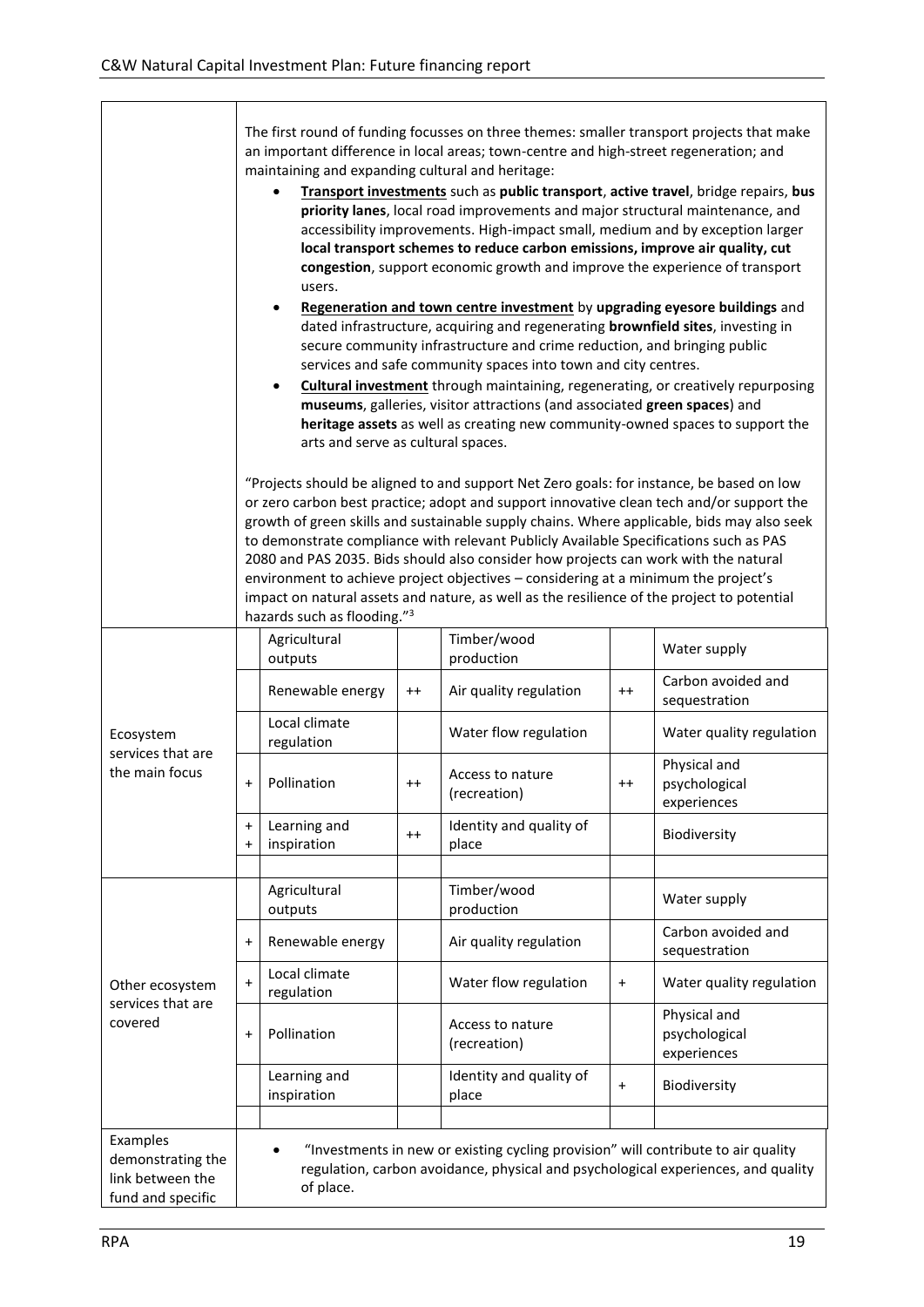| ecosystem<br>services | "Improving the public realm including high streets, parks and green spaces,<br>designing out opportunities for crime and anti-social behaviour" will contribute to<br>air quality regulation, carbon sequestration, local climate regulation, pollination,<br>access to nature (recreation), physical and psychological experiences, inspiration,<br>and quality of place.<br>"Upgrading and creating new cultural and creative spaces including sports or<br>athletics facilities, museums, arts venues, theatres, libraries, film facilities,<br>prominent landmarks or historical buildings, parks or gardens" will contribute to<br>physical and psychological experiences, learning and inspiration, and identity and<br>quality of place."3                                                                                     |  |  |  |  |  |
|-----------------------|---------------------------------------------------------------------------------------------------------------------------------------------------------------------------------------------------------------------------------------------------------------------------------------------------------------------------------------------------------------------------------------------------------------------------------------------------------------------------------------------------------------------------------------------------------------------------------------------------------------------------------------------------------------------------------------------------------------------------------------------------------------------------------------------------------------------------------------|--|--|--|--|--|
| References/links      | UK Government: (2020): Spending Review 2020. Accessed at:<br>1.<br>https://www.gov.uk/government/publications/spending-review-2020-<br>documents/spending-review-2020 on 9th June 2021<br>UK Government (2021): Policy paper: Levelling Up Fund: prospectus. Accessed at:<br>2.<br>https://www.gov.uk/government/publications/levelling-up-fund-prospectus on<br>9th June 2021<br>UK Government (2021): Levelling Up Fund: prospectus. Accessed at:<br>3.<br>https://assets.publishing.service.gov.uk/government/uploads/system/uploads/at<br>tachment data/file/966138/Levelling Up prospectus.pdf on 9 <sup>th</sup> June 2021<br>UK Government (2021): New levelling up and community investments. Accessed<br>4.<br>at: https://www.gov.uk/government/collections/new-levelling-up-and-<br>community-investments on 9th June 2021 |  |  |  |  |  |

# <span id="page-19-0"></span>**4.5 Woodland Code**

| <b>Fund name</b>                | <b>Woodland Carbon Code</b>                                                                                                                                                                                                                                                                                                                                                                                                                                                                                                                                                                                                                                                                                                                                                                                                                                                                                                                      |                                                                                                                                                                    |  |  |  |  |  |  |
|---------------------------------|--------------------------------------------------------------------------------------------------------------------------------------------------------------------------------------------------------------------------------------------------------------------------------------------------------------------------------------------------------------------------------------------------------------------------------------------------------------------------------------------------------------------------------------------------------------------------------------------------------------------------------------------------------------------------------------------------------------------------------------------------------------------------------------------------------------------------------------------------------------------------------------------------------------------------------------------------|--------------------------------------------------------------------------------------------------------------------------------------------------------------------|--|--|--|--|--|--|
| <b>Date review</b><br>completed | 09/06/2021<br><b>Reviewed by</b><br>RPA (MA)                                                                                                                                                                                                                                                                                                                                                                                                                                                                                                                                                                                                                                                                                                                                                                                                                                                                                                     |                                                                                                                                                                    |  |  |  |  |  |  |
| <b>Key aspects</b>              | <b>Details</b>                                                                                                                                                                                                                                                                                                                                                                                                                                                                                                                                                                                                                                                                                                                                                                                                                                                                                                                                   |                                                                                                                                                                    |  |  |  |  |  |  |
| Summary of<br>the fund          | The Woodland Carbon Code (WCC) is the UK's voluntary quality assurance carbon standard for<br>woodland creation projects in the UK. With the backing of the UK government, the forest<br>industry and carbon market experts, the Code, uniquely, generates independently verified<br>woodland carbon units. The Woodland Carbon Code is also endorsed by ICROA, the global<br>umbrella body for carbon reduction and offset providers in the voluntary market. Woodland<br>Carbon Units from verified WCC projects can be purchased by companies from project<br>developers to compensate for their UK-based carbon emissions. The WCC provides:<br>clear benefits;<br>procedures and standards to work within. <sup>1</sup><br>WCC-certified projects are acknowledged as a contribution to the UK meeting its greenhouse<br>gas emissions reduction commitments and can be reported as part of a UK business' net<br>greenhouse gas emissions. | carbon buyers with the reassurance they have invested in a responsible scheme with<br>project developers with recognised woodland management and carbon accounting |  |  |  |  |  |  |
| How the<br>fund is<br>designed  | Woodland Carbon Code projects generate Woodland Carbon Units, which once verified can be<br>sold by landowners of approved projects and bought and used by UK businesses to help<br>compensate for their gross carbon emissions.                                                                                                                                                                                                                                                                                                                                                                                                                                                                                                                                                                                                                                                                                                                 |                                                                                                                                                                    |  |  |  |  |  |  |
|                                 | Gaining validation / verification that a woodland carbon project meets the code means that the<br>project:                                                                                                                                                                                                                                                                                                                                                                                                                                                                                                                                                                                                                                                                                                                                                                                                                                       |                                                                                                                                                                    |  |  |  |  |  |  |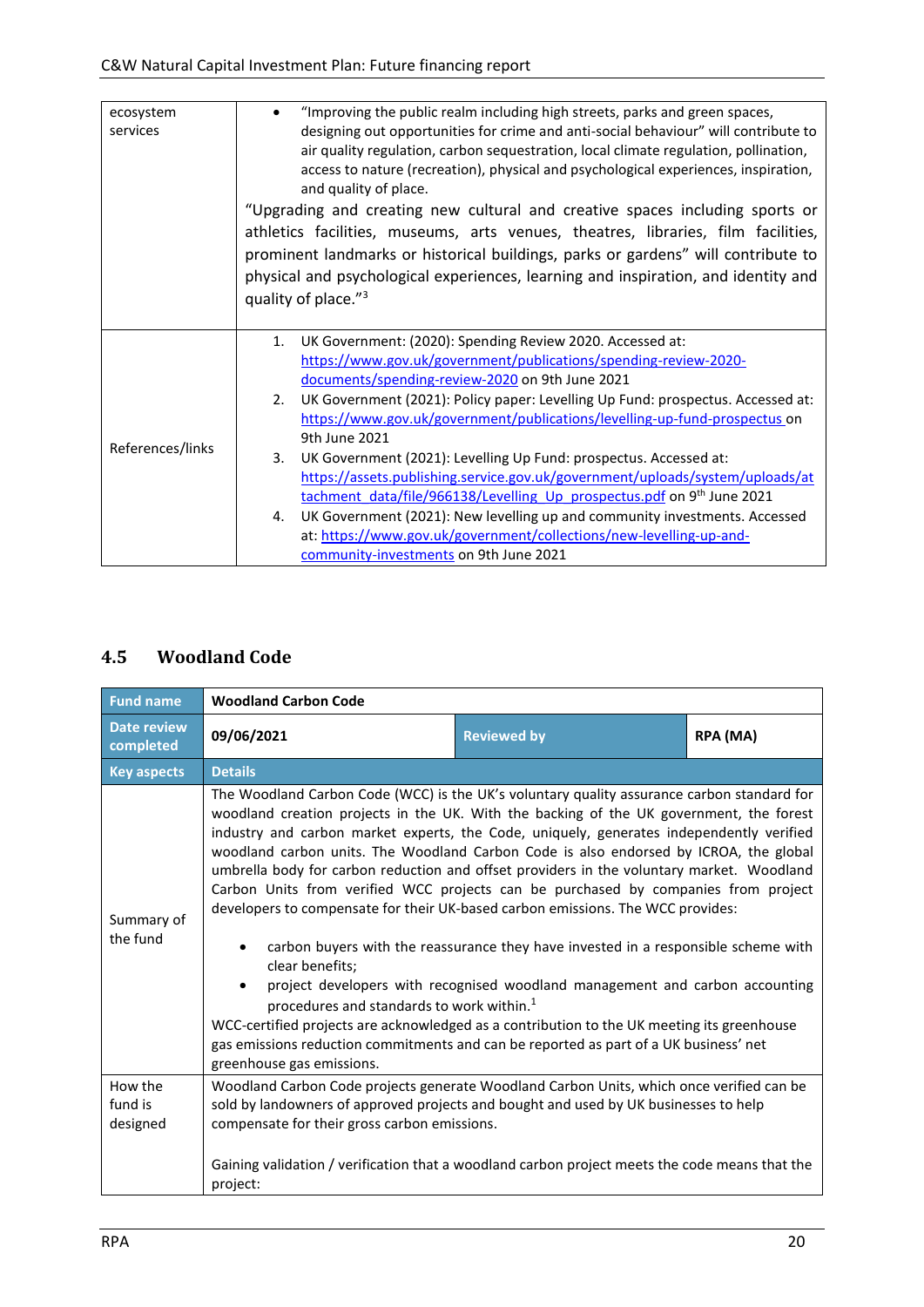| is responsibly and sustainably managed to national standards;                                                                                                                                                                                                                                                                                                                                                                                                                                                                                                   |
|-----------------------------------------------------------------------------------------------------------------------------------------------------------------------------------------------------------------------------------------------------------------------------------------------------------------------------------------------------------------------------------------------------------------------------------------------------------------------------------------------------------------------------------------------------------------|
| can provide reliable estimates of the amount of carbon that will be sequestered or                                                                                                                                                                                                                                                                                                                                                                                                                                                                              |
| locked up as a result of the tree planting;                                                                                                                                                                                                                                                                                                                                                                                                                                                                                                                     |
| must be publicly registered and independently verified;                                                                                                                                                                                                                                                                                                                                                                                                                                                                                                         |
| meets transparent criteria and standards to ensure that real carbon benefits are                                                                                                                                                                                                                                                                                                                                                                                                                                                                                |
| delivered.                                                                                                                                                                                                                                                                                                                                                                                                                                                                                                                                                      |
| To certify a project to the Woodland Carbon Code, a project developer must:                                                                                                                                                                                                                                                                                                                                                                                                                                                                                     |
| register it with the Forestry Commission within two years of the start of planting;                                                                                                                                                                                                                                                                                                                                                                                                                                                                             |
| predict carbon capture using woodland carbon models;                                                                                                                                                                                                                                                                                                                                                                                                                                                                                                            |
| prepare a Project Design Document outlining how it meets Code requirements;                                                                                                                                                                                                                                                                                                                                                                                                                                                                                     |
| have it 'validated' by an accredited certification body; and                                                                                                                                                                                                                                                                                                                                                                                                                                                                                                    |
| have it 'verified' periodically to show that it continues to meet the required standards.<br>$\blacksquare$                                                                                                                                                                                                                                                                                                                                                                                                                                                     |
|                                                                                                                                                                                                                                                                                                                                                                                                                                                                                                                                                                 |
| To meet the requirements of the code, projects must:                                                                                                                                                                                                                                                                                                                                                                                                                                                                                                            |
| register their project, stating the exact location and long-term objectives of their                                                                                                                                                                                                                                                                                                                                                                                                                                                                            |
| project;                                                                                                                                                                                                                                                                                                                                                                                                                                                                                                                                                        |
| meet national forestry standards to ensure they are sustainably and responsibly<br>managed;                                                                                                                                                                                                                                                                                                                                                                                                                                                                     |
| have a long-term management plan;                                                                                                                                                                                                                                                                                                                                                                                                                                                                                                                               |
| $\blacksquare$                                                                                                                                                                                                                                                                                                                                                                                                                                                                                                                                                  |
| use standard methods for estimating the carbon that will be sequestered;                                                                                                                                                                                                                                                                                                                                                                                                                                                                                        |
| demonstrate that the project delivers additional carbon benefits than would<br>otherwise have been the case.                                                                                                                                                                                                                                                                                                                                                                                                                                                    |
| maintain verification for the duration of the project.                                                                                                                                                                                                                                                                                                                                                                                                                                                                                                          |
| Projects that meet all these requirements can carry the Woodland Carbon Code label of                                                                                                                                                                                                                                                                                                                                                                                                                                                                           |
| approval.                                                                                                                                                                                                                                                                                                                                                                                                                                                                                                                                                       |
|                                                                                                                                                                                                                                                                                                                                                                                                                                                                                                                                                                 |
| The Code works for everyone involved:                                                                                                                                                                                                                                                                                                                                                                                                                                                                                                                           |
| Carbon buyers have reassurance that they have invested in a responsible scheme and<br>can see the benefits that will be provided.                                                                                                                                                                                                                                                                                                                                                                                                                               |
| Projects have recognised procedures and standards to work to, and can use their                                                                                                                                                                                                                                                                                                                                                                                                                                                                                 |
| verified status as an attractive selling point for potential customers.                                                                                                                                                                                                                                                                                                                                                                                                                                                                                         |
| Woodland managers have clearly set out standards of forest management to follow.                                                                                                                                                                                                                                                                                                                                                                                                                                                                                |
| The Woodland Carbon Code issues carbon units which represent measurable amounts of<br>carbon dioxide (CO2) removed from the atmosphere by trees as they grow - one unit is 1<br>tonne of carbon dioxide equivalent removed from the atmosphere. As trees take a while to<br>grow and sequester carbon dioxide, we have two types of unit available to purchase.<br>Companies can compensate for their UK-based emissions using carbon units from WCC<br>projects, but not for their emissions overseas or emissions from international aviation or<br>shipping. |
| A Woodland Carbon Unit (WCU) represents one tonne of CO2e which has been sequestered in<br>a WCC-verified woodland. It has been independently verified, is guaranteed to be there, and<br>can be used by companies to report against UK-based emissions or to use in claims of carbon<br>neutrality or Net Zero emissions.                                                                                                                                                                                                                                      |
| A Pending Issuance Unit (PIU) is a promise to deliver a Woodland Carbon Unit in future, based<br>on predicted sequestration. It is not guaranteed and cannot be used to report against UK-based<br>emissions until verified. However, it allows companies to plan to compensate for future UK-<br>based emissions, or make credible CSR statements in support of woodland creation.                                                                                                                                                                             |
| Units are held in the UK Land Carbon Registry, managed by IHS Markit. Every 10 years, projects<br>are checked and, if performing well, verified. At each of these points, PIUs delivered are<br>converted to WCUs. As of March 2020, over 3.7 million tCO2e had been validated for sale as                                                                                                                                                                                                                                                                      |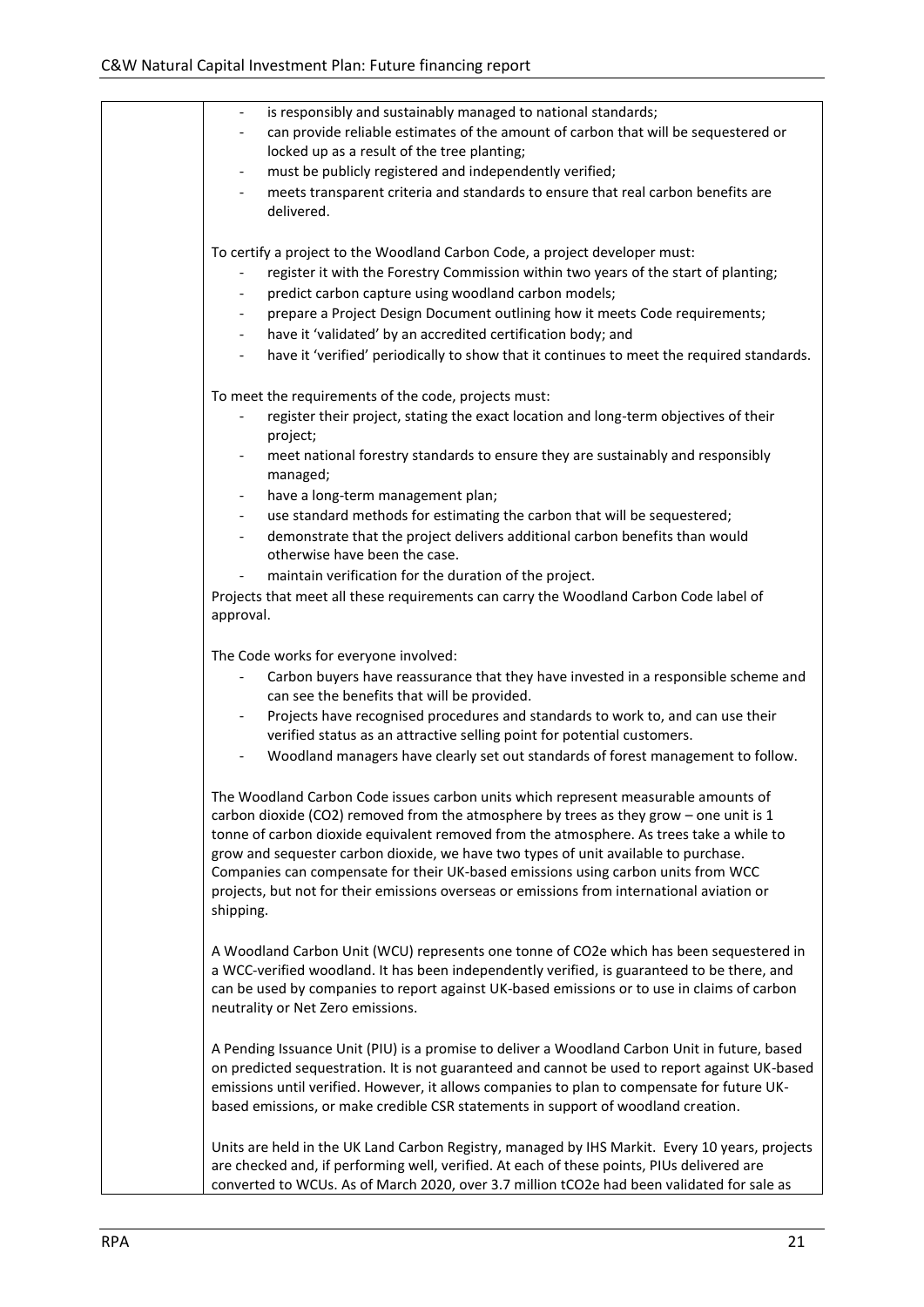|                                                                 | PIUs by March 2020 and the number continues to increase. There's now a growing number of<br>verified projects with a small amount of WCUs - the number of WCUs available will increase as<br>woodlands grow and mature. <sup>2</sup>                                                                                                                                                                                                                                                                                                                                                                                                                                                                                                                        |                             |           |                                  |           |                                              |  |
|-----------------------------------------------------------------|-------------------------------------------------------------------------------------------------------------------------------------------------------------------------------------------------------------------------------------------------------------------------------------------------------------------------------------------------------------------------------------------------------------------------------------------------------------------------------------------------------------------------------------------------------------------------------------------------------------------------------------------------------------------------------------------------------------------------------------------------------------|-----------------------------|-----------|----------------------------------|-----------|----------------------------------------------|--|
| Lead<br>organisation(<br>s)                                     | <b>Forestry Commission</b>                                                                                                                                                                                                                                                                                                                                                                                                                                                                                                                                                                                                                                                                                                                                  |                             |           |                                  |           |                                              |  |
| <b>Total value</b><br>of fund                                   | Companies in the UK pay between £7 and £20 /tCO2e for purchases of Pending Issuance Units. <sup>2</sup><br>In its 2016 report, Assessing the Wider Benefits of Woodland Carbon Code Projects,<br>commissioned by the Forestry Commission, EFTEC estimated that, on average, each carbon<br>unit (tCO2e) purchased from a Woodland Carbon Code project also delivers at least a further<br>£100/tCO2e of value through recreation, biodiversity, air quality and benefits to the local<br>economy. EFTEC also estimated 12.5% of projects to be within areas identified as priorities for<br>reducing water pollution/flood risks, and that a small percentage were accessible to<br>communities in the lowest 20% of social deprivation areas. <sup>3</sup> |                             |           |                                  |           |                                              |  |
| Timescale<br>over which it<br>operates<br>(where<br>applicable) | Since 2011, ongoing.                                                                                                                                                                                                                                                                                                                                                                                                                                                                                                                                                                                                                                                                                                                                        |                             |           |                                  |           |                                              |  |
| Further<br>details                                              | Creating new woodland sequesters carbon dioxide from the atmosphere and provides other<br>social and environmental benefits, such as:<br>biodiversity and habitat creation<br>flood prevention, water quality<br>air quality<br>health, wellbeing and enjoyment<br>shelter for livestock<br>timber and wood fuel<br>skilled jobs<br>community engagement and staff volunteering, education and development <sup>2</sup>                                                                                                                                                                                                                                                                                                                                     |                             |           |                                  |           |                                              |  |
|                                                                 |                                                                                                                                                                                                                                                                                                                                                                                                                                                                                                                                                                                                                                                                                                                                                             | Agricultural outputs        | $++$      | Timber/wood<br>production        |           | Water supply                                 |  |
|                                                                 |                                                                                                                                                                                                                                                                                                                                                                                                                                                                                                                                                                                                                                                                                                                                                             | Renewable energy            | $\ddot{}$ | Air quality regulation           | $^{++}$   | Carbon avoided and<br>sequestration          |  |
| Ecosystem<br>services that                                      | $\ddot{}$                                                                                                                                                                                                                                                                                                                                                                                                                                                                                                                                                                                                                                                                                                                                                   | Local climate<br>regulation | $^{++}$   | Water flow regulation            | $\ddot{}$ | Water quality<br>regulation                  |  |
| are the main<br>focus                                           |                                                                                                                                                                                                                                                                                                                                                                                                                                                                                                                                                                                                                                                                                                                                                             | Pollination                 | $\pmb{+}$ | Access to nature<br>(recreation) |           | Physical and<br>psychological<br>experiences |  |
|                                                                 |                                                                                                                                                                                                                                                                                                                                                                                                                                                                                                                                                                                                                                                                                                                                                             | Learning and<br>inspiration |           | Identity and quality of<br>place | $++$      | Biodiversity                                 |  |
|                                                                 | $\ddot{}$                                                                                                                                                                                                                                                                                                                                                                                                                                                                                                                                                                                                                                                                                                                                                   | Agricultural outputs        |           | Timber/wood<br>production        | $\ddot{}$ | Water supply                                 |  |
|                                                                 | $\ddot{}$                                                                                                                                                                                                                                                                                                                                                                                                                                                                                                                                                                                                                                                                                                                                                   | Renewable energy            |           | Air quality regulation           |           | Carbon avoided and<br>sequestration          |  |
| Other<br>ecosystem<br>services that                             |                                                                                                                                                                                                                                                                                                                                                                                                                                                                                                                                                                                                                                                                                                                                                             | Local climate<br>regulation |           | Water flow regulation            |           | Water quality<br>regulation                  |  |
| are covered                                                     | $\ddot{}$                                                                                                                                                                                                                                                                                                                                                                                                                                                                                                                                                                                                                                                                                                                                                   | Pollination                 |           | Access to nature<br>(recreation) | $\ddot{}$ | Physical and<br>psychological<br>experiences |  |
|                                                                 | $\ddot{}$                                                                                                                                                                                                                                                                                                                                                                                                                                                                                                                                                                                                                                                                                                                                                   | Learning and<br>inspiration | $\ddot{}$ | Identity and quality of<br>place |           | Biodiversity                                 |  |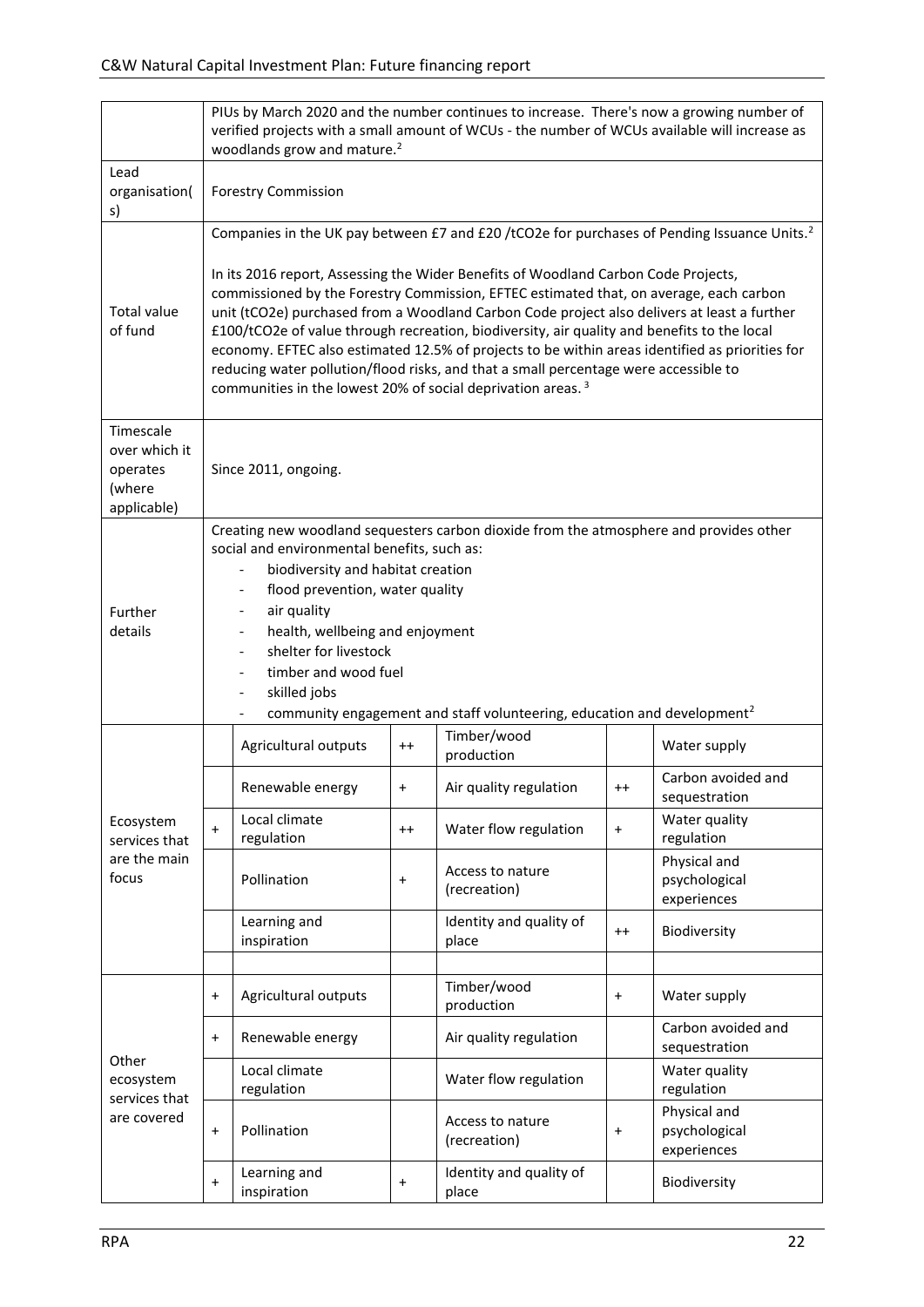|                      |                                                                                      | $\bullet$                                                                               |                                                                                                                                                                        |                                                                                      | Bennan Hill, Balbeg Estate: "The new plantation is more than just woodland creation.          |  |  |  |  |  |  |  |
|----------------------|--------------------------------------------------------------------------------------|-----------------------------------------------------------------------------------------|------------------------------------------------------------------------------------------------------------------------------------------------------------------------|--------------------------------------------------------------------------------------|-----------------------------------------------------------------------------------------------|--|--|--|--|--|--|--|
|                      | This project has provided a mosaic ecosystem that will not only sequester carbon but |                                                                                         |                                                                                                                                                                        |                                                                                      |                                                                                               |  |  |  |  |  |  |  |
|                      |                                                                                      |                                                                                         |                                                                                                                                                                        |                                                                                      | provide a variety of ecosystem services that play a vital part in improving biodiversity,     |  |  |  |  |  |  |  |
|                      |                                                                                      | along with water and air quality. In addition, this woodland specifically provides the  |                                                                                                                                                                        |                                                                                      |                                                                                               |  |  |  |  |  |  |  |
|                      |                                                                                      |                                                                                         |                                                                                                                                                                        |                                                                                      | creation of increased leisure opportunities, local community engagement and an                |  |  |  |  |  |  |  |
|                      |                                                                                      |                                                                                         |                                                                                                                                                                        |                                                                                      | opportunity to attract tourism into a secret part of South Ayrshire. Bennan Hill              |  |  |  |  |  |  |  |
|                      |                                                                                      |                                                                                         |                                                                                                                                                                        |                                                                                      | woodland within Balbeg Estate will provide connectivity to surrounding habitats which         |  |  |  |  |  |  |  |
| Examples             |                                                                                      |                                                                                         |                                                                                                                                                                        |                                                                                      | in turn will provide a network of footpaths to allow the local community and tourists         |  |  |  |  |  |  |  |
| demonstrati          | to enjoy the rugged landscape South Ayrshire has to offer. The beauty of this        |                                                                                         |                                                                                                                                                                        |                                                                                      |                                                                                               |  |  |  |  |  |  |  |
| ng the link          |                                                                                      |                                                                                         | plantation is that while providing natural capital benefits it will also provide a                                                                                     |                                                                                      |                                                                                               |  |  |  |  |  |  |  |
| between the          |                                                                                      |                                                                                         |                                                                                                                                                                        | commercial timber supply to the UK market in turn contributing to the rural economy. |                                                                                               |  |  |  |  |  |  |  |
| fund and             |                                                                                      |                                                                                         |                                                                                                                                                                        |                                                                                      | Carbon investors will be supporting the regeneration of poor agricultural grazing land        |  |  |  |  |  |  |  |
| specific             |                                                                                      |                                                                                         |                                                                                                                                                                        |                                                                                      | into a diverse, multi-beneficial ecosystem that will create income to allow                   |  |  |  |  |  |  |  |
| ecosystem            |                                                                                      |                                                                                         |                                                                                                                                                                        |                                                                                      | reinvestment to support further expansion of the public access network.". <sup>4</sup>        |  |  |  |  |  |  |  |
| services             |                                                                                      | Warner's Wood: "A 100 year Broadleaf woodland for biodiversity, covering 32<br>٠        |                                                                                                                                                                        |                                                                                      |                                                                                               |  |  |  |  |  |  |  |
|                      |                                                                                      | hectares in the heart of rural Leicestershire". <sup>5</sup>                            |                                                                                                                                                                        |                                                                                      |                                                                                               |  |  |  |  |  |  |  |
|                      |                                                                                      |                                                                                         | Buccleuch Group: "All of the projects will involve cessation of grazing and permanent<br>removal of livestock and deer. This will result in an improvement of woodland |                                                                                      |                                                                                               |  |  |  |  |  |  |  |
|                      |                                                                                      |                                                                                         | vegetation where light levels permit and of woodland bird and invertebrate species. In                                                                                 |                                                                                      |                                                                                               |  |  |  |  |  |  |  |
|                      |                                                                                      | most cases it will result in riparian improvement and elimination of diffuse pollution. |                                                                                                                                                                        |                                                                                      |                                                                                               |  |  |  |  |  |  |  |
|                      |                                                                                      |                                                                                         |                                                                                                                                                                        |                                                                                      | All of the projects will provide public access. In the case of Boughton none existed          |  |  |  |  |  |  |  |
|                      |                                                                                      |                                                                                         |                                                                                                                                                                        |                                                                                      | before. Most sites are intended for timber production which will help preserve rural          |  |  |  |  |  |  |  |
|                      |                                                                                      |                                                                                         |                                                                                                                                                                        |                                                                                      | employment and provide sustainable materials and wood-fuel". <sup>6</sup>                     |  |  |  |  |  |  |  |
|                      |                                                                                      | UK Government (2018): The Woodland Carbon Code scheme for buyers and<br>1.              |                                                                                                                                                                        |                                                                                      |                                                                                               |  |  |  |  |  |  |  |
|                      |                                                                                      |                                                                                         | landowners. Accessed at: https://www.gov.uk/guidance/the-woodland-carbon-code-                                                                                         |                                                                                      |                                                                                               |  |  |  |  |  |  |  |
|                      |                                                                                      |                                                                                         | scheme-for-buyers-and-                                                                                                                                                 |                                                                                      |                                                                                               |  |  |  |  |  |  |  |
|                      |                                                                                      | landowners#:~:text=The%20Woodland%20Carbon%20Code%20(WCC,quality%2C%20r                 |                                                                                                                                                                        |                                                                                      |                                                                                               |  |  |  |  |  |  |  |
|                      |                                                                                      | obust%20voluntary%20carbon%20standard on 9th June 2021                                  |                                                                                                                                                                        |                                                                                      |                                                                                               |  |  |  |  |  |  |  |
|                      |                                                                                      | 2.                                                                                      | Woodland Carbon Code: UK Woodland Carbon Code: Accessed at:                                                                                                            |                                                                                      |                                                                                               |  |  |  |  |  |  |  |
|                      |                                                                                      | 3.                                                                                      |                                                                                                                                                                        |                                                                                      | https://woodlandcarboncode.org.uk/ on 9 <sup>th</sup> June 2021                               |  |  |  |  |  |  |  |
|                      |                                                                                      | Scottish Forestry (2016): Assessing the Wider Benefits of the Woodland Carbon Code.     |                                                                                                                                                                        |                                                                                      |                                                                                               |  |  |  |  |  |  |  |
|                      |                                                                                      |                                                                                         |                                                                                                                                                                        |                                                                                      | Accessed at: https://forestry.gov.scot/publications/sustainable-forestry/economic-            |  |  |  |  |  |  |  |
| References/li<br>nks |                                                                                      |                                                                                         | 2021                                                                                                                                                                   |                                                                                      | research/588-assessing-the-wider-benefits-of-the-woodland-carbon-code on 9 <sup>th</sup> June |  |  |  |  |  |  |  |
|                      |                                                                                      | 4.                                                                                      |                                                                                                                                                                        |                                                                                      | Woodland Carbon Code: Bennan Hill, Balbeg Estate. Accessed at:                                |  |  |  |  |  |  |  |
|                      |                                                                                      |                                                                                         |                                                                                                                                                                        |                                                                                      | https://woodlandcarboncode.org.uk/case-studies/woodland-carbon-projects/bennan-               |  |  |  |  |  |  |  |
|                      |                                                                                      |                                                                                         | hill on 28th June 2021                                                                                                                                                 |                                                                                      |                                                                                               |  |  |  |  |  |  |  |
|                      |                                                                                      | 5.                                                                                      |                                                                                                                                                                        |                                                                                      | IHS Markit (2018): Warner's Wood (ID: 103000000004606). Accessed at:                          |  |  |  |  |  |  |  |
|                      |                                                                                      |                                                                                         |                                                                                                                                                                        |                                                                                      | https://mer.markit.com/br-reg/public/project.jsp?project_id=103000000004606_on                |  |  |  |  |  |  |  |
|                      |                                                                                      |                                                                                         | 9 <sup>th</sup> June 2021                                                                                                                                              |                                                                                      |                                                                                               |  |  |  |  |  |  |  |
|                      |                                                                                      | 6.                                                                                      |                                                                                                                                                                        |                                                                                      | Woodland Carbon Code: Buccleuch Group. Accessed at:                                           |  |  |  |  |  |  |  |
|                      |                                                                                      |                                                                                         |                                                                                                                                                                        |                                                                                      | https://woodlandcarboncode.org.uk/case-studies/woodland-carbon-                               |  |  |  |  |  |  |  |
|                      |                                                                                      | projects/buccleuch-group on 9th June 2021                                               |                                                                                                                                                                        |                                                                                      |                                                                                               |  |  |  |  |  |  |  |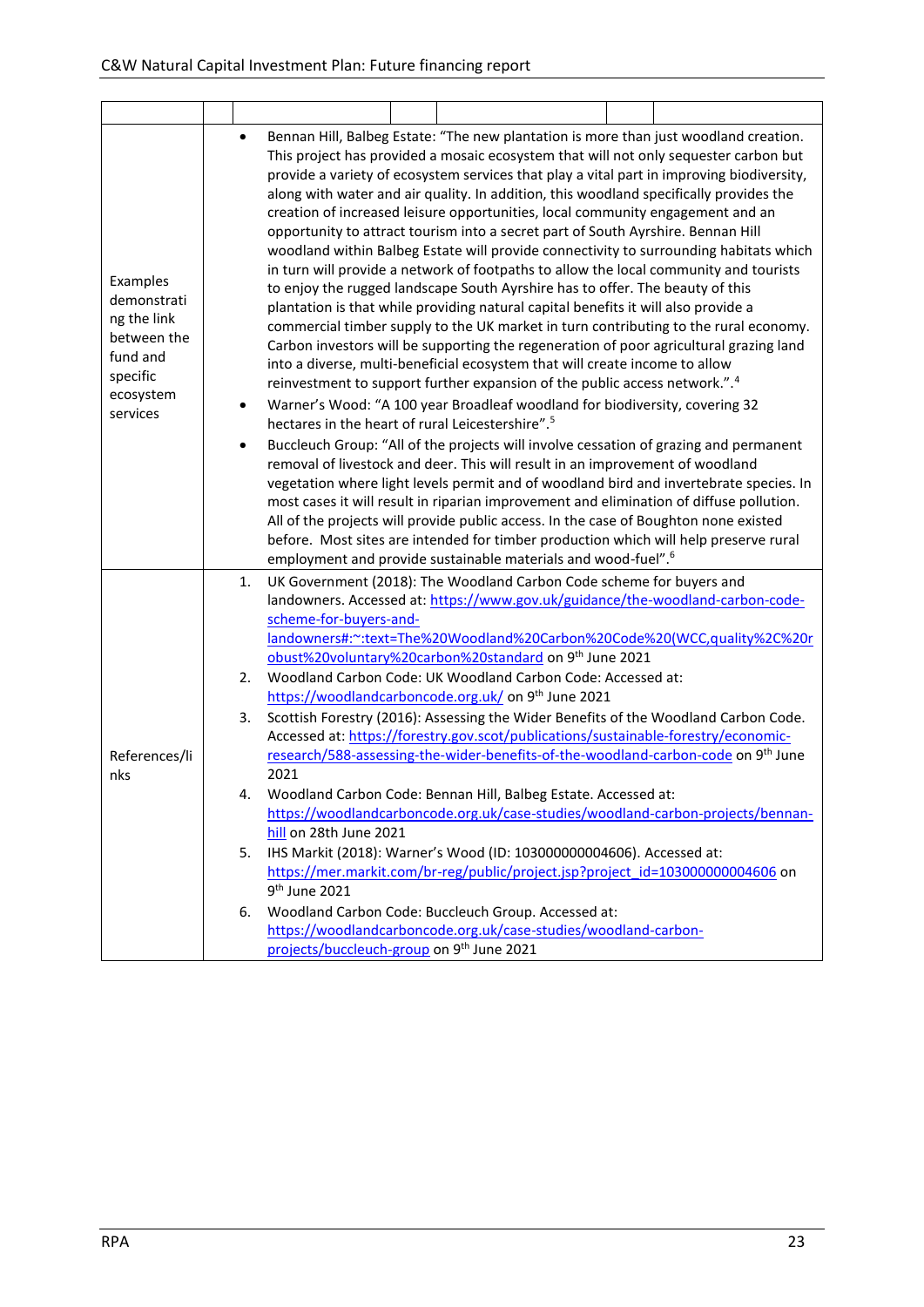#### <span id="page-23-0"></span>**4.6 Peatland Code**

| <b>Fund name</b>                | <b>Peatland Code</b>                                                                                                                                                                                                                                                                                                                                                                                                                                                                                                                                                                                                                                                                                      |                                                                                                                                                                                                                                                                                                                                                                                                                                                                                                                                                                                                             |  |  |  |  |  |  |  |
|---------------------------------|-----------------------------------------------------------------------------------------------------------------------------------------------------------------------------------------------------------------------------------------------------------------------------------------------------------------------------------------------------------------------------------------------------------------------------------------------------------------------------------------------------------------------------------------------------------------------------------------------------------------------------------------------------------------------------------------------------------|-------------------------------------------------------------------------------------------------------------------------------------------------------------------------------------------------------------------------------------------------------------------------------------------------------------------------------------------------------------------------------------------------------------------------------------------------------------------------------------------------------------------------------------------------------------------------------------------------------------|--|--|--|--|--|--|--|
| <b>Date review</b><br>completed | 09/06/2021                                                                                                                                                                                                                                                                                                                                                                                                                                                                                                                                                                                                                                                                                                | <b>Reviewed by</b><br>RPA (MA)                                                                                                                                                                                                                                                                                                                                                                                                                                                                                                                                                                              |  |  |  |  |  |  |  |
| <b>Key aspects</b>              | <b>Details</b>                                                                                                                                                                                                                                                                                                                                                                                                                                                                                                                                                                                                                                                                                            |                                                                                                                                                                                                                                                                                                                                                                                                                                                                                                                                                                                                             |  |  |  |  |  |  |  |
| Summary of the<br>fund          | peatland. <sup>1</sup>                                                                                                                                                                                                                                                                                                                                                                                                                                                                                                                                                                                                                                                                                    | The Peatland Code is a voluntary certification standard for UK peatland projects wishing to market<br>the climate benefits of peatland restoration and provides assurances to voluntary carbon market<br>buyers that the climate benefits being sold are real, quantifiable, additional and permanent. The<br>Peatland Code specifies requirements for the validation and verification of a Greenhouse Gas<br>(GHG) assertion from voluntary UK based projects that reduce GHG emissions through peatland<br>restoration. Peatland Code emissions reduction accounts for both GHG from, and sequestered by, |  |  |  |  |  |  |  |
| How the fund is<br>designed     | The Peatland Code is a voluntary standard issued by the IUCN UK National Committee and is<br>managed on its behalf by an Executive Board. The Executive Board is facilitated by IUCN UK<br>Peatland Programme staff and supported by a Technical Advisory Board including additional<br>stakeholder groups, when required.                                                                                                                                                                                                                                                                                                                                                                                |                                                                                                                                                                                                                                                                                                                                                                                                                                                                                                                                                                                                             |  |  |  |  |  |  |  |
|                                 | registration;<br>site survey;<br>$\overline{\phantom{a}}$                                                                                                                                                                                                                                                                                                                                                                                                                                                                                                                                                                                                                                                 | Verification will regularly evaluate the project and its actual GHG emissions reduction against both<br>the requirements of the Peatland Code and its validated project plan and GHG assertion. The<br>Peatland Code validation/verification pathway is as follows:                                                                                                                                                                                                                                                                                                                                         |  |  |  |  |  |  |  |
|                                 | restoration plan & GHG assertion;<br>validation;<br>implementation of the restoration plan;<br>$\overline{\phantom{a}}$<br>ongoing verification.<br>$\overline{\phantom{m}}$<br>Eligible activities shall be those relating to restoration of either blanket bog or raised bog with an<br>associated baseline condition category of 'Actively Eroding' or 'Drained' and a minimum peat depth<br>of 50 cm.                                                                                                                                                                                                                                                                                                 |                                                                                                                                                                                                                                                                                                                                                                                                                                                                                                                                                                                                             |  |  |  |  |  |  |  |
|                                 |                                                                                                                                                                                                                                                                                                                                                                                                                                                                                                                                                                                                                                                                                                           |                                                                                                                                                                                                                                                                                                                                                                                                                                                                                                                                                                                                             |  |  |  |  |  |  |  |
|                                 | The Peatland Code sets out a series of best practice requirements including a standard method for<br>quantification of GHG benefit. Independent validation to this standard provides assurance and<br>clarity for buyers with regards the quantity, quality of emissions reductions purchased. Recognising<br>that carbon benefits arise for many years after the initial restoration activities are implemented,<br>the Peatland Code also ensures the carbon benefit will be regularly measured and monitored over<br>the lifetime of the project (minimum 30 years). Buyers can therefore be confident in purchasing<br>peatland carbon units upfront, enabling the restoration project to take place. |                                                                                                                                                                                                                                                                                                                                                                                                                                                                                                                                                                                                             |  |  |  |  |  |  |  |
|                                 | Funding obtained from the sale of climate benefit can sit alongside traditional public sources of<br>funding, providing cost effective peatland restoration and ensuring management and maintenance<br>of restoration projects over the long term.<br>The Peatland Code is currently designed to attract private purchases motivated by corporate social<br>responsibility. The funding received from the sale of carbon benefit will depend on the extent of<br>damage prior to restoration, the size of the project and the length of the management agreement.                                                                                                                                         |                                                                                                                                                                                                                                                                                                                                                                                                                                                                                                                                                                                                             |  |  |  |  |  |  |  |
|                                 |                                                                                                                                                                                                                                                                                                                                                                                                                                                                                                                                                                                                                                                                                                           |                                                                                                                                                                                                                                                                                                                                                                                                                                                                                                                                                                                                             |  |  |  |  |  |  |  |
|                                 | The Peatland Code works for everyone involved:<br>Carbon buyers have reassurance that they have facilitated a responsible scheme, which<br>will result in additional climate benefits.<br>Projects have recognised procedures and standards to work to, and can use their<br>validated/verified status as a means to market the carbon benefits to potential buyers.<br>Society will benefit from enhanced climate mitigation and the restoration of the natural<br>landscape.                                                                                                                                                                                                                            |                                                                                                                                                                                                                                                                                                                                                                                                                                                                                                                                                                                                             |  |  |  |  |  |  |  |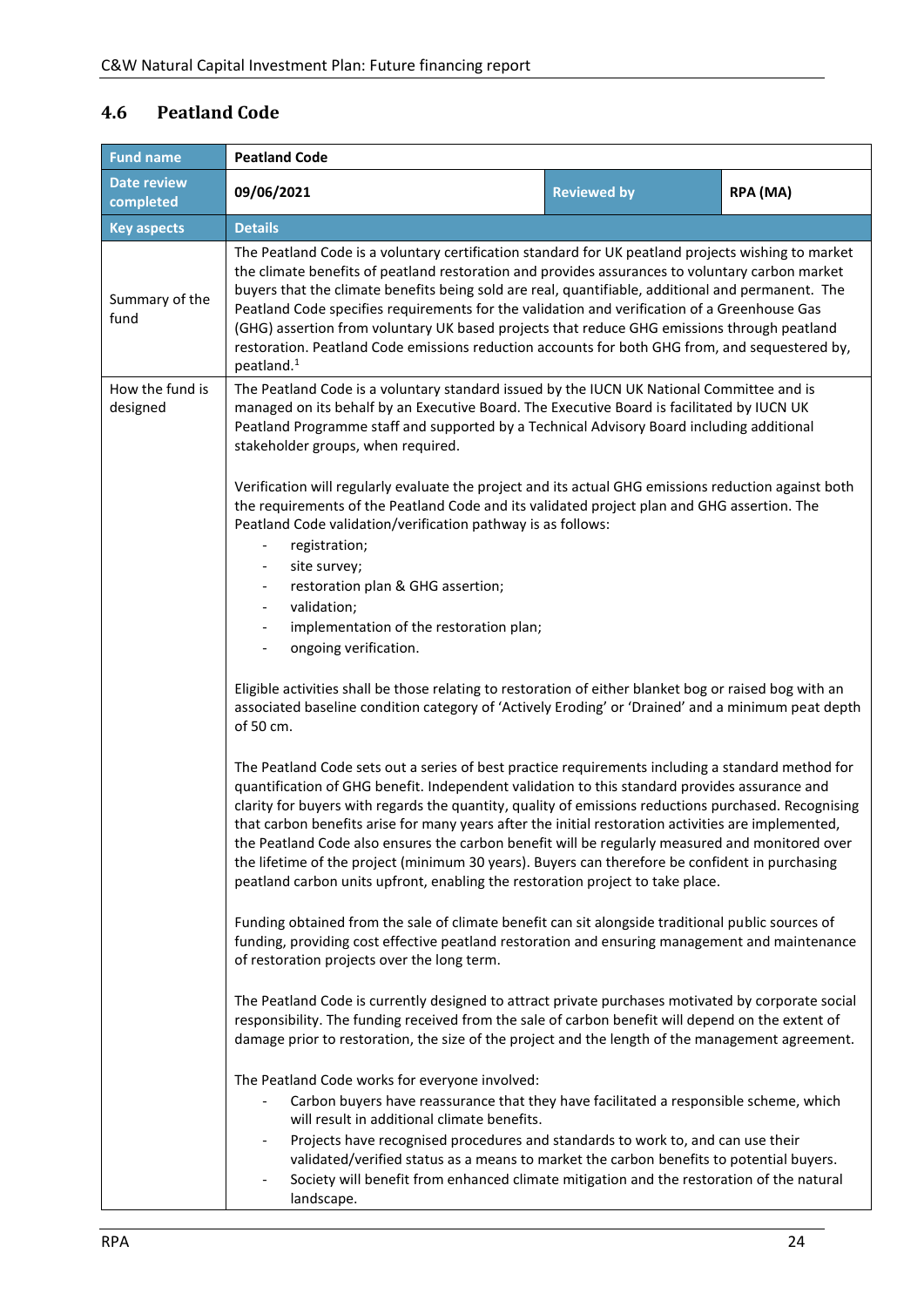|                                                                                                    | The Peatland Code Registry shows available projects or alternatively buyers can use the services of<br>a specialist carbon broker to actively search for a suitable project on their behalf. Projects can<br>market the benefits of their project at any time over its duration, with the majority selling the total<br>upfront once their peatland restoration plan has received validation. <sup>1</sup>                                                                                                                                      |                                                                                                                                                                                                                                                                                                                                                                                                |           |                                                                                       |           |                                                                                                                                                                        |  |
|----------------------------------------------------------------------------------------------------|-------------------------------------------------------------------------------------------------------------------------------------------------------------------------------------------------------------------------------------------------------------------------------------------------------------------------------------------------------------------------------------------------------------------------------------------------------------------------------------------------------------------------------------------------|------------------------------------------------------------------------------------------------------------------------------------------------------------------------------------------------------------------------------------------------------------------------------------------------------------------------------------------------------------------------------------------------|-----------|---------------------------------------------------------------------------------------|-----------|------------------------------------------------------------------------------------------------------------------------------------------------------------------------|--|
| Lead<br>organisation(s)                                                                            |                                                                                                                                                                                                                                                                                                                                                                                                                                                                                                                                                 | <b>IUCN UK National Committee</b>                                                                                                                                                                                                                                                                                                                                                              |           |                                                                                       |           |                                                                                                                                                                        |  |
| Total value of<br>fund                                                                             |                                                                                                                                                                                                                                                                                                                                                                                                                                                                                                                                                 |                                                                                                                                                                                                                                                                                                                                                                                                |           |                                                                                       |           |                                                                                                                                                                        |  |
| Timescale over<br>which it<br>operates (where<br>applicable)                                       |                                                                                                                                                                                                                                                                                                                                                                                                                                                                                                                                                 | Ongoing. Minimum project duration is 30 years.                                                                                                                                                                                                                                                                                                                                                 |           |                                                                                       |           |                                                                                                                                                                        |  |
| <b>Further details</b>                                                                             |                                                                                                                                                                                                                                                                                                                                                                                                                                                                                                                                                 | biodiversity, cleaner water, water flow management.                                                                                                                                                                                                                                                                                                                                            |           | The wider associated ecosystem service benefits of restoration include improvement in |           |                                                                                                                                                                        |  |
|                                                                                                    |                                                                                                                                                                                                                                                                                                                                                                                                                                                                                                                                                 | Agricultural outputs                                                                                                                                                                                                                                                                                                                                                                           |           | Timber/wood<br>production                                                             | $\ddot{}$ | Water supply                                                                                                                                                           |  |
|                                                                                                    |                                                                                                                                                                                                                                                                                                                                                                                                                                                                                                                                                 | Renewable energy                                                                                                                                                                                                                                                                                                                                                                               |           | Air quality regulation                                                                | $^{++}$   | Carbon avoided and sequestration                                                                                                                                       |  |
| Ecosystem                                                                                          |                                                                                                                                                                                                                                                                                                                                                                                                                                                                                                                                                 | Local climate<br>regulation                                                                                                                                                                                                                                                                                                                                                                    | $^{++}$   | Water flow regulation                                                                 | $\ddot{}$ | Water quality regulation                                                                                                                                               |  |
| services that are<br>the main focus                                                                |                                                                                                                                                                                                                                                                                                                                                                                                                                                                                                                                                 | Pollination                                                                                                                                                                                                                                                                                                                                                                                    |           | Access to nature<br>(recreation)                                                      |           | Physical and psychological<br>experiences                                                                                                                              |  |
|                                                                                                    |                                                                                                                                                                                                                                                                                                                                                                                                                                                                                                                                                 | Learning and<br>inspiration                                                                                                                                                                                                                                                                                                                                                                    |           | Identity and quality of<br>place                                                      | $\ddot{}$ | Biodiversity                                                                                                                                                           |  |
|                                                                                                    |                                                                                                                                                                                                                                                                                                                                                                                                                                                                                                                                                 |                                                                                                                                                                                                                                                                                                                                                                                                |           |                                                                                       |           |                                                                                                                                                                        |  |
|                                                                                                    | $\ddot{}$                                                                                                                                                                                                                                                                                                                                                                                                                                                                                                                                       | Agricultural outputs                                                                                                                                                                                                                                                                                                                                                                           | $\ddot{}$ | Timber/wood<br>production                                                             |           | Water supply                                                                                                                                                           |  |
|                                                                                                    | $\ddot{}$                                                                                                                                                                                                                                                                                                                                                                                                                                                                                                                                       | Renewable energy                                                                                                                                                                                                                                                                                                                                                                               | $+$       | Air quality regulation                                                                |           | Carbon avoided and sequestration                                                                                                                                       |  |
| Other ecosystem                                                                                    | $\ddot{}$                                                                                                                                                                                                                                                                                                                                                                                                                                                                                                                                       | Local climate<br>regulation                                                                                                                                                                                                                                                                                                                                                                    |           | Water flow regulation                                                                 |           | Water quality regulation                                                                                                                                               |  |
| services that are<br>covered                                                                       | $\ddot{}$                                                                                                                                                                                                                                                                                                                                                                                                                                                                                                                                       | Pollination                                                                                                                                                                                                                                                                                                                                                                                    | $\ddot{}$ | Access to nature<br>(recreation)                                                      | $+$       | Physical and psychological<br>experiences                                                                                                                              |  |
|                                                                                                    | $^{++}$                                                                                                                                                                                                                                                                                                                                                                                                                                                                                                                                         | Learning and<br>inspiration                                                                                                                                                                                                                                                                                                                                                                    |           | Identity and quality of<br>place                                                      |           | Biodiversity                                                                                                                                                           |  |
|                                                                                                    |                                                                                                                                                                                                                                                                                                                                                                                                                                                                                                                                                 |                                                                                                                                                                                                                                                                                                                                                                                                |           |                                                                                       |           |                                                                                                                                                                        |  |
|                                                                                                    |                                                                                                                                                                                                                                                                                                                                                                                                                                                                                                                                                 | $\bullet$<br>drain blocking and revegetation". <sup>2</sup>                                                                                                                                                                                                                                                                                                                                    |           |                                                                                       |           | Ceannacroc (Phase 1): "Drained and actively eroding blanket bog to be restored through                                                                                 |  |
| Examples<br>demonstrating<br>the link between<br>the fund and<br>specific<br>ecosystem<br>services | Corriemulzie (Phases 1-3): "Three phases of restoration of degraded blanket bog on<br>$\bullet$<br>Corriemulzie Estate. Restoration will mainly consist of the reprofiling of haggs/gullies and<br>peat dams. Timber dams may also be used where appropriate. Sphagnum will be spread<br>across the site to encourage revegetation". <sup>3</sup><br>Fleet Moss: "The restoration of a severely degraded moorland involving the damming of<br>$\bullet$<br>grips and gullies with peat dams, stone and timber sediment traps and coir logs; the |                                                                                                                                                                                                                                                                                                                                                                                                |           |                                                                                       |           |                                                                                                                                                                        |  |
|                                                                                                    |                                                                                                                                                                                                                                                                                                                                                                                                                                                                                                                                                 | sphagnum".4                                                                                                                                                                                                                                                                                                                                                                                    |           |                                                                                       |           | brashing and revegetation of bare peat areas with heather brash, dwarf shrub seed,<br>cotton grass plugs, crowberry plugs; and the inoculation of bare peat areas with |  |
| References/links                                                                                   |                                                                                                                                                                                                                                                                                                                                                                                                                                                                                                                                                 | IUCN UK: Peatland Programme. Accessed at: https://www.iucn-uk-<br>1.<br>peatlandprogramme.org/ on 9th June 2021<br>IHS Markit: Ceannacroc (Phase 1) (ID: 104000000026983). Accessed at<br>2.<br>https://mer.markit.com/br-reg/public/project.jsp?project_id=104000000026983 on 9 <sup>th</sup><br>June 2021<br>IHS Markit: Corriemulzie (Phases 1-3) (ID: 104000000027139). Accessed at:<br>3. |           |                                                                                       |           |                                                                                                                                                                        |  |
|                                                                                                    |                                                                                                                                                                                                                                                                                                                                                                                                                                                                                                                                                 | <b>June 2021</b>                                                                                                                                                                                                                                                                                                                                                                               |           |                                                                                       |           | https://mer.markit.com/br-reg/public/project.jsp?project_id=104000000027139 on 9th                                                                                     |  |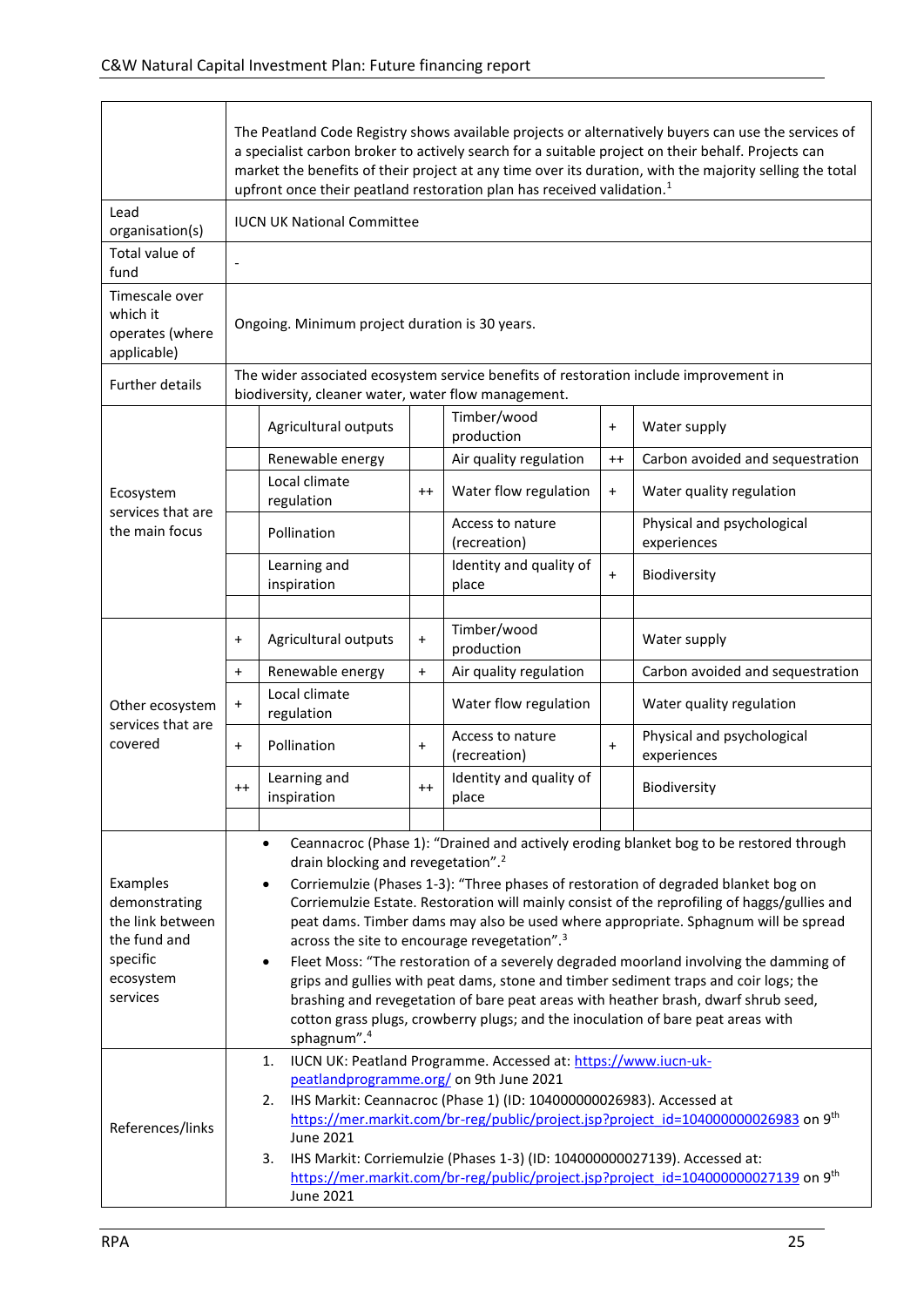| 4. IHS Markit: Fleet Moss (ID: 104000000026998). Accessed at: https://mer.markit.com/br- |
|------------------------------------------------------------------------------------------|
| reg/public/project.jsp?project_id=104000000026998 on 9th June 2021                       |

### <span id="page-25-0"></span>**4.7 Woodland Equity Fund**

| <b>Fund name</b>                | <b>Woodland Equity Fund</b>                                                                                                                                                                                                                                                                                                                                                                                                                                                                                                                                                                                                                                                                                                                                                                                                                                                                                                                                                                                                                                                                                             |                   |                                                 |                                 |  |  |  |  |
|---------------------------------|-------------------------------------------------------------------------------------------------------------------------------------------------------------------------------------------------------------------------------------------------------------------------------------------------------------------------------------------------------------------------------------------------------------------------------------------------------------------------------------------------------------------------------------------------------------------------------------------------------------------------------------------------------------------------------------------------------------------------------------------------------------------------------------------------------------------------------------------------------------------------------------------------------------------------------------------------------------------------------------------------------------------------------------------------------------------------------------------------------------------------|-------------------|-------------------------------------------------|---------------------------------|--|--|--|--|
| <b>Date review</b><br>completed | 01/06/2021<br><b>Reviewed by</b><br><b>RPA</b>                                                                                                                                                                                                                                                                                                                                                                                                                                                                                                                                                                                                                                                                                                                                                                                                                                                                                                                                                                                                                                                                          |                   |                                                 |                                 |  |  |  |  |
| <b>Key aspects</b>              | <b>Details</b>                                                                                                                                                                                                                                                                                                                                                                                                                                                                                                                                                                                                                                                                                                                                                                                                                                                                                                                                                                                                                                                                                                          |                   |                                                 |                                 |  |  |  |  |
| Summary of the<br>fund          | New woodland creation: supported by revenues from timber and carbon credits. This is clearly<br>aligned to 25-year plan objectives and follows an established business model, reducing risks. The<br>facility's role will be to create the conditions to further strengthen this business model. For<br>instance, interventions by the facility may mitigate policy risk around carbon credits, aggregate<br>projects to achieve economies of scale in finance, and address the mismatch between project<br>return time scales and candidate investors' time horizons. <sup>1</sup><br>Established business model for forestry and forest bonds financing track record, Woodland<br>creation a policy priority, UK government considering a forest carbon guarantee scheme, The<br>Woodland Carbon Code provides a standard for UK afforestation projects MRV, Converting 0.5%<br>of UK agricultural land to forestry could represent a £1.2bn -£1.5bn opportunity, Potential for<br>increased share of home-grown timber in consumption, Potential monetisation of leisure, habitat<br>creation and catchment services |                   |                                                 |                                 |  |  |  |  |
| How the fund is<br>designed     | <b>Capital item</b>                                                                                                                                                                                                                                                                                                                                                                                                                                                                                                                                                                                                                                                                                                                                                                                                                                                                                                                                                                                                                                                                                                     | Payment<br>(100%) | rate Available for Available for<br><b>PAWS</b> | native woodland<br>creation $2$ |  |  |  |  |
|                                 | Tree planting                                                                                                                                                                                                                                                                                                                                                                                                                                                                                                                                                                                                                                                                                                                                                                                                                                                                                                                                                                                                                                                                                                           | £1.60 / tree      | Yes                                             | Yes                             |  |  |  |  |
|                                 | Tree shelters                                                                                                                                                                                                                                                                                                                                                                                                                                                                                                                                                                                                                                                                                                                                                                                                                                                                                                                                                                                                                                                                                                           | £2.00 / tree      | Yes                                             | Yes                             |  |  |  |  |
|                                 | Temp deer fencing                                                                                                                                                                                                                                                                                                                                                                                                                                                                                                                                                                                                                                                                                                                                                                                                                                                                                                                                                                                                                                                                                                       | £6.50 $/m$        | Yes                                             | Yes                             |  |  |  |  |
|                                 | Stock fence                                                                                                                                                                                                                                                                                                                                                                                                                                                                                                                                                                                                                                                                                                                                                                                                                                                                                                                                                                                                                                                                                                             | £5 $/m$           | Yes                                             | Yes                             |  |  |  |  |
|                                 | Rabbit netting                                                                                                                                                                                                                                                                                                                                                                                                                                                                                                                                                                                                                                                                                                                                                                                                                                                                                                                                                                                                                                                                                                          | £3.13 $/m$        | Yes                                             | Yes                             |  |  |  |  |
|                                 | Field gate                                                                                                                                                                                                                                                                                                                                                                                                                                                                                                                                                                                                                                                                                                                                                                                                                                                                                                                                                                                                                                                                                                              | £487.50/gate      | Yes                                             | Yes                             |  |  |  |  |
|                                 | Stone wall top netting                                                                                                                                                                                                                                                                                                                                                                                                                                                                                                                                                                                                                                                                                                                                                                                                                                                                                                                                                                                                                                                                                                  | £4.50 $/m$        | Yes                                             | Yes                             |  |  |  |  |
|                                 | Badger gate                                                                                                                                                                                                                                                                                                                                                                                                                                                                                                                                                                                                                                                                                                                                                                                                                                                                                                                                                                                                                                                                                                             | £168.75 / m       | Yes                                             | Yes                             |  |  |  |  |
|                                 | Leaky woody dams 1-3m                                                                                                                                                                                                                                                                                                                                                                                                                                                                                                                                                                                                                                                                                                                                                                                                                                                                                                                                                                                                                                                                                                   | £576.75 / m       | Yes                                             | Yes                             |  |  |  |  |
|                                 | Leaky woody dams 3-5m                                                                                                                                                                                                                                                                                                                                                                                                                                                                                                                                                                                                                                                                                                                                                                                                                                                                                                                                                                                                                                                                                                   | £995.54 / m       | Yes                                             | Yes                             |  |  |  |  |
|                                 | Deer high seats                                                                                                                                                                                                                                                                                                                                                                                                                                                                                                                                                                                                                                                                                                                                                                                                                                                                                                                                                                                                                                                                                                         | £375 / seat       | Yes                                             | No                              |  |  |  |  |
|                                 | Deer exclosure plot                                                                                                                                                                                                                                                                                                                                                                                                                                                                                                                                                                                                                                                                                                                                                                                                                                                                                                                                                                                                                                                                                                     | $£136$ / plot     | Yes                                             | No                              |  |  |  |  |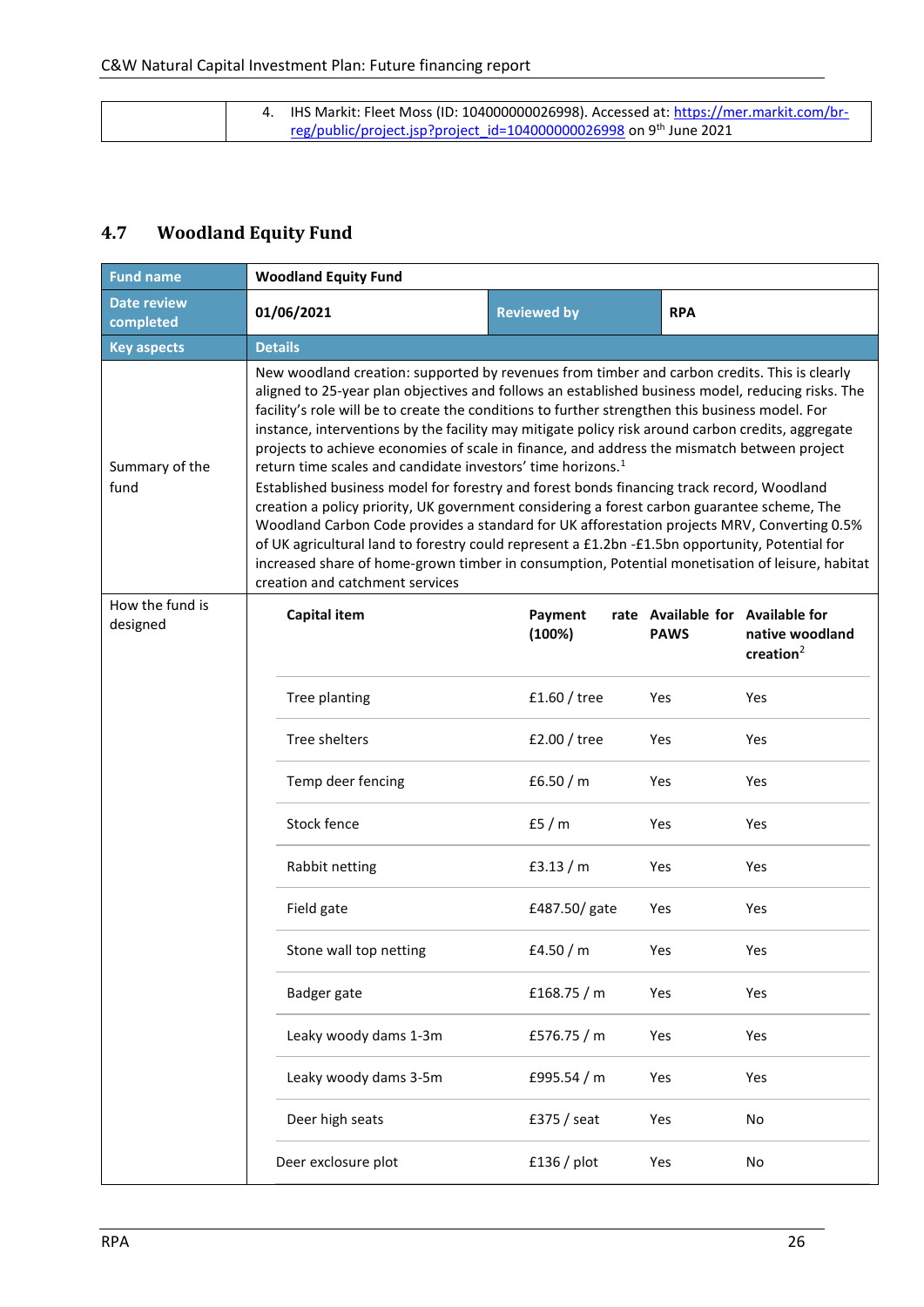|                                                           | Deer fencing                                                                                                                                                                                                                                                                                      |                                                                              |                                  | £8.55 $/m$                | Yes        | Yes                                                                                                         |  |
|-----------------------------------------------------------|---------------------------------------------------------------------------------------------------------------------------------------------------------------------------------------------------------------------------------------------------------------------------------------------------|------------------------------------------------------------------------------|----------------------------------|---------------------------|------------|-------------------------------------------------------------------------------------------------------------|--|
|                                                           |                                                                                                                                                                                                                                                                                                   | Invasive species control list A                                              |                                  | £3,500 / ha               | Yes        | No                                                                                                          |  |
|                                                           |                                                                                                                                                                                                                                                                                                   | Invasive species control list A 2.5-4m                                       |                                  | £4,000 / ha               | Yes        | No                                                                                                          |  |
|                                                           |                                                                                                                                                                                                                                                                                                   | Invasive species control list A 4+m                                          |                                  | £5,500 / ha               | Yes        | No.                                                                                                         |  |
|                                                           |                                                                                                                                                                                                                                                                                                   | Invasive species control list B                                              |                                  | £324 / ha                 | Yes        | No.                                                                                                         |  |
|                                                           |                                                                                                                                                                                                                                                                                                   | Invasive species control list C                                              |                                  | £171.60 / ha              | Yes        | No                                                                                                          |  |
|                                                           |                                                                                                                                                                                                                                                                                                   | Invasive species control list D                                              |                                  | £394.63 / ha              | Yes        | No                                                                                                          |  |
|                                                           |                                                                                                                                                                                                                                                                                                   | Deer impact assessments                                                      |                                  | £300 up to 25 ha Yes      |            | No                                                                                                          |  |
|                                                           |                                                                                                                                                                                                                                                                                                   | Deer vehicle gates (3m x 1.8m)                                               |                                  | £430.76/ gate             | Yes        | Yes                                                                                                         |  |
|                                                           |                                                                                                                                                                                                                                                                                                   | Deer pedestrian gates (0.9m x 1.8m)                                          |                                  | £339.85/gate              | Yes        | Yes                                                                                                         |  |
|                                                           |                                                                                                                                                                                                                                                                                                   | Ground prep for natural regeneration £121.85 / ha                            |                                  |                           | Yes        | No.                                                                                                         |  |
|                                                           |                                                                                                                                                                                                                                                                                                   | Squirrel management cage trap                                                |                                  | $f15 /$ unit              | Yes        | No                                                                                                          |  |
|                                                           | cage trap                                                                                                                                                                                                                                                                                         | Squirrel management multi-catch                                              |                                  | £89.50 / unit             | <b>Yes</b> | No                                                                                                          |  |
|                                                           | (mid-range)                                                                                                                                                                                                                                                                                       | Squirrel management spring trap                                              |                                  | £46.93 / unit             | Yes        | No                                                                                                          |  |
|                                                           | tting trap                                                                                                                                                                                                                                                                                        | juirrel management automatic self-                                           |                                  | £159.99/ unit             | Yes        | No"                                                                                                         |  |
| Lead organisation(s)                                      |                                                                                                                                                                                                                                                                                                   | Main organisation includes the Forestry Commission                           |                                  |                           |            |                                                                                                             |  |
| Total value of fund                                       |                                                                                                                                                                                                                                                                                                   | Fund expected to cost £500 million, minimum investment of £30-£50 million    |                                  |                           |            |                                                                                                             |  |
| Timescale over<br>which it operates<br>(where applicable) |                                                                                                                                                                                                                                                                                                   | Anywhere between 10 and 25 years                                             |                                  |                           |            |                                                                                                             |  |
|                                                           |                                                                                                                                                                                                                                                                                                   |                                                                              |                                  |                           |            | Economic activities against taxonomy, NACE level, growth-yield model, CO2 stock, certification <sup>5</sup> |  |
|                                                           | e.g. the Woodland Carbon Fund (not equity fund but could support blended financing): The land<br>must meet the following size thresholds:<br>- 10 hectares or more to be planted as woodland                                                                                                      |                                                                              |                                  |                           |            |                                                                                                             |  |
| <b>Further details</b>                                    | - either one continuous standalone block of 10 hectares or more, or at least 10 hectares of new<br>planting in stands that are no more than 50 meters from either one another or, else from existing<br>woodland, where the objective of the new planting clearly remains to establish productive |                                                                              |                                  |                           |            |                                                                                                             |  |
|                                                           | woodland                                                                                                                                                                                                                                                                                          | than 0.5 hectares in extent, and completely surrounded by woodland or forest |                                  |                           |            | - for any given block of woodland, integral open space is no more than 20 meters wide, no more              |  |
|                                                           | $\pmb{+}$                                                                                                                                                                                                                                                                                         | Agricultural<br>outputs                                                      | $\begin{array}{c} + \end{array}$ | Timber/wood<br>production | $\ddot{}$  | Water supply                                                                                                |  |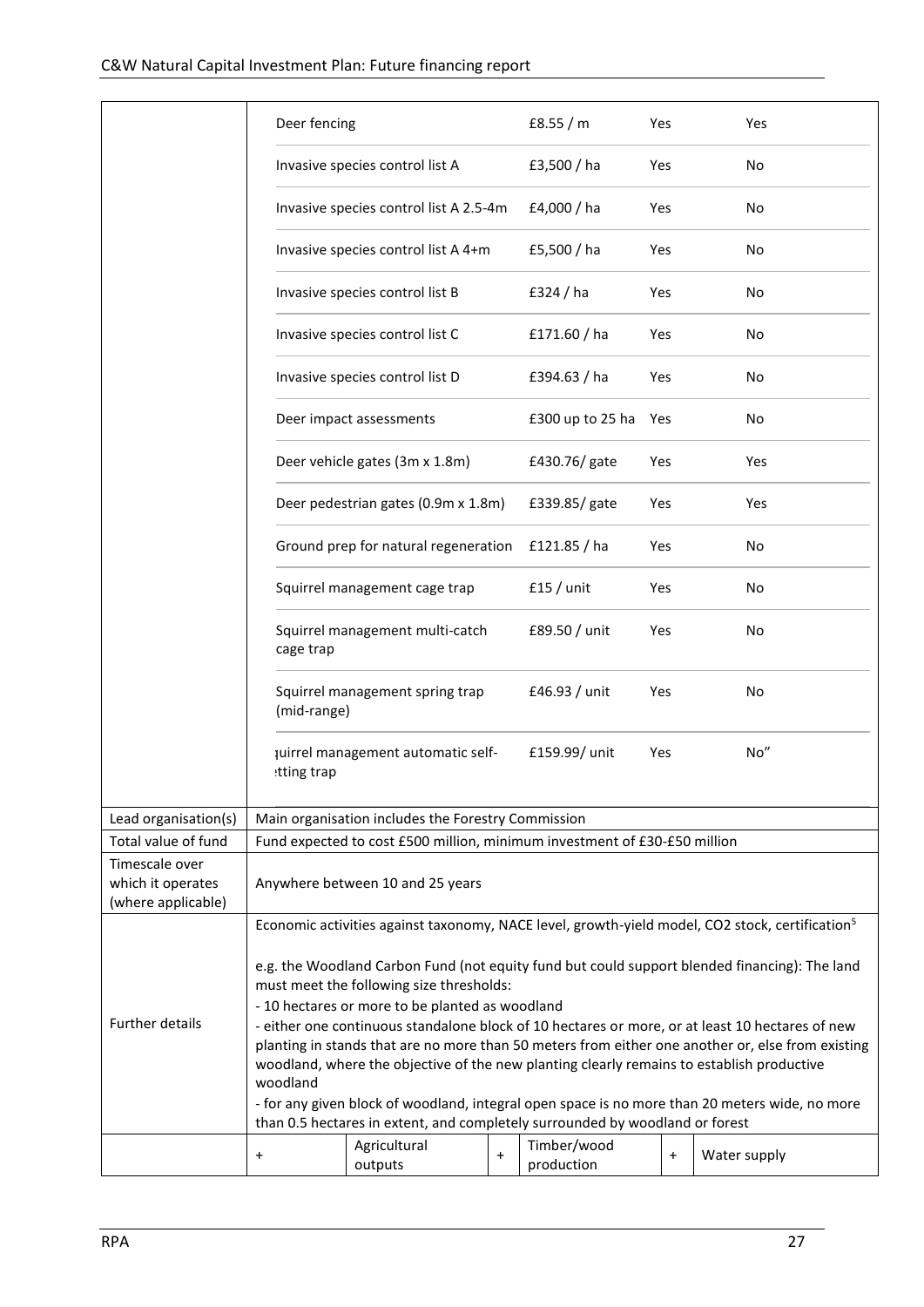|                                       | $\ddot{}$                                                                                                                                                                                        | Renewable energy                                                                        | $\ddot{}$ | Air quality<br>regulation |           | Carbon avoided and<br>sequestration |  |  |  |  |
|---------------------------------------|--------------------------------------------------------------------------------------------------------------------------------------------------------------------------------------------------|-----------------------------------------------------------------------------------------|-----------|---------------------------|-----------|-------------------------------------|--|--|--|--|
|                                       |                                                                                                                                                                                                  |                                                                                         |           |                           |           |                                     |  |  |  |  |
| Ecosystem services                    |                                                                                                                                                                                                  | Local climate<br>regulation                                                             |           | Water flow<br>regulation  |           | Water quality regulation            |  |  |  |  |
| that are the main                     |                                                                                                                                                                                                  |                                                                                         |           | Access to nature          |           | Physical and psychological          |  |  |  |  |
| focus                                 |                                                                                                                                                                                                  | Pollination                                                                             |           | (recreation)              |           | experiences                         |  |  |  |  |
|                                       |                                                                                                                                                                                                  | Learning and                                                                            |           | Identity and quality      |           | Biodiversity                        |  |  |  |  |
|                                       |                                                                                                                                                                                                  | inspiration                                                                             |           | of place                  |           |                                     |  |  |  |  |
|                                       |                                                                                                                                                                                                  |                                                                                         |           |                           |           |                                     |  |  |  |  |
|                                       |                                                                                                                                                                                                  | Agricultural                                                                            |           | Timber/wood               | $\ddot{}$ | Water supply                        |  |  |  |  |
|                                       |                                                                                                                                                                                                  | outputs                                                                                 |           | production                |           |                                     |  |  |  |  |
|                                       |                                                                                                                                                                                                  | Renewable energy                                                                        |           | Air quality               |           | Carbon avoided and                  |  |  |  |  |
|                                       |                                                                                                                                                                                                  |                                                                                         |           | regulation                |           | sequestration                       |  |  |  |  |
| Other ecosystem                       |                                                                                                                                                                                                  | Local climate                                                                           | $\ddot{}$ | Water flow                | $\ddot{}$ | Water quality regulation            |  |  |  |  |
| services that are                     |                                                                                                                                                                                                  | regulation                                                                              |           | regulation                |           |                                     |  |  |  |  |
| covered                               | $\pmb{+}$                                                                                                                                                                                        | Pollination                                                                             | $\ddot{}$ | Access to nature          | $\ddot{}$ | Physical and psychological          |  |  |  |  |
|                                       |                                                                                                                                                                                                  |                                                                                         |           | (recreation)              |           | experiences                         |  |  |  |  |
|                                       | $\pmb{+}$                                                                                                                                                                                        | Learning and                                                                            | $+$       | Identity and quality      |           | Biodiversity                        |  |  |  |  |
|                                       |                                                                                                                                                                                                  | inspiration                                                                             |           | of place                  |           |                                     |  |  |  |  |
|                                       |                                                                                                                                                                                                  |                                                                                         |           |                           |           |                                     |  |  |  |  |
|                                       | - Northern Forest: As part of the 25-Year Environment Plan, the government committed to                                                                                                          |                                                                                         |           |                           |           |                                     |  |  |  |  |
|                                       | creating the Northern Forest with an estimated overall cost of £500m. The scale of this                                                                                                          |                                                                                         |           |                           |           |                                     |  |  |  |  |
|                                       | opportunity and the nature of the long investment horizons of woodland projects warrant the                                                                                                      |                                                                                         |           |                           |           |                                     |  |  |  |  |
|                                       | creation of a specific woodland fund. This could be structured as an equity fund through drawing                                                                                                 |                                                                                         |           |                           |           |                                     |  |  |  |  |
|                                       | in a blend of philanthropic capital alongside repayable finance to invest in woodland projects<br>before they are revenue generating. Modest investor returns earlier could be generated through |                                                                                         |           |                           |           |                                     |  |  |  |  |
|                                       | agri-forestry schemes and cross-subsidisation from mature woodland and increase to                                                                                                               |                                                                                         |           |                           |           |                                     |  |  |  |  |
| Examples                              | commercial returns in the long-term. This model is potentially suitable for financing the entire                                                                                                 |                                                                                         |           |                           |           |                                     |  |  |  |  |
| demonstrating the                     | Northern Forest. If the Northern Forest in GM is funded in isolation predominantly through                                                                                                       |                                                                                         |           |                           |           |                                     |  |  |  |  |
| link between the<br>fund and specific | urban tree planting, a place-based portfolio model would be more suitable. <sup>2</sup>                                                                                                          |                                                                                         |           |                           |           |                                     |  |  |  |  |
| ecosystem services                    | - WCF: Landowners, land managers, local authorities and public bodies can apply to the Forestry                                                                                                  |                                                                                         |           |                           |           |                                     |  |  |  |  |
|                                       | Commission for support to plant large-scale productive woodland under the Woodland Carbon                                                                                                        |                                                                                         |           |                           |           |                                     |  |  |  |  |
|                                       | Fund (WCF). Up to 40% of the remaining fund will be made available to public bodies and the                                                                                                      |                                                                                         |           |                           |           |                                     |  |  |  |  |
|                                       | remaining 60% will be available for applications from private owners. Public bodies other than                                                                                                   |                                                                                         |           |                           |           |                                     |  |  |  |  |
|                                       | Forestry England are now also eligible to include the second stage payment in their applications. <sup>3</sup>                                                                                   |                                                                                         |           |                           |           |                                     |  |  |  |  |
|                                       | - HS2 Woodland Fund: Apply for funding to support native woodland creation or the restoration<br>of Plantations on Ancient Woodland Sites (PAWS) within a 25-mile zone surrounding the HS2       |                                                                                         |           |                           |           |                                     |  |  |  |  |
|                                       | route - currently in Phase One, from London to the West Midlands. <sup>4</sup>                                                                                                                   |                                                                                         |           |                           |           |                                     |  |  |  |  |
|                                       |                                                                                                                                                                                                  | 1. Finance Earth (2021) Enabling Investment into Conservation Climate and Communities   |           |                           |           |                                     |  |  |  |  |
|                                       |                                                                                                                                                                                                  | https://www.environmentalfinance.co.uk/wp-content/uploads/2019/04/Defra-Natural-        |           |                           |           |                                     |  |  |  |  |
|                                       |                                                                                                                                                                                                  | Environment-Impact-Fund-Business-Case-June-2018.pdf on 1st June 2021                    |           |                           |           |                                     |  |  |  |  |
|                                       |                                                                                                                                                                                                  | Forestry Commission (2021). Outline Business Case for a Natural Environment Impact Fund |           |                           |           |                                     |  |  |  |  |
|                                       |                                                                                                                                                                                                  | 2. GOV.UK (2021) HS2 Woodland Fund (www.gov.uk) on 25 <sup>th</sup> June 2021           |           |                           |           |                                     |  |  |  |  |
|                                       |                                                                                                                                                                                                  | 3. EFTEC Greater Manchester (2019) Greater Manchester Natural Capital Investment Plan   |           |                           |           |                                     |  |  |  |  |
| References/links                      |                                                                                                                                                                                                  | https://naturegreatermanchester.co.uk/wp-content/uploads/2019/01/GM-Natural-Capital-    |           |                           |           |                                     |  |  |  |  |
|                                       |                                                                                                                                                                                                  | Investment-Plan-Final180119.pdf on 1st June 2021                                        |           |                           |           |                                     |  |  |  |  |
|                                       |                                                                                                                                                                                                  | 4. Forestry Commission (2018) Woodland Carbon Fund                                      |           |                           |           |                                     |  |  |  |  |
|                                       |                                                                                                                                                                                                  | https://www.gov.uk/guidance/woodland-carbon-fund on 1st June 2021                       |           |                           |           |                                     |  |  |  |  |
|                                       |                                                                                                                                                                                                  | 5. PRI (2020) EU Taxonomy alignment case study: International Woodland Company          |           |                           |           |                                     |  |  |  |  |
|                                       |                                                                                                                                                                                                  | https://www.unpri.org/eu-taxonomy-alignment-case-studies/eu-taxonomy-alignment-case-    |           |                           |           |                                     |  |  |  |  |
|                                       |                                                                                                                                                                                                  | study-international-woodland-company/6258.article on 1st June 2021                      |           |                           |           |                                     |  |  |  |  |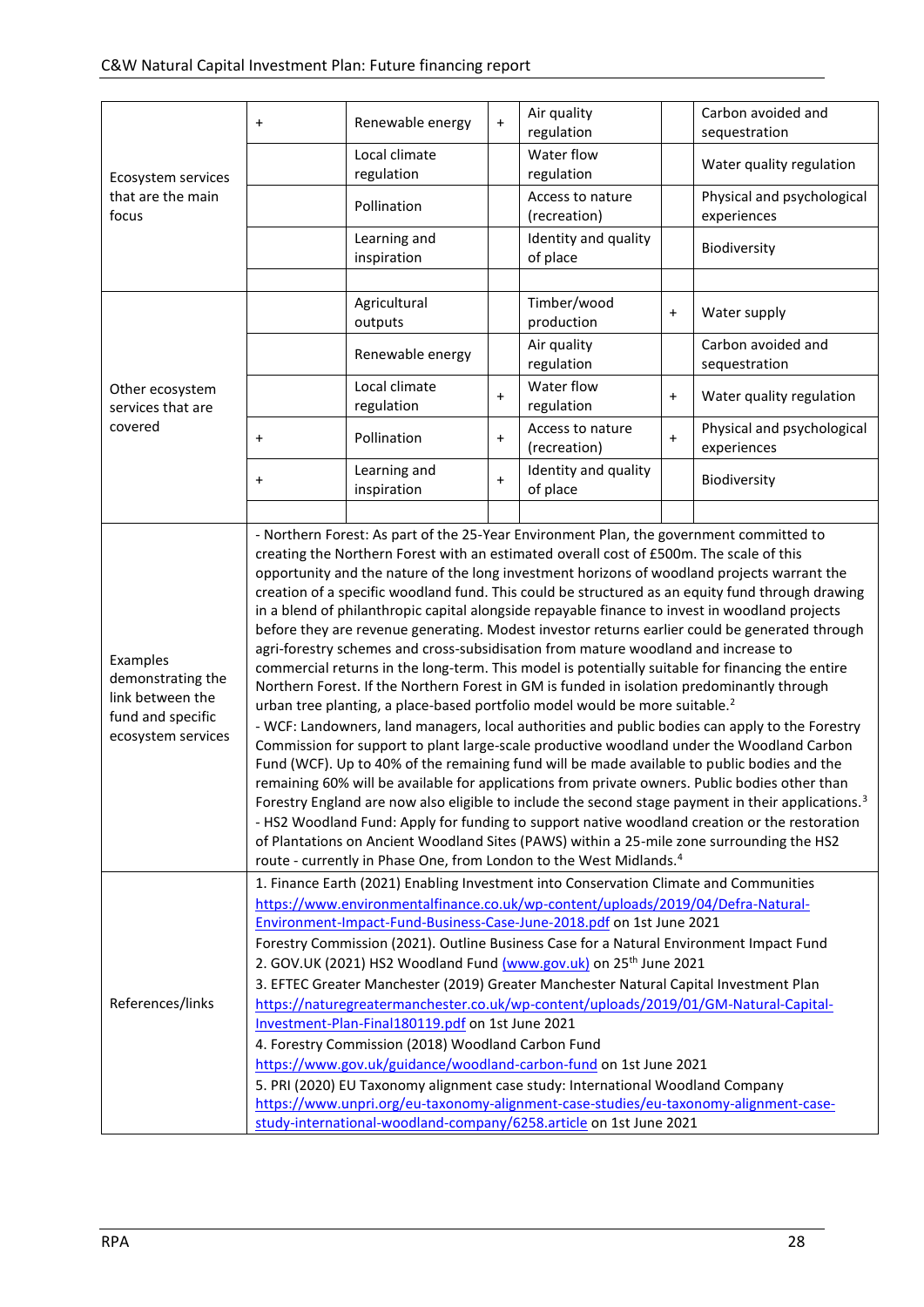| <b>Fund name</b>                                                                             | <b>Environmental Impact Bond</b> |                                                                                                                                                                                                                                                                                                                                                                                                                                                                                      |           |                                  |           |                                                                                                                                                                                                                                                                                                                                                                                                                                                                                              |  |  |  |
|----------------------------------------------------------------------------------------------|----------------------------------|--------------------------------------------------------------------------------------------------------------------------------------------------------------------------------------------------------------------------------------------------------------------------------------------------------------------------------------------------------------------------------------------------------------------------------------------------------------------------------------|-----------|----------------------------------|-----------|----------------------------------------------------------------------------------------------------------------------------------------------------------------------------------------------------------------------------------------------------------------------------------------------------------------------------------------------------------------------------------------------------------------------------------------------------------------------------------------------|--|--|--|
| <b>Date review</b><br>completed                                                              | 01/06/21                         |                                                                                                                                                                                                                                                                                                                                                                                                                                                                                      |           | <b>Reviewed by</b>               |           | <b>RPA</b>                                                                                                                                                                                                                                                                                                                                                                                                                                                                                   |  |  |  |
| <b>Key aspects</b>                                                                           | <b>Details</b>                   |                                                                                                                                                                                                                                                                                                                                                                                                                                                                                      |           |                                  |           |                                                                                                                                                                                                                                                                                                                                                                                                                                                                                              |  |  |  |
| Summary of the<br>fund                                                                       |                                  | Beneficiaries of interventions could be contracted to become payers for a positive outcome<br>from specific interventions. Investment is raised from private investors to carry out<br>interventions to achieve financial savings as a result of improvements. Investors returns are<br>linked to the performance of the interventions. They enable investors to focus on outcomes<br>rather than specific activities and the financial return is tied to the success of the project |           |                                  |           |                                                                                                                                                                                                                                                                                                                                                                                                                                                                                              |  |  |  |
| How the fund is<br>designed                                                                  |                                  | usually means that the investor receives little or no interest                                                                                                                                                                                                                                                                                                                                                                                                                       |           |                                  |           | Once the bonds have been issued, the issuer uses the obtained funds to pay for their planned<br>interventions. The principal amount of the bonds and interest must be remitted on scheduled<br>payment dates. Following an evaluation period, the issuer pays the investors an outcome profit<br>when there is demonstrable proof that the project has performed better than expected. If it<br>underperforms, however, then the investor must pay the issuer a 'risk-sharing' payment. This |  |  |  |
| Lead organisation(s)                                                                         |                                  | [Washington] D.C Water Environmental Impact Bond <sup>1</sup>                                                                                                                                                                                                                                                                                                                                                                                                                        |           |                                  |           |                                                                                                                                                                                                                                                                                                                                                                                                                                                                                              |  |  |  |
| Total value of fund                                                                          |                                  | US examples are set between \$14 and \$25 million                                                                                                                                                                                                                                                                                                                                                                                                                                    |           |                                  |           |                                                                                                                                                                                                                                                                                                                                                                                                                                                                                              |  |  |  |
| Timescale over<br>which it operates<br>(where applicable)                                    |                                  | Timetables not given in US examples<br>Funds come from investors and require an issuer to set up and administer the EIB                                                                                                                                                                                                                                                                                                                                                              |           |                                  |           |                                                                                                                                                                                                                                                                                                                                                                                                                                                                                              |  |  |  |
| <b>Further details</b>                                                                       |                                  |                                                                                                                                                                                                                                                                                                                                                                                                                                                                                      |           |                                  |           |                                                                                                                                                                                                                                                                                                                                                                                                                                                                                              |  |  |  |
|                                                                                              | $\ddot{}$                        | Agricultural<br>outputs                                                                                                                                                                                                                                                                                                                                                                                                                                                              | $\ddot{}$ | Timber/wood<br>production        | $+$       | Water supply                                                                                                                                                                                                                                                                                                                                                                                                                                                                                 |  |  |  |
|                                                                                              |                                  | Renewable<br>energy                                                                                                                                                                                                                                                                                                                                                                                                                                                                  |           | Air quality<br>regulation        |           | Carbon avoided and<br>sequestration                                                                                                                                                                                                                                                                                                                                                                                                                                                          |  |  |  |
| Ecosystem services<br>that are the main                                                      |                                  | Local climate<br>regulation                                                                                                                                                                                                                                                                                                                                                                                                                                                          |           | Water flow<br>regulation         |           | Water quality regulation                                                                                                                                                                                                                                                                                                                                                                                                                                                                     |  |  |  |
| focus                                                                                        |                                  | Pollination                                                                                                                                                                                                                                                                                                                                                                                                                                                                          |           | Access to nature<br>(recreation) | $\ddot{}$ | Physical and psychological<br>experiences                                                                                                                                                                                                                                                                                                                                                                                                                                                    |  |  |  |
|                                                                                              | $\ddot{}$                        | Learning and<br>inspiration                                                                                                                                                                                                                                                                                                                                                                                                                                                          | $+$       | Identity and<br>quality of place |           | Biodiversity                                                                                                                                                                                                                                                                                                                                                                                                                                                                                 |  |  |  |
|                                                                                              |                                  |                                                                                                                                                                                                                                                                                                                                                                                                                                                                                      |           |                                  |           |                                                                                                                                                                                                                                                                                                                                                                                                                                                                                              |  |  |  |
|                                                                                              |                                  | Agricultural<br>outputs                                                                                                                                                                                                                                                                                                                                                                                                                                                              |           | Timber/wood<br>production        |           | Water supply                                                                                                                                                                                                                                                                                                                                                                                                                                                                                 |  |  |  |
|                                                                                              | $\ddot{}$                        | Renewable<br>energy                                                                                                                                                                                                                                                                                                                                                                                                                                                                  |           | Air quality<br>regulation        |           | Carbon avoided and<br>sequestration                                                                                                                                                                                                                                                                                                                                                                                                                                                          |  |  |  |
| Other ecosystem<br>services that are                                                         | $+$                              | Local climate<br>regulation                                                                                                                                                                                                                                                                                                                                                                                                                                                          | $\ddot{}$ | Water flow<br>regulation         | $+$       | Water quality regulation                                                                                                                                                                                                                                                                                                                                                                                                                                                                     |  |  |  |
| covered                                                                                      | $\ddot{}$                        | Pollination                                                                                                                                                                                                                                                                                                                                                                                                                                                                          |           | Access to nature<br>(recreation) |           | Physical and psychological<br>experiences                                                                                                                                                                                                                                                                                                                                                                                                                                                    |  |  |  |
|                                                                                              |                                  | Learning and<br>inspiration                                                                                                                                                                                                                                                                                                                                                                                                                                                          |           | Identity and<br>quality of place |           | Biodiversity                                                                                                                                                                                                                                                                                                                                                                                                                                                                                 |  |  |  |
|                                                                                              |                                  |                                                                                                                                                                                                                                                                                                                                                                                                                                                                                      |           |                                  |           |                                                                                                                                                                                                                                                                                                                                                                                                                                                                                              |  |  |  |
| Examples<br>demonstrating the<br>link between the<br>fund and specific<br>ecosystem services |                                  | publicly-issued-environmental-impact-bond/)                                                                                                                                                                                                                                                                                                                                                                                                                                          |           |                                  |           | Washington DC EIB (https://waterfm.com/a-closer-look-at-environmental-impact-bonds/)<br>Atlanta Bond was issued to public markets (https://waterfm.com/atlanta-dwm-completes-first-                                                                                                                                                                                                                                                                                                          |  |  |  |
| References/links                                                                             |                                  | https://www.goldmansachs.com/media-relations/press-releases/current/dc-water-<br>environmental-impact-bond-fact-sheet.pdf on 15 <sup>th</sup> June, 2921                                                                                                                                                                                                                                                                                                                             |           |                                  |           | 1. Goldman Sachs (2021): FACT SHEET: DC Water Environmental Impact Bond. Accessed at:                                                                                                                                                                                                                                                                                                                                                                                                        |  |  |  |

### <span id="page-28-0"></span>**4.8 Environmental Impact Bond**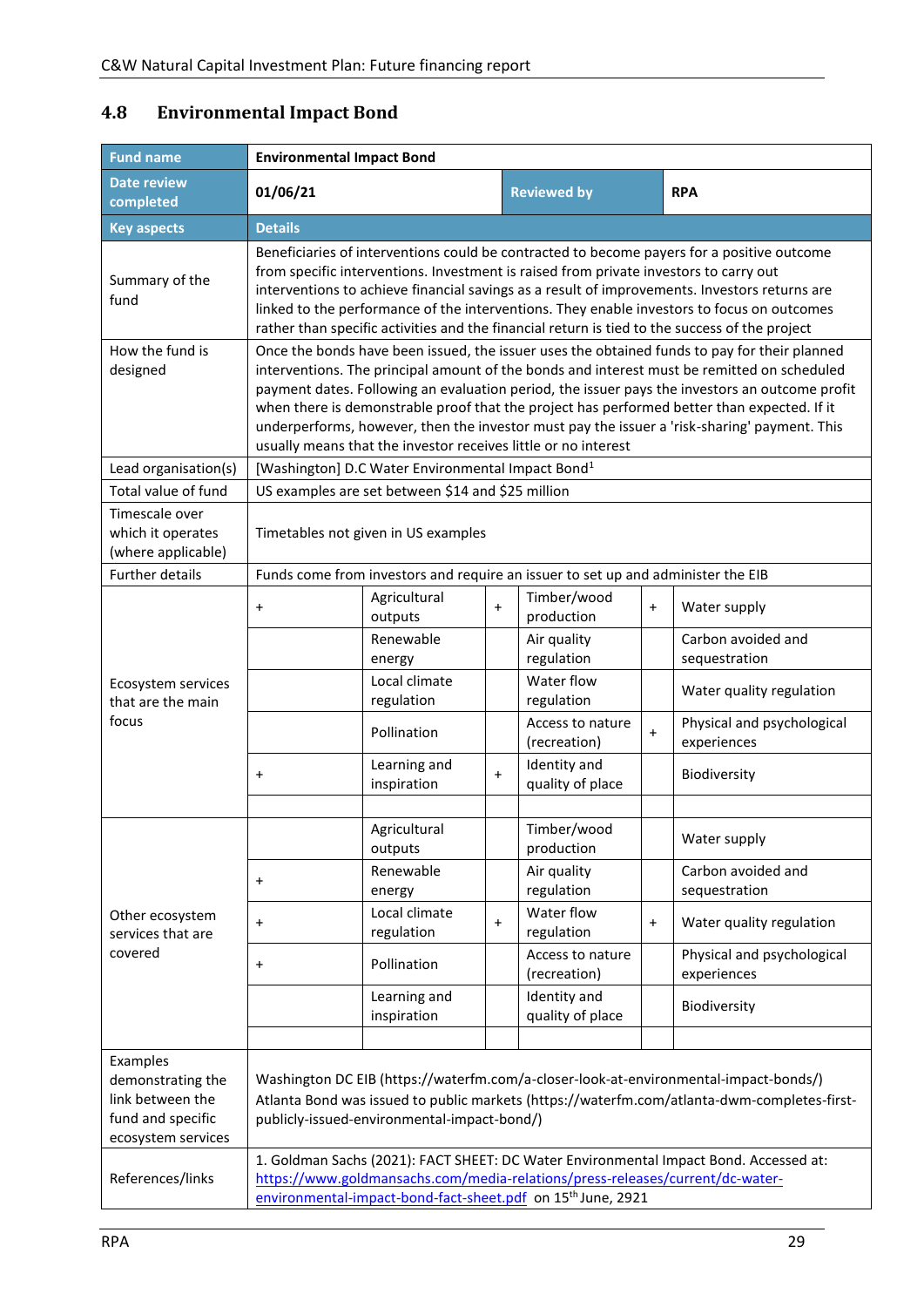| 2. Goldman Sachs, Calvert Foundation (2021) District of Columbia Water and Sewer Authority<br>Public Utility Subordinate Lien Revenue Bonds Series 2016B (Environmental Impact Bonds) |
|---------------------------------------------------------------------------------------------------------------------------------------------------------------------------------------|
|---------------------------------------------------------------------------------------------------------------------------------------------------------------------------------------|

### <span id="page-29-0"></span>**4.9 Green Bond**

| <b>Fund name</b>                                             | <b>Green Bond</b> |                                                                                                                                                                                                                                                                                                                                                                                                                                                                                                                                                                                                                                                                                                                                                                                                                                                                                                                                                                                                                                                                                          |                    |                                  |            |                                           |  |  |  |
|--------------------------------------------------------------|-------------------|------------------------------------------------------------------------------------------------------------------------------------------------------------------------------------------------------------------------------------------------------------------------------------------------------------------------------------------------------------------------------------------------------------------------------------------------------------------------------------------------------------------------------------------------------------------------------------------------------------------------------------------------------------------------------------------------------------------------------------------------------------------------------------------------------------------------------------------------------------------------------------------------------------------------------------------------------------------------------------------------------------------------------------------------------------------------------------------|--------------------|----------------------------------|------------|-------------------------------------------|--|--|--|
| <b>Date review</b><br>completed                              | 01/06/21          |                                                                                                                                                                                                                                                                                                                                                                                                                                                                                                                                                                                                                                                                                                                                                                                                                                                                                                                                                                                                                                                                                          | <b>Reviewed by</b> |                                  | <b>RPA</b> |                                           |  |  |  |
| <b>Key aspects</b>                                           | <b>Details</b>    |                                                                                                                                                                                                                                                                                                                                                                                                                                                                                                                                                                                                                                                                                                                                                                                                                                                                                                                                                                                                                                                                                          |                    |                                  |            |                                           |  |  |  |
| Summary of the<br>fund                                       | (2)               | A green bond is a type of fixed-income instrument that is specifically earmarked to raise money for<br>climate and environmental projects. These bonds are typically asset-linked and backed by the<br>issuing entity's balance sheet, so they usually carry the same credit rating as their issuers' other<br>debt obligations. Green bonds finance projects aimed at energy efficiency, pollution prevention,<br>sustainable agriculture, fishery and forestry, the protection of aquatic and terrestrial ecosystems,<br>clean transportation, clean water, and sustainable water management. They also finance the<br>cultivation of environmentally friendly technologies and the mitigation of climate change. (1) Any<br>organisation with bonding authority may issue Green Bonds, including private companies, financial<br>institutions and municipal governments. (5)<br>There are six different forms of green bonds: Corporate bond, Project bond, Asset-backed security<br>(ABS), Supranational, sub-sovereign and agency (SSA) bond, Municipal bond, Financial sector bond |                    |                                  |            |                                           |  |  |  |
| How the fund is<br>designed                                  |                   | Issuers should follow the Green Bonds Principles (GBP). Collectively they relate to 1. use of<br>proceeds, 2. process for project evaluation and selection, 3. management of proceeds, 4. reporting.<br>Following the GBP is key in ensuring transparent disclosure and effective management. (5) Issuers<br>can be municipalities, utilities, public-private partnerships, and private companies building green<br>infrastructure, including low-carbon buildings (7)                                                                                                                                                                                                                                                                                                                                                                                                                                                                                                                                                                                                                   |                    |                                  |            |                                           |  |  |  |
| Lead<br>organisation(s)                                      |                   | Anglian Water Green Bond. Paris Green Bond. Barclays Green Bond                                                                                                                                                                                                                                                                                                                                                                                                                                                                                                                                                                                                                                                                                                                                                                                                                                                                                                                                                                                                                          |                    |                                  |            |                                           |  |  |  |
| Total value of<br>fund                                       |                   | Total volume of USD 91.6bn (3). Issuance: USD 259bn (2018: USD171.2bn), Number of deals: 1,802<br>(2018: 1,591), Number of issuers: 506 (2018: 347) (4)                                                                                                                                                                                                                                                                                                                                                                                                                                                                                                                                                                                                                                                                                                                                                                                                                                                                                                                                  |                    |                                  |            |                                           |  |  |  |
| Timescale over<br>which it<br>operates (where<br>applicable) |                   | Funding runs from between 3-5 years                                                                                                                                                                                                                                                                                                                                                                                                                                                                                                                                                                                                                                                                                                                                                                                                                                                                                                                                                                                                                                                      |                    |                                  |            |                                           |  |  |  |
| Further details                                              |                   | Green bonds are a natural source of financing for issuers who have a financing or refinancing<br>requirement for a green project.                                                                                                                                                                                                                                                                                                                                                                                                                                                                                                                                                                                                                                                                                                                                                                                                                                                                                                                                                        |                    |                                  |            |                                           |  |  |  |
|                                                              |                   | Agricultural outputs                                                                                                                                                                                                                                                                                                                                                                                                                                                                                                                                                                                                                                                                                                                                                                                                                                                                                                                                                                                                                                                                     |                    | Timber/wood<br>production        |            | Water supply                              |  |  |  |
|                                                              |                   | Renewable energy                                                                                                                                                                                                                                                                                                                                                                                                                                                                                                                                                                                                                                                                                                                                                                                                                                                                                                                                                                                                                                                                         |                    | Air quality regulation           |            | Carbon avoided and<br>sequestration       |  |  |  |
| Ecosystem<br>services that are                               |                   | Local climate<br>regulation                                                                                                                                                                                                                                                                                                                                                                                                                                                                                                                                                                                                                                                                                                                                                                                                                                                                                                                                                                                                                                                              | $\ddot{}$          | Water flow regulation            | $\ddot{}$  | Water quality regulation                  |  |  |  |
| the main focus                                               | $\ddot{}$         | Pollination                                                                                                                                                                                                                                                                                                                                                                                                                                                                                                                                                                                                                                                                                                                                                                                                                                                                                                                                                                                                                                                                              |                    | Access to nature<br>(recreation) |            | Physical and psychological<br>experiences |  |  |  |
|                                                              |                   | Learning and<br>inspiration                                                                                                                                                                                                                                                                                                                                                                                                                                                                                                                                                                                                                                                                                                                                                                                                                                                                                                                                                                                                                                                              |                    | Identity and quality of<br>place |            | Biodiversity                              |  |  |  |
|                                                              |                   |                                                                                                                                                                                                                                                                                                                                                                                                                                                                                                                                                                                                                                                                                                                                                                                                                                                                                                                                                                                                                                                                                          |                    |                                  |            |                                           |  |  |  |
| Other<br>ecosystem                                           | $\ddot{}$         | Agricultural outputs                                                                                                                                                                                                                                                                                                                                                                                                                                                                                                                                                                                                                                                                                                                                                                                                                                                                                                                                                                                                                                                                     | $\ddot{}$          | Timber/wood<br>production        | $\ddot{}$  | Water supply                              |  |  |  |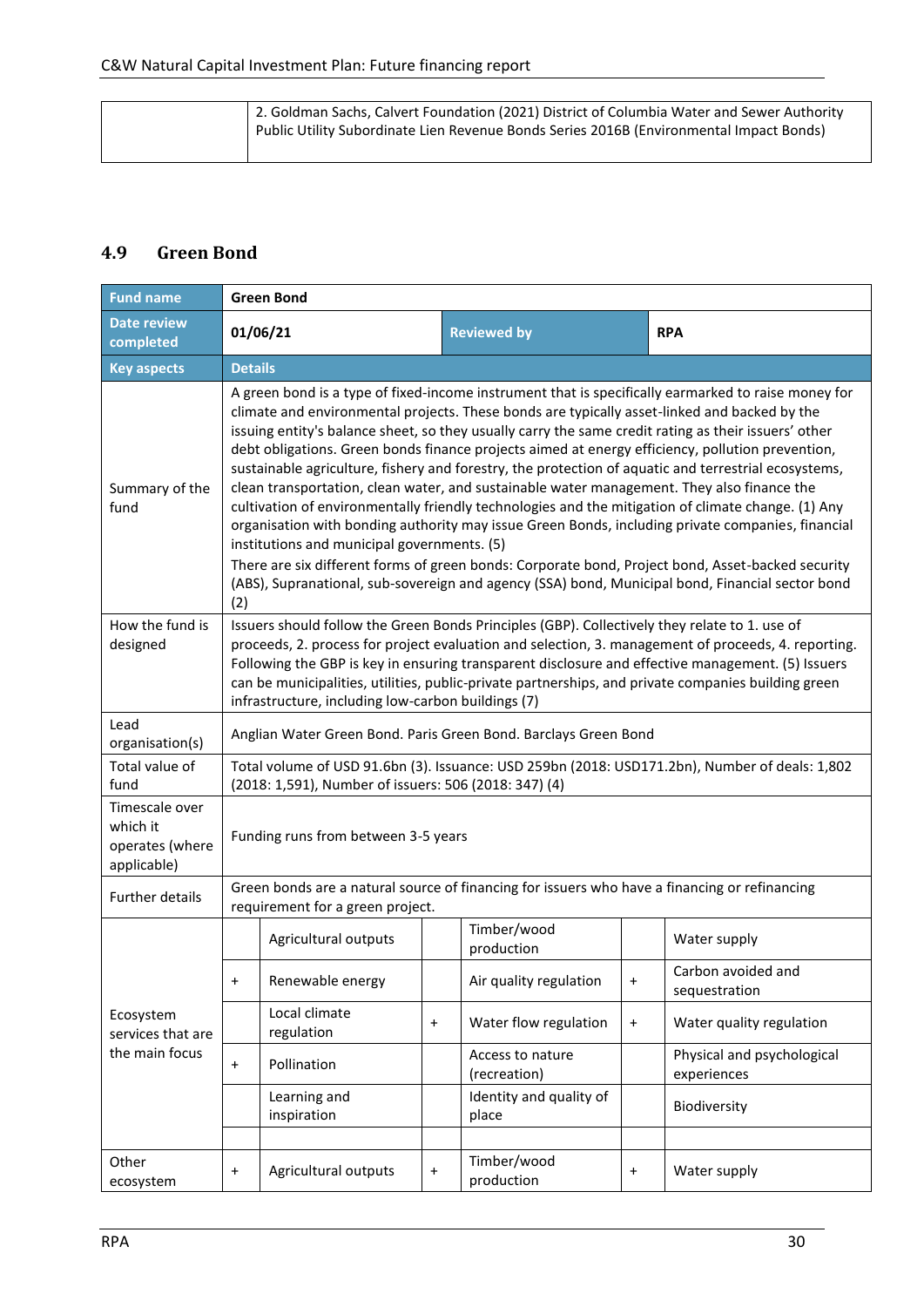| services that are<br>covered                                                                          |           | Renewable energy                                                                                                                                                                                                                                                                                                                                                                                                                                                                                                                                                                                                                                                                                                                                                                                                                                                                                                                                                    |           | Air quality regulation           |           | Carbon avoided and<br>sequestration                                                                                                                                                                                                                                                                                                                                                                                                                                                                                                                                                                                                                                                                                                                                                                           |  |  |
|-------------------------------------------------------------------------------------------------------|-----------|---------------------------------------------------------------------------------------------------------------------------------------------------------------------------------------------------------------------------------------------------------------------------------------------------------------------------------------------------------------------------------------------------------------------------------------------------------------------------------------------------------------------------------------------------------------------------------------------------------------------------------------------------------------------------------------------------------------------------------------------------------------------------------------------------------------------------------------------------------------------------------------------------------------------------------------------------------------------|-----------|----------------------------------|-----------|---------------------------------------------------------------------------------------------------------------------------------------------------------------------------------------------------------------------------------------------------------------------------------------------------------------------------------------------------------------------------------------------------------------------------------------------------------------------------------------------------------------------------------------------------------------------------------------------------------------------------------------------------------------------------------------------------------------------------------------------------------------------------------------------------------------|--|--|
|                                                                                                       |           | Local climate<br>regulation                                                                                                                                                                                                                                                                                                                                                                                                                                                                                                                                                                                                                                                                                                                                                                                                                                                                                                                                         |           | Water flow regulation            |           | Water quality regulation                                                                                                                                                                                                                                                                                                                                                                                                                                                                                                                                                                                                                                                                                                                                                                                      |  |  |
|                                                                                                       |           | Pollination                                                                                                                                                                                                                                                                                                                                                                                                                                                                                                                                                                                                                                                                                                                                                                                                                                                                                                                                                         |           | Access to nature<br>(recreation) | $\ddot{}$ | Physical and psychological<br>experiences                                                                                                                                                                                                                                                                                                                                                                                                                                                                                                                                                                                                                                                                                                                                                                     |  |  |
|                                                                                                       | $\ddot{}$ | Learning and<br>inspiration                                                                                                                                                                                                                                                                                                                                                                                                                                                                                                                                                                                                                                                                                                                                                                                                                                                                                                                                         | $\ddot{}$ | Identity and quality of<br>place |           | Biodiversity                                                                                                                                                                                                                                                                                                                                                                                                                                                                                                                                                                                                                                                                                                                                                                                                  |  |  |
|                                                                                                       |           |                                                                                                                                                                                                                                                                                                                                                                                                                                                                                                                                                                                                                                                                                                                                                                                                                                                                                                                                                                     |           |                                  |           |                                                                                                                                                                                                                                                                                                                                                                                                                                                                                                                                                                                                                                                                                                                                                                                                               |  |  |
| Examples<br>demonstrating<br>the link<br>between the<br>fund and<br>specific<br>ecosystem<br>services |           | Greater Anglia's Green Bond programme aims to save or avoid "160,736 tonnes of carbon - a 61%<br>reduction from the company's 2010 capital carbon baseline" (8)<br>Paris Green Bonds advocated for a "scale up investment in green bonds, climate bonds and other<br>bonds financing mitigation of and adaptation to climate change" (9)<br>1. Segal, Troy, Investopedia (2021): What is a Green Bond? Accessed at:                                                                                                                                                                                                                                                                                                                                                                                                                                                                                                                                                 |           |                                  |           |                                                                                                                                                                                                                                                                                                                                                                                                                                                                                                                                                                                                                                                                                                                                                                                                               |  |  |
| References/links                                                                                      | 2021      | https://www.investopedia.com/terms/g/green-bond.asp on 1st, June 2021<br>transition. Accessed at<br>on 1st June 2021<br>3. Climate Bonds Initiative (2020): Green Bond Market Summary. Accessed at:<br>https://www.climatebonds.net/files/reports/h1_2020_highlights_final.pdf on1st June 2021<br>analysis of record year for green finance. Accessed at:<br>depth-analysis-record-year-green on 1st June 2021<br>5. Deloitte (2018): Green Bonds Issuance and Support Offering. Accessed at:<br>https://www2.deloitte.com/lt/en/pages/legal/articles/Green-Bonds-Issuance-and-Support-<br>Offering.html on 1st June 2021<br>6. KPMG (2016): Green Bonds The Process. Accessed at:<br>7. Green City Bonds (2015): How To Issue A Green City Bond The Green City Bond Overview.<br>June 2021<br>(9) The Climatebond.net (2015): The Paris Green Bonds Statement. Accessed at:<br>Paris Investor Statement 9Dec15.pdf (climatebonds.net) on 29 <sup>th</sup> May 2021 |           |                                  |           | 2. Bloomberg Philanthropies (2016): Green Bonds Mobilising debt capital markets for a low-carbon<br>https://www.oecd.org/environment/cc/Green%20bonds%20PP%20%5Bf3%5D%20%5Blr%5D.pdf<br>4. Climate Bonds Initiative (2019): Climate Bond releases Global Green Bonds 2019 report: In depth<br>https://www.climatebonds.net/2020/07/climate-bonds-releases-global-green-bonds-2019-report-<br>https://assets.kpmg/content/dam/kpmg/pdf/2016/04/green-bonds-process.pdf on 1st June, 2021<br>Accessed at: https://www.climatebonds.net/files/files/How-to-Issue-Green-City-Bonds.pdf on 5th<br>8. Anglia Water (2019): Anglian Water funds 850 capital investment projects through Green Bonds.<br>Accessed at: Anglian Water funds 850 capital investment projects through Green Bonds on 29 <sup>th</sup> May |  |  |

### <span id="page-30-0"></span>**4.10 Place-Based Portfolio**

| <b>Fund name</b>         | <b>Place-Based Portfolio</b>                                                                                                                                                            |                    |            |  |  |  |  |
|--------------------------|-----------------------------------------------------------------------------------------------------------------------------------------------------------------------------------------|--------------------|------------|--|--|--|--|
| Date review<br>completed | 02/06/21                                                                                                                                                                                | <b>Reviewed by</b> | <b>RPA</b> |  |  |  |  |
| <b>Key aspects</b>       | <b>Details</b>                                                                                                                                                                          |                    |            |  |  |  |  |
| Summary of<br>the        | "This model has considerable promise to improve the management of natural capital assets in<br>a manner that engages communities and could potentially be applied very widely." It "can |                    |            |  |  |  |  |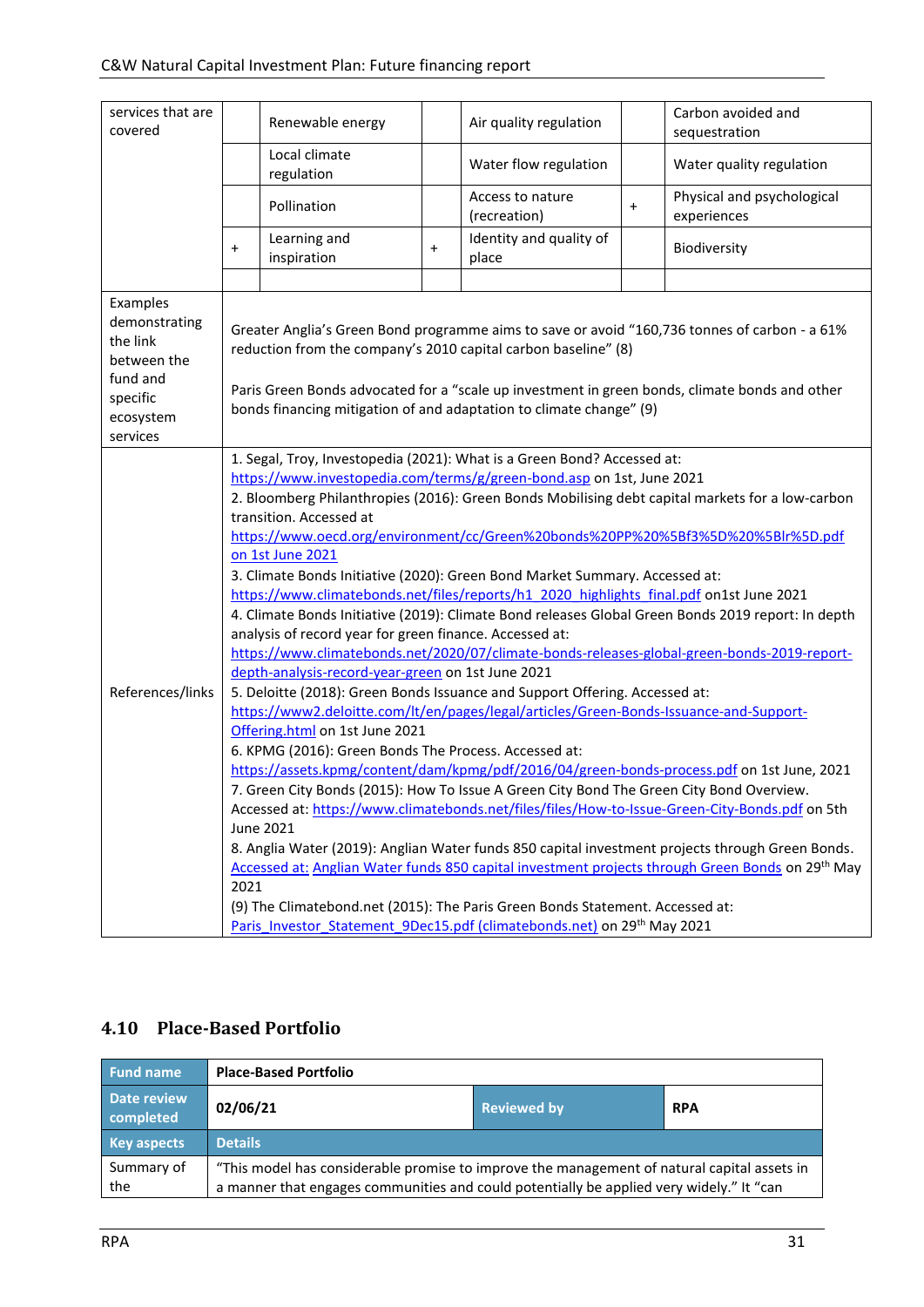| fund                                                            |                                                                                                                                                                                                                                                                                                                                                                                                                                                                                                                                                                                          | provide a sustainable funding for natural capital assets where revenue-generating activities<br>can be used to cross-subsidise the provision of other ecosystem services." <sup>1</sup><br>Transfer network of urban green (and blue) spaces into a dedicated management vehicle e.g.<br>Charitable Trust to achieve greater public benefit. <sup>2</sup><br>A "charity or social enterprise that manages a natural capital asset portfolio, such as urban                                                                                                                                                                                                                                                          |           |                                  |           |                                              |  |  |  |  |  |
|-----------------------------------------------------------------|------------------------------------------------------------------------------------------------------------------------------------------------------------------------------------------------------------------------------------------------------------------------------------------------------------------------------------------------------------------------------------------------------------------------------------------------------------------------------------------------------------------------------------------------------------------------------------------|---------------------------------------------------------------------------------------------------------------------------------------------------------------------------------------------------------------------------------------------------------------------------------------------------------------------------------------------------------------------------------------------------------------------------------------------------------------------------------------------------------------------------------------------------------------------------------------------------------------------------------------------------------------------------------------------------------------------|-----------|----------------------------------|-----------|----------------------------------------------|--|--|--|--|--|
| How the fund<br>is designed                                     | benefits." <sup>1</sup>                                                                                                                                                                                                                                                                                                                                                                                                                                                                                                                                                                  | parks, beaches or a woodland, under a mandate to balance ecosystem services, including<br>monetisable and non-monetisable (public health, amenity value, improvement of air quality)<br>For the place-based portfolio model, the first step would be the appointment of a project<br>manager who would be in charge of engaging stakeholders to explore the feasibility of<br>transferring the ownership or management of assets into a charitable trust; then, a project<br>team would explore and carry out financial planning, legal structuring and stakeholder<br>management. Advice could be taken from initiatives currently underway, such as Newcastle-<br>upon-Tyne's 'People's Parks Trust' <sup>3</sup> |           |                                  |           |                                              |  |  |  |  |  |
| Lead<br>organisation(s                                          |                                                                                                                                                                                                                                                                                                                                                                                                                                                                                                                                                                                          | There are two lead organisers, Royal Parks in London and the Milton Keynes Park Trust                                                                                                                                                                                                                                                                                                                                                                                                                                                                                                                                                                                                                               |           |                                  |           |                                              |  |  |  |  |  |
| Total value of<br>fund                                          |                                                                                                                                                                                                                                                                                                                                                                                                                                                                                                                                                                                          | Value of the fund is between £1 million and £5 million                                                                                                                                                                                                                                                                                                                                                                                                                                                                                                                                                                                                                                                              |           |                                  |           |                                              |  |  |  |  |  |
| Timescale<br>over which it<br>operates<br>(where<br>applicable) | The fund is investible for 1 to 3 years                                                                                                                                                                                                                                                                                                                                                                                                                                                                                                                                                  |                                                                                                                                                                                                                                                                                                                                                                                                                                                                                                                                                                                                                                                                                                                     |           |                                  |           |                                              |  |  |  |  |  |
| Further<br>details                                              | Individual assets, such as city parks and urban green and blue infrastructure, may not be<br>investable on their own. However, they can be grouped into a portfolio and leased to a Trust<br>which must maintain them but can also undertake activities to realise multiple revenue<br>streams. This structure could give access to funds that the Council may be unable to bid for<br>(e.g., corporate investments) thus making them potentially investable and able to cross-<br>subsidise management of natural assets that may not currently generate a revenue stream. <sup>2</sup> |                                                                                                                                                                                                                                                                                                                                                                                                                                                                                                                                                                                                                                                                                                                     |           |                                  |           |                                              |  |  |  |  |  |
|                                                                 |                                                                                                                                                                                                                                                                                                                                                                                                                                                                                                                                                                                          | Agricultural<br>outputs                                                                                                                                                                                                                                                                                                                                                                                                                                                                                                                                                                                                                                                                                             | $\ddot{}$ | Timber/wood<br>production        |           | Water supply                                 |  |  |  |  |  |
|                                                                 |                                                                                                                                                                                                                                                                                                                                                                                                                                                                                                                                                                                          | Renewable energy                                                                                                                                                                                                                                                                                                                                                                                                                                                                                                                                                                                                                                                                                                    | $\ddot{}$ | Air quality<br>regulation        |           | Carbon avoided<br>and sequestration          |  |  |  |  |  |
| Ecosystem<br>services that                                      | $\pmb{+}$                                                                                                                                                                                                                                                                                                                                                                                                                                                                                                                                                                                | Local climate<br>regulation                                                                                                                                                                                                                                                                                                                                                                                                                                                                                                                                                                                                                                                                                         |           | Water flow<br>regulation         | $\ddot{}$ | Water quality<br>regulation                  |  |  |  |  |  |
| are the main<br>focus                                           |                                                                                                                                                                                                                                                                                                                                                                                                                                                                                                                                                                                          | Pollination                                                                                                                                                                                                                                                                                                                                                                                                                                                                                                                                                                                                                                                                                                         |           | Access to nature<br>(recreation) |           | Physical and<br>psychological<br>experiences |  |  |  |  |  |
|                                                                 |                                                                                                                                                                                                                                                                                                                                                                                                                                                                                                                                                                                          | Learning and<br>inspiration                                                                                                                                                                                                                                                                                                                                                                                                                                                                                                                                                                                                                                                                                         |           | Identity and<br>quality of place |           | Biodiversity                                 |  |  |  |  |  |
|                                                                 |                                                                                                                                                                                                                                                                                                                                                                                                                                                                                                                                                                                          |                                                                                                                                                                                                                                                                                                                                                                                                                                                                                                                                                                                                                                                                                                                     |           |                                  |           |                                              |  |  |  |  |  |
|                                                                 |                                                                                                                                                                                                                                                                                                                                                                                                                                                                                                                                                                                          | Agricultural<br>outputs                                                                                                                                                                                                                                                                                                                                                                                                                                                                                                                                                                                                                                                                                             |           | Timber/wood<br>production        |           | Water supply                                 |  |  |  |  |  |
|                                                                 |                                                                                                                                                                                                                                                                                                                                                                                                                                                                                                                                                                                          | Renewable energy                                                                                                                                                                                                                                                                                                                                                                                                                                                                                                                                                                                                                                                                                                    |           | Air quality<br>regulation        |           | Carbon avoided<br>and sequestration          |  |  |  |  |  |
| Other<br>ecosystem                                              |                                                                                                                                                                                                                                                                                                                                                                                                                                                                                                                                                                                          | Local climate<br>regulation                                                                                                                                                                                                                                                                                                                                                                                                                                                                                                                                                                                                                                                                                         |           | Water flow<br>regulation         |           | Water quality<br>regulation                  |  |  |  |  |  |
| services that<br>are covered                                    |                                                                                                                                                                                                                                                                                                                                                                                                                                                                                                                                                                                          | Pollination                                                                                                                                                                                                                                                                                                                                                                                                                                                                                                                                                                                                                                                                                                         |           | Access to nature<br>(recreation) | $\ddot{}$ | Physical and<br>psychological<br>experiences |  |  |  |  |  |
|                                                                 | $\pmb{+}$                                                                                                                                                                                                                                                                                                                                                                                                                                                                                                                                                                                | Learning and<br>inspiration                                                                                                                                                                                                                                                                                                                                                                                                                                                                                                                                                                                                                                                                                         |           | Identity and<br>quality of place |           | Biodiversity                                 |  |  |  |  |  |
|                                                                 |                                                                                                                                                                                                                                                                                                                                                                                                                                                                                                                                                                                          |                                                                                                                                                                                                                                                                                                                                                                                                                                                                                                                                                                                                                                                                                                                     |           |                                  |           |                                              |  |  |  |  |  |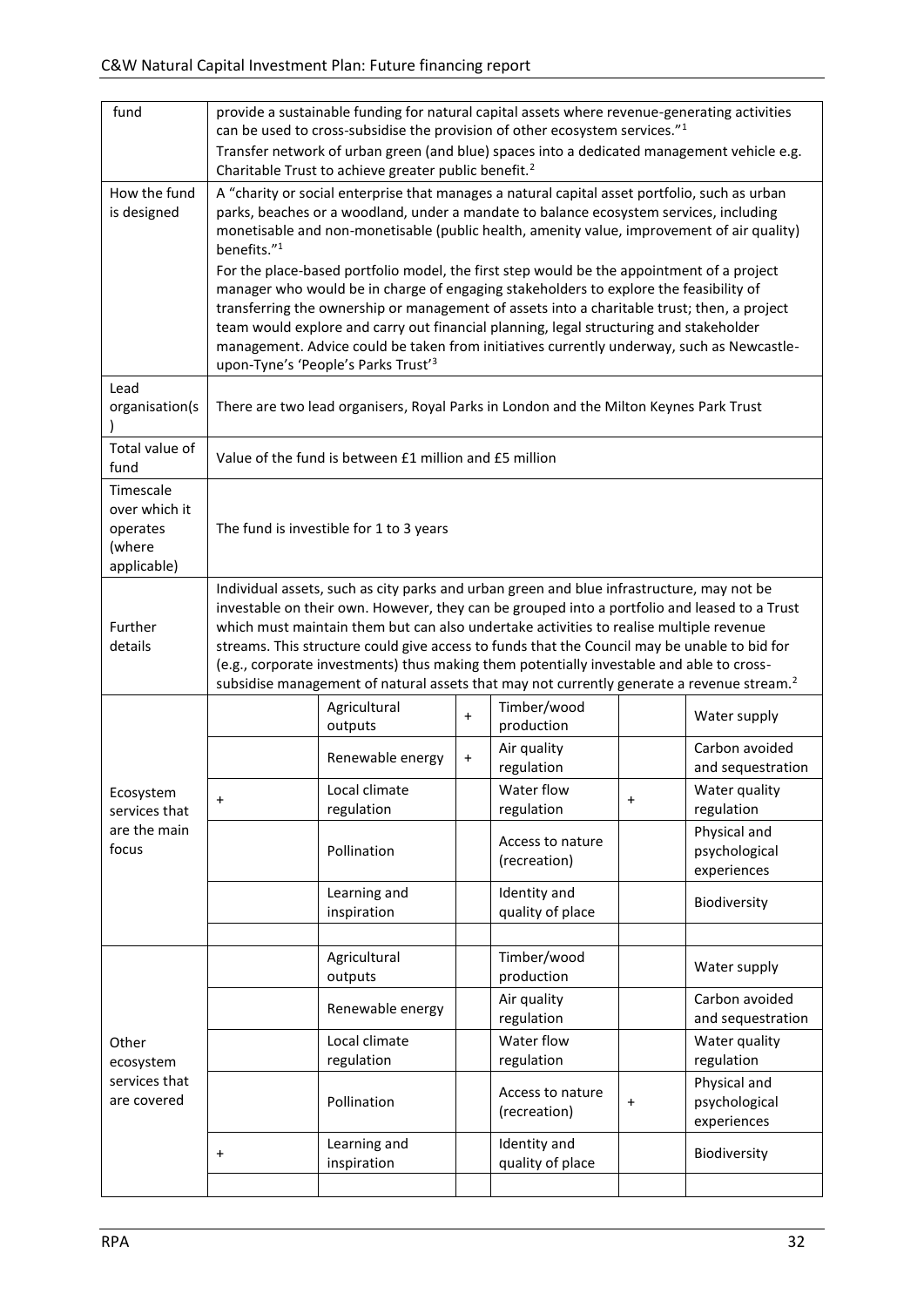| Examples<br>demonstratin<br>g the link<br>between the<br>fund and<br>specific<br>ecosystem<br>services | Royal Parks London details their aims as being to maintain and develop biodiversity, including<br>the protection of wildlife and the natural environment together with promoting sustainability<br>in the management and use of the Royal Parks. <sup>4</sup>                                                                                                                                                                                                                                                                                                                                                                                                                                                                                                                                                                                                                                      |
|--------------------------------------------------------------------------------------------------------|----------------------------------------------------------------------------------------------------------------------------------------------------------------------------------------------------------------------------------------------------------------------------------------------------------------------------------------------------------------------------------------------------------------------------------------------------------------------------------------------------------------------------------------------------------------------------------------------------------------------------------------------------------------------------------------------------------------------------------------------------------------------------------------------------------------------------------------------------------------------------------------------------|
| References/<br>links                                                                                   | 1. Vivid Economics (2018): The Outline Business Case for a Natural Environment Impact Fund.<br>Accessed at:<br>http://sciencesearch.defra.gov.uk/Default.aspx?Module=More&Location=None&ProjectID=20<br>096 on 29 <sup>th</sup> June 2021<br>2. EFTEC Greater Manchester (2019): Greater Manchester Natural Capital Investment Plan.<br>Accessed at: https://naturegreatermanchester.co.uk/wp-content/uploads/2019/01/GM-<br>Natural-Capital-Investment-Plan-Final180119.pdf 2nd June 2021<br>3. Finance Earth (2021) Enabling investment into conservation climate and communities.<br>Accessed at: https://www.environmentalfinance.co.uk/wp-content/uploads/2019/04/WWF-<br>North-Devon-Sustainable-Finance-Mechanisms-Report-June-2018.pdf on 1 June 2021<br>4. The Royal Parks: What we do. Accessed at: https://www.royalparks.org.uk/about-us/what-<br>we-do on 1 June 2021 (no date given) |

#### <span id="page-32-0"></span>**4.11 Nature for Climate Fund**

| <b>Fund name</b>                | <b>Nature for Climate Fund</b>                                                                                                                                                                                                                                                                                                                                                   |                                                                                                                                                                                                                                                                                       |          |  |  |  |  |  |  |
|---------------------------------|----------------------------------------------------------------------------------------------------------------------------------------------------------------------------------------------------------------------------------------------------------------------------------------------------------------------------------------------------------------------------------|---------------------------------------------------------------------------------------------------------------------------------------------------------------------------------------------------------------------------------------------------------------------------------------|----------|--|--|--|--|--|--|
| <b>Date review</b><br>completed | 09/06/2021                                                                                                                                                                                                                                                                                                                                                                       | <b>Reviewed by</b>                                                                                                                                                                                                                                                                    | RPA (JM) |  |  |  |  |  |  |
| <b>Key aspects</b>              | <b>Details</b>                                                                                                                                                                                                                                                                                                                                                                   |                                                                                                                                                                                                                                                                                       |          |  |  |  |  |  |  |
| Summary of the<br>fund          | 600% <sup>2</sup> .                                                                                                                                                                                                                                                                                                                                                              | The Nature for Climate Fund was announced in the UK Government budget in 2020. The<br>fund makes available £640 million to restore 35,000 hectares of peatland and plant 40<br>million trees in England by 2025 <sup>1</sup> , therefore increasing the rate of tree planting by over |          |  |  |  |  |  |  |
| How the fund is<br>designed     | No clear funding map has been identified, however it appears that the Nature for<br>Climate Fund has been made available to organisations to run pilots schemes and<br>projects, as well as grant funding. Below are schemes and grants identified as being<br>funded by the Nature for Climate Fund:<br>Project - £120,000 has been given to the new National Woodland Creation |                                                                                                                                                                                                                                                                                       |          |  |  |  |  |  |  |
|                                 |                                                                                                                                                                                                                                                                                                                                                                                  | Partnership to drive regional tree planting in Cornwall <sup>3;</sup>                                                                                                                                                                                                                 |          |  |  |  |  |  |  |
|                                 | Project - £1.4 million has been awarded to the Environment Agency to fund<br>'woodlands for water' projects <sup>4</sup> ;                                                                                                                                                                                                                                                       |                                                                                                                                                                                                                                                                                       |          |  |  |  |  |  |  |
|                                 | Pilot - £2.5 million will support pilot schemes delivered on the ground by<br>٠<br>Local Authorities to establishing new ways of planting trees in urban and<br>rural locations <sup>5</sup> ;                                                                                                                                                                                   |                                                                                                                                                                                                                                                                                       |          |  |  |  |  |  |  |
|                                 | $\bullet$                                                                                                                                                                                                                                                                                                                                                                        | Project - £12.1 million has been awarded to the Trees for Climate<br>programme to plant trees in ten Community Forests <sup>6</sup> ;                                                                                                                                                 |          |  |  |  |  |  |  |
|                                 | $\bullet$<br>and £50,000 are available) $^7$ ;                                                                                                                                                                                                                                                                                                                                   | Grant - The Harvesting and Processing Grant is partly funded under this<br>fund (with other funds coming from the Scottish Government) to assist tree<br>nurseries in England that supply trees to Scotland (grants between £1,000                                                    |          |  |  |  |  |  |  |
|                                 | $\bullet$<br>create over 10,000 hectares of new woodland <sup>8</sup> ;                                                                                                                                                                                                                                                                                                          | Grant - The England Woodland Creation Offer (EWCO) will be administered<br>by the Forestry Commission to support landowners and land managers to                                                                                                                                      |          |  |  |  |  |  |  |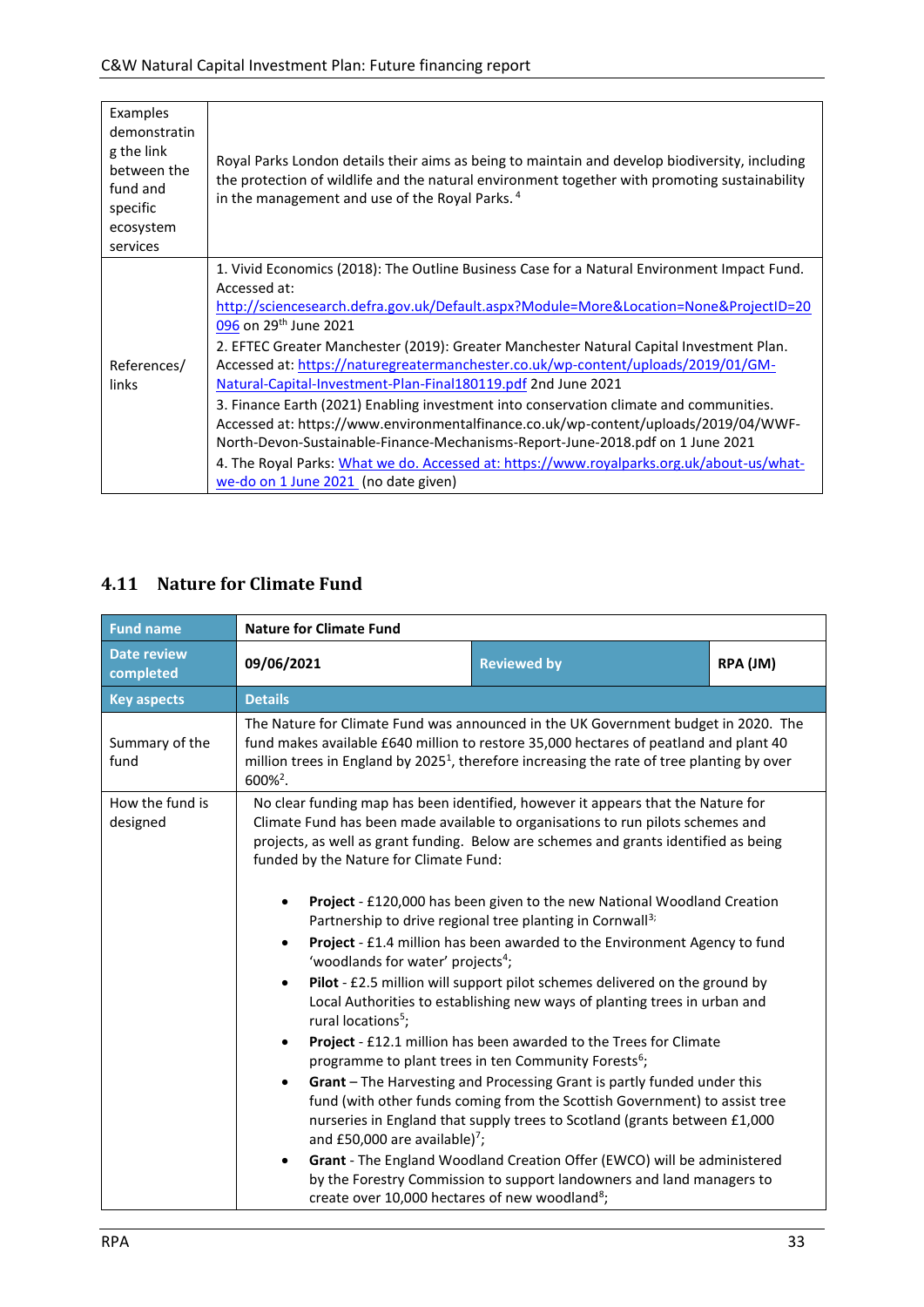|                                                           | Project -National Forest has received £2.26 million to double the number of<br>$\bullet$<br>trees planted for the next year <sup>9</sup> ;<br>Grant - The Urban Tree Challenge Fund (UTCF) is funded under the Nature<br>for Climate Fund, and will support the planting of 44,000 large 'standard'<br>trees over a two-year period <sup>10</sup> ;<br>Grant - £2.7 million is available through the Local Authority Treescapes<br>fund, which is available to Local Authority-led tree planting and natural<br>colonisation of trees outside woods (i.e. riverbanks, hedgerows, parklands,<br>urban areas, beside roads and footpaths, in copses and shelterbelts) <sup>11</sup> ;<br>Grant - Woods into Management Forestry Innovation Funds aim to restore<br>$\bullet$<br>vulnerable woodland habitats, help woodlands adapt to a changing climate<br>and recover from the impacts of pests and diseases <sup>12;</sup><br>Grant - Nature for Climate Peatland Grant Scheme provides funding to<br>restore peatlands in the uplands and lowlands of England <sup>13</sup> ; and<br>Grant - £40 million is available through the Green Recovery Challenge Fund |                                                                                                                                                                                                                                                                                                                                                                                                                                                                                                     |           |                                                                                                                                                                                   |           |                                                                                           |  |  |
|-----------------------------------------------------------|-------------------------------------------------------------------------------------------------------------------------------------------------------------------------------------------------------------------------------------------------------------------------------------------------------------------------------------------------------------------------------------------------------------------------------------------------------------------------------------------------------------------------------------------------------------------------------------------------------------------------------------------------------------------------------------------------------------------------------------------------------------------------------------------------------------------------------------------------------------------------------------------------------------------------------------------------------------------------------------------------------------------------------------------------------------------------------------------------------------------------------------------------------------------|-----------------------------------------------------------------------------------------------------------------------------------------------------------------------------------------------------------------------------------------------------------------------------------------------------------------------------------------------------------------------------------------------------------------------------------------------------------------------------------------------------|-----------|-----------------------------------------------------------------------------------------------------------------------------------------------------------------------------------|-----------|-------------------------------------------------------------------------------------------|--|--|
| Lead                                                      |                                                                                                                                                                                                                                                                                                                                                                                                                                                                                                                                                                                                                                                                                                                                                                                                                                                                                                                                                                                                                                                                                                                                                                   |                                                                                                                                                                                                                                                                                                                                                                                                                                                                                                     |           | (£30 million from the Nature for Climate Fund) <sup>14,15</sup> .<br>Defra (other organisations are distributing some of the grant schemes, such as the                           |           |                                                                                           |  |  |
| organisation(s)                                           |                                                                                                                                                                                                                                                                                                                                                                                                                                                                                                                                                                                                                                                                                                                                                                                                                                                                                                                                                                                                                                                                                                                                                                   | Forestry Commission)                                                                                                                                                                                                                                                                                                                                                                                                                                                                                |           |                                                                                                                                                                                   |           |                                                                                           |  |  |
| Total value of fund                                       |                                                                                                                                                                                                                                                                                                                                                                                                                                                                                                                                                                                                                                                                                                                                                                                                                                                                                                                                                                                                                                                                                                                                                                   | £640 million                                                                                                                                                                                                                                                                                                                                                                                                                                                                                        |           |                                                                                                                                                                                   |           |                                                                                           |  |  |
| Timescale over<br>which it operates<br>(where applicable) |                                                                                                                                                                                                                                                                                                                                                                                                                                                                                                                                                                                                                                                                                                                                                                                                                                                                                                                                                                                                                                                                                                                                                                   | The fund has the deadline of 2025 by which to achieve the target of restoring 35,000<br>hectares of peatland and planting 40 million trees. Some partnerships receiving funding<br>also have their own deadlines (i.e. Cornwall Council have a target of being carbon neutral<br>by 2030 and the funding received by the National Woodland Creation Partnership will go<br>towards achieving this).<br>Nature-based Solutions Initiative felt that the fund was too small to cover the costs of the |           |                                                                                                                                                                                   |           |                                                                                           |  |  |
| Further details                                           |                                                                                                                                                                                                                                                                                                                                                                                                                                                                                                                                                                                                                                                                                                                                                                                                                                                                                                                                                                                                                                                                                                                                                                   |                                                                                                                                                                                                                                                                                                                                                                                                                                                                                                     |           | restoration targets and would require significant private investment <sup>1</sup> .                                                                                               |           |                                                                                           |  |  |
|                                                           |                                                                                                                                                                                                                                                                                                                                                                                                                                                                                                                                                                                                                                                                                                                                                                                                                                                                                                                                                                                                                                                                                                                                                                   | Agricultural<br>outputs                                                                                                                                                                                                                                                                                                                                                                                                                                                                             | $++$      | Timber/wood<br>production                                                                                                                                                         |           | Water supply                                                                              |  |  |
|                                                           |                                                                                                                                                                                                                                                                                                                                                                                                                                                                                                                                                                                                                                                                                                                                                                                                                                                                                                                                                                                                                                                                                                                                                                   | Renewable energy                                                                                                                                                                                                                                                                                                                                                                                                                                                                                    | $\ddot{}$ | Air quality regulation                                                                                                                                                            | $^{++}$   | Carbon avoided and<br>sequestration                                                       |  |  |
| Ecosystem<br>services that are                            | $\ddot{}$                                                                                                                                                                                                                                                                                                                                                                                                                                                                                                                                                                                                                                                                                                                                                                                                                                                                                                                                                                                                                                                                                                                                                         | Local climate<br>regulation                                                                                                                                                                                                                                                                                                                                                                                                                                                                         | $^{++}$   | Water flow regulation                                                                                                                                                             | $\ddot{}$ | Water quality regulation                                                                  |  |  |
| the main focus                                            |                                                                                                                                                                                                                                                                                                                                                                                                                                                                                                                                                                                                                                                                                                                                                                                                                                                                                                                                                                                                                                                                                                                                                                   | Pollination                                                                                                                                                                                                                                                                                                                                                                                                                                                                                         | $\ddot{}$ | Access to nature<br>(recreation)                                                                                                                                                  |           | Physical and<br>psychological<br>experiences                                              |  |  |
|                                                           |                                                                                                                                                                                                                                                                                                                                                                                                                                                                                                                                                                                                                                                                                                                                                                                                                                                                                                                                                                                                                                                                                                                                                                   | Learning and<br>inspiration                                                                                                                                                                                                                                                                                                                                                                                                                                                                         |           | Identity and quality of<br>place                                                                                                                                                  | $^{++}$   | Biodiversity                                                                              |  |  |
|                                                           |                                                                                                                                                                                                                                                                                                                                                                                                                                                                                                                                                                                                                                                                                                                                                                                                                                                                                                                                                                                                                                                                                                                                                                   |                                                                                                                                                                                                                                                                                                                                                                                                                                                                                                     |           |                                                                                                                                                                                   |           |                                                                                           |  |  |
|                                                           | $\ddot{}$                                                                                                                                                                                                                                                                                                                                                                                                                                                                                                                                                                                                                                                                                                                                                                                                                                                                                                                                                                                                                                                                                                                                                         | Agricultural<br>outputs                                                                                                                                                                                                                                                                                                                                                                                                                                                                             |           | Timber/wood<br>production                                                                                                                                                         | $\ddot{}$ | Water supply                                                                              |  |  |
|                                                           | $\pmb{+}$                                                                                                                                                                                                                                                                                                                                                                                                                                                                                                                                                                                                                                                                                                                                                                                                                                                                                                                                                                                                                                                                                                                                                         | Renewable energy                                                                                                                                                                                                                                                                                                                                                                                                                                                                                    |           | Air quality regulation                                                                                                                                                            |           | Carbon avoided and<br>sequestration                                                       |  |  |
| Other ecosystem<br>services that are                      |                                                                                                                                                                                                                                                                                                                                                                                                                                                                                                                                                                                                                                                                                                                                                                                                                                                                                                                                                                                                                                                                                                                                                                   | Local climate<br>regulation                                                                                                                                                                                                                                                                                                                                                                                                                                                                         |           | Water flow regulation                                                                                                                                                             |           | Water quality regulation                                                                  |  |  |
| covered                                                   | $\pmb{+}$                                                                                                                                                                                                                                                                                                                                                                                                                                                                                                                                                                                                                                                                                                                                                                                                                                                                                                                                                                                                                                                                                                                                                         | Pollination                                                                                                                                                                                                                                                                                                                                                                                                                                                                                         |           | Access to nature<br>(recreation)                                                                                                                                                  | $\ddot{}$ | Physical and<br>psychological<br>experiences                                              |  |  |
|                                                           | $\ddot{}$                                                                                                                                                                                                                                                                                                                                                                                                                                                                                                                                                                                                                                                                                                                                                                                                                                                                                                                                                                                                                                                                                                                                                         | Learning and<br>inspiration                                                                                                                                                                                                                                                                                                                                                                                                                                                                         | $\ddot{}$ | Identity and quality of<br>place                                                                                                                                                  |           | Biodiversity                                                                              |  |  |
|                                                           |                                                                                                                                                                                                                                                                                                                                                                                                                                                                                                                                                                                                                                                                                                                                                                                                                                                                                                                                                                                                                                                                                                                                                                   |                                                                                                                                                                                                                                                                                                                                                                                                                                                                                                     |           |                                                                                                                                                                                   |           |                                                                                           |  |  |
| Examples<br>demonstrating the<br>link the fund and        |                                                                                                                                                                                                                                                                                                                                                                                                                                                                                                                                                                                                                                                                                                                                                                                                                                                                                                                                                                                                                                                                                                                                                                   | are listed below.                                                                                                                                                                                                                                                                                                                                                                                                                                                                                   |           | This is a new fund with limited project examples with demonstrated links/outputs.<br>The National Woodland Creation Partnership anticipate that the fund will help <sup>3</sup> : |           | However, some of the projects and partnerships have anticipated potential benefits, these |  |  |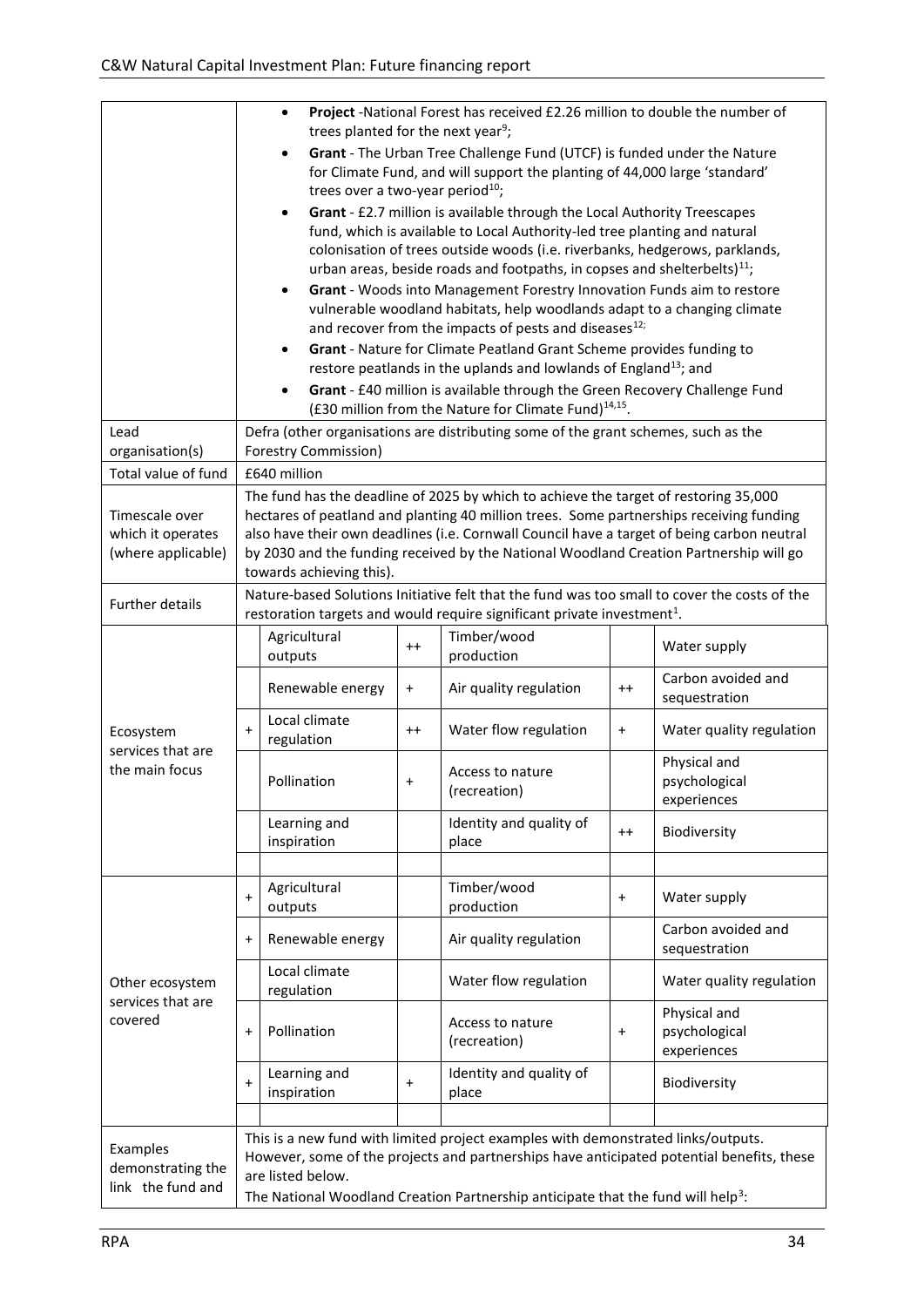| specific ecosystem | $\bullet$ | to provide shade in urban areas;                                                                            |
|--------------------|-----------|-------------------------------------------------------------------------------------------------------------|
| services           | $\bullet$ | to provide well-being benefits in areas of high deprivation;                                                |
|                    | $\bullet$ | encourage visitors to the area; and                                                                         |
|                    |           |                                                                                                             |
|                    | $\bullet$ | to enhance nature's recovery and flood mitigation.                                                          |
|                    |           | The Environment Agency Woodlands for Water will help <sup>5</sup> :                                         |
|                    |           | to improve water quality;                                                                                   |
|                    | $\bullet$ | to help slow the flow of water and improve habitat connectivity;                                            |
|                    | $\bullet$ | to improve water quality, alleviate flooding, capture carbon and create wildlife                            |
|                    |           | habitat;                                                                                                    |
|                    |           | to create and re-connect habitats and improve water quality by reducing surface                             |
|                    |           | run-off; and                                                                                                |
|                    |           | to improve wildlife habitat and connectivity.                                                               |
|                    |           |                                                                                                             |
|                    | 1.        | Nature-based Solutions (2020): UK Government Budget 2020. Accessed at:                                      |
|                    |           | https://www.naturebasedsolutionsinitiative.org/news/uk-government-budget-                                   |
|                    |           | 2020/ on 9 <sup>th</sup> June 2021                                                                          |
|                    | 2.        | HM Treasury (2020): Budget 2020 Delivering on Our Promises to the British People.                           |
|                    |           | Accessed<br>at:                                                                                             |
|                    |           | https://assets.publishing.service.gov.uk/government/uploads/system/uploads/at                               |
|                    |           | tachment data/file/871799/Budget 2020 Web Accessible Complete.pdf on 9th                                    |
|                    |           | <b>June 2021</b>                                                                                            |
|                    | 3.        | Forestry Journal (2021): Nature for Climate Fund: DEFRA announces funding boost                             |
|                    |           | with<br>Forest<br>for<br>Cornwall.<br>Accessed<br>partnership<br>and<br>at:                                 |
|                    |           | https://www.forestryjournal.co.uk/news/19174555.defra-announces-funding-                                    |
|                    |           | boost-new-partnership-forest-cornwall/ on 9 <sup>th</sup> June 2021                                         |
|                    | 4.        | Defra (2020): Defra in the media. New funding for tree planting as National Tree                            |
|                    |           | Week<br>close.<br>Accessed<br>comes<br>to<br>a<br>at:                                                       |
|                    |           | https://deframedia.blog.gov.uk/2020/12/07/new-funding-for-tree-planting-as-                                 |
|                    |           | national-tree-week-comes-to-a-close/ on 9th June 2021                                                       |
|                    | 5.        | Defra (2020): Press release. £3.9 million to drive innovative tree planting. Accessed                       |
|                    |           | https://www.gov.uk/government/news/39-million-to-drive-innovative-tree-<br>at:<br>planting on 9th June 2021 |
|                    | 6.        | Defra (2020): Press release. 500 hectare planting boost for England's Community                             |
|                    |           | https://www.gov.uk/government/news/500-hectare-<br>Forests.<br>Accessed<br>at:                              |
| References/links   |           | planting-boost-for-englands-community-forests on 9th June 2021                                              |
|                    | 7.        | Forestry Commission (2021): Create woodland: overview.<br>Accessed at:                                      |
|                    |           | https://www.gov.uk/guidance/create-woodland-overview on 9th June 2021                                       |
|                    | 8.        | Forestry Commission (2021): England Woodland Creation Offer. Accessed at:                                   |
|                    |           | https://www.gov.uk/guidance/england-woodland-creation-offer on 9th June 2021                                |
|                    | 9.        | The National Forest (2021): The National Forest celebrates planting its 9 millionth                         |
|                    |           | https://www.nationalforest.org/blog/news/national-forest-<br>tree. Accessed at:                             |
|                    |           | celebrates-planting-its-9-millionth-tree on 9th June 2021                                                   |
|                    |           | 10. Forestry Commission (2021): Urban Tree Challenge Fund.<br>Accessed at:                                  |
|                    |           | https://www.gov.uk/guidance/urban-tree-challenge-fund on 9th June 2021                                      |
|                    |           | 11. Defra (2021): Press release. New tree fund for local communities announced.                             |
|                    |           | https://www.gov.uk/government/news/new-tree-fund-for-local-<br>Accessed at:                                 |
|                    |           | communities-announced on 9th June 2021                                                                      |
|                    |           | 12. Forestry Commission (2021): Woods into Management Forestry Innovation Funds.                            |
|                    |           | https://www.gov.uk/government/collections/woods-into-<br>Accessed<br>at:                                    |
|                    |           | management-forestry-innovation-funds on 9th June 2021                                                       |
|                    |           | 13. GSC Grays (2021): The Nature for Climate Peatland Grant Scheme. Accessed at:                            |
|                    |           | https://www.gscgrays.co.uk/2021/04/21/the-nature-for-climate-peatland-grant-                                |
|                    |           | scheme/ on 9 <sup>th</sup> June 2021                                                                        |
|                    |           | 14. Defra (2020): Press release. Government announces £40 million green jobs                                |
|                    |           | challenge<br>Accessed<br>fund.<br>at:                                                                       |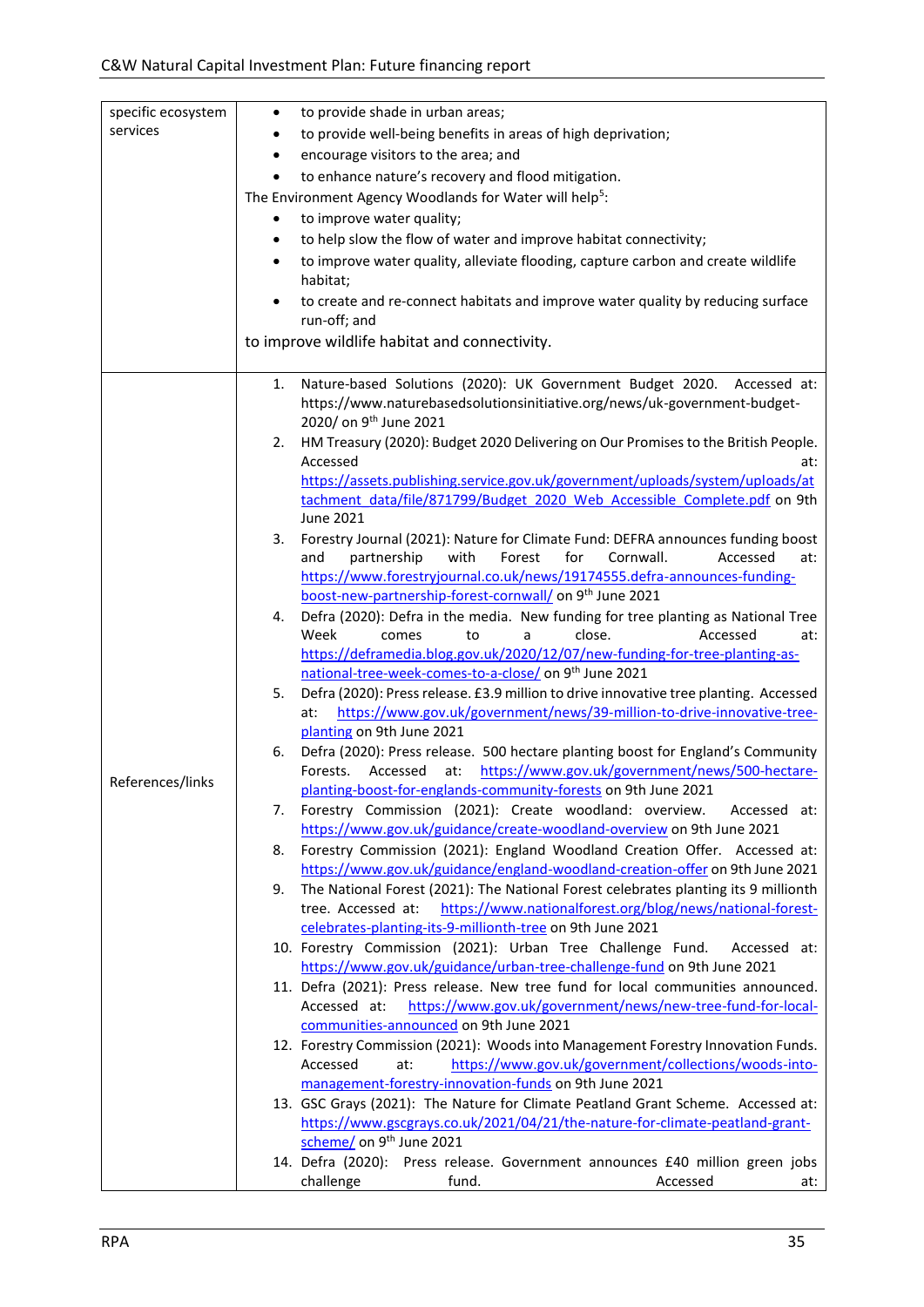|                                                                                                                                    |     | green-jobs-challenge-fund on 9th June 2021 | https://www.gov.uk/government/news/government-announces-40-million-                         |     |  |
|------------------------------------------------------------------------------------------------------------------------------------|-----|--------------------------------------------|---------------------------------------------------------------------------------------------|-----|--|
| opens                                                                                                                              | for | applications.                              | 15. Heritage Fund (2020): Government's £40million Green Recovery Challenge Fund<br>Accessed | at: |  |
| https://www.heritagefund.org.uk/news/governments-ps40million-green-<br>recovery-challenge-fund-opens-applications on 9th June 2021 |     |                                            |                                                                                             |     |  |

#### <span id="page-35-0"></span>**4.12 Biodiversity Net Gain**

| <b>Fund name</b>                | <b>Biodiversity Net Gain</b>                                                                                                                                                                                                                                                                                                                                                                                                                                                                                                                                                                                                                                                                                                                                                                                                                                                                                                                                                                                               |                                                                                                                                                                                                                                                                                                                                                                                                                                                                                                                                                                                                                                                                                                                                                                                                                                                                                                                                                                                                                                                                                                                                                                                                                                                                                                                                                                                                                                                                                                                                                                                                                                                                                                                                                                                                                                                                                                                                                                                                                                                                                                                                    |          |  |  |  |  |  |  |
|---------------------------------|----------------------------------------------------------------------------------------------------------------------------------------------------------------------------------------------------------------------------------------------------------------------------------------------------------------------------------------------------------------------------------------------------------------------------------------------------------------------------------------------------------------------------------------------------------------------------------------------------------------------------------------------------------------------------------------------------------------------------------------------------------------------------------------------------------------------------------------------------------------------------------------------------------------------------------------------------------------------------------------------------------------------------|------------------------------------------------------------------------------------------------------------------------------------------------------------------------------------------------------------------------------------------------------------------------------------------------------------------------------------------------------------------------------------------------------------------------------------------------------------------------------------------------------------------------------------------------------------------------------------------------------------------------------------------------------------------------------------------------------------------------------------------------------------------------------------------------------------------------------------------------------------------------------------------------------------------------------------------------------------------------------------------------------------------------------------------------------------------------------------------------------------------------------------------------------------------------------------------------------------------------------------------------------------------------------------------------------------------------------------------------------------------------------------------------------------------------------------------------------------------------------------------------------------------------------------------------------------------------------------------------------------------------------------------------------------------------------------------------------------------------------------------------------------------------------------------------------------------------------------------------------------------------------------------------------------------------------------------------------------------------------------------------------------------------------------------------------------------------------------------------------------------------------------|----------|--|--|--|--|--|--|
| <b>Date review</b><br>completed | 09/06/2021                                                                                                                                                                                                                                                                                                                                                                                                                                                                                                                                                                                                                                                                                                                                                                                                                                                                                                                                                                                                                 | <b>Reviewed by</b>                                                                                                                                                                                                                                                                                                                                                                                                                                                                                                                                                                                                                                                                                                                                                                                                                                                                                                                                                                                                                                                                                                                                                                                                                                                                                                                                                                                                                                                                                                                                                                                                                                                                                                                                                                                                                                                                                                                                                                                                                                                                                                                 | RPA (JM) |  |  |  |  |  |  |
| <b>Key aspects</b>              | <b>Details</b>                                                                                                                                                                                                                                                                                                                                                                                                                                                                                                                                                                                                                                                                                                                                                                                                                                                                                                                                                                                                             |                                                                                                                                                                                                                                                                                                                                                                                                                                                                                                                                                                                                                                                                                                                                                                                                                                                                                                                                                                                                                                                                                                                                                                                                                                                                                                                                                                                                                                                                                                                                                                                                                                                                                                                                                                                                                                                                                                                                                                                                                                                                                                                                    |          |  |  |  |  |  |  |
| Summary of the<br>fund          | Biodiversity Net Gain is part of the National Planning Policy Framework NPPF and has been<br>developed to ensure that future developments leave biodiversity in a better state than<br>before <sup>1</sup> . Developers should ensure that schemes are designed to retain and improve<br>existing habitats or create new habitats, ultimately having an overall positive impact on<br>biodiversity and ecological networks in comparison to the pre-development condition.<br>The improvements and/or restoration need to be measurable, however the NPPF does not<br>specify how much of an improvement is required by developers.<br>Requirements have been included in the most recent Environment Bill, that mean<br>developers will need to ensure that new schemes exceed the pre-development<br>biodiversity value by at least 10% and this improvement is maintained for at least 30<br>years. If this is not possible, developers will be able to purchase biodiversity credits to off-<br>set their development. |                                                                                                                                                                                                                                                                                                                                                                                                                                                                                                                                                                                                                                                                                                                                                                                                                                                                                                                                                                                                                                                                                                                                                                                                                                                                                                                                                                                                                                                                                                                                                                                                                                                                                                                                                                                                                                                                                                                                                                                                                                                                                                                                    |          |  |  |  |  |  |  |
| How the fund is<br>designed     | maintained for at least 30 years after the development is completed.                                                                                                                                                                                                                                                                                                                                                                                                                                                                                                                                                                                                                                                                                                                                                                                                                                                                                                                                                       | Once the Environmental Bill and subsequent transition period has passed,<br>developers in England will only be granted planning permission if the requirement<br>for 10% Biodiversity Net Gain is met. Biodiversity Gain Plans will need to be<br>approved by Local Planning Authorities and should show the pre and post<br>biodiversity value of the site, with biodiversity gains calculated using the Natural<br>England Biodiversity Metric (i.e. if a site is worth 40 biodiversity units before<br>development, it should see an increase of 4 units post development).<br>Any works to improve habitats at the development site are likely to be placed under<br>a "conservation covenant" to ensure that the habitat/environment will be<br>Should developers not be able to demonstrate a 10% biodiversity net gain on site,<br>they will be able to improve biodiversity off site by contributing towards a local habitat<br>compensation scheme (local habitat markets). As a last option, developers will be<br>able to purchase biodiversity credits from Defra (for £11,000 per credit <sup>2</sup> ), the funds<br>from this will be put towards strategic ecological networks and long-term<br>environmental benefits <sup>3</sup> ; this system is known as a mitigation hierarchy.<br>Once the Environmental Bill and subsequent transition period has passed,<br>developers in England will only be granted planning permission if the requirement<br>for 10% Biodiversity Net Gain is met. Biodiversity Gain Plans will need to be<br>approved by Local Planning Authorities and should show the pre and post<br>biodiversity value of the site, with biodiversity gains calculated using the Natural<br>England Biodiversity Metric (i.e. if a site is worth 40 biodiversity units before<br>development, it should see an increase of 4 units post development).<br>Any works to improve habitats at the development site are likely to be placed under<br>a "conservation covenant" to ensure that the habitat/environment will be<br>maintained for at least 30 years after the development is completed. |          |  |  |  |  |  |  |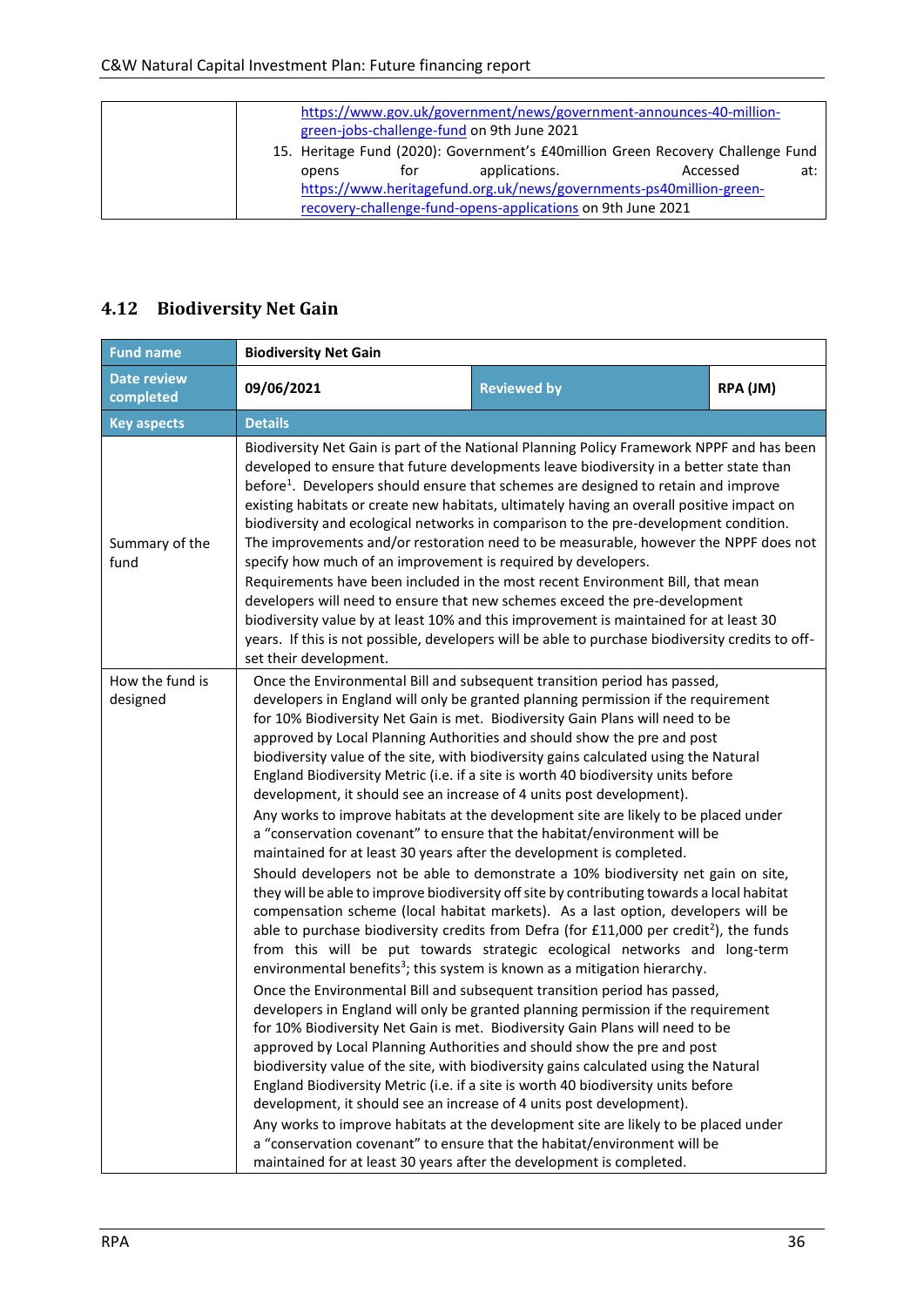|                                                                                      | Should developers not be able to demonstrate a 10% biodiversity net gain<br>$\bullet$<br>on site, they will be able to improve biodiversity off site by contributing<br>towards a local habitat compensation scheme (local habitat markets). As a<br>last option, developers will be able to purchase biodiversity credits from<br>Defra (for £11,000 per credit <sup>2</sup> ), the funds from this will be put towards<br>strategic ecological networks and long-term environmental benefits <sup>3</sup> ; this<br>system is known as a mitigation hierarchy.                                                  |                                                                                                                                                                                                                                                                                                                                                                                  |           |                                                                                         |           |                                              |  |  |
|--------------------------------------------------------------------------------------|-------------------------------------------------------------------------------------------------------------------------------------------------------------------------------------------------------------------------------------------------------------------------------------------------------------------------------------------------------------------------------------------------------------------------------------------------------------------------------------------------------------------------------------------------------------------------------------------------------------------|----------------------------------------------------------------------------------------------------------------------------------------------------------------------------------------------------------------------------------------------------------------------------------------------------------------------------------------------------------------------------------|-----------|-----------------------------------------------------------------------------------------|-----------|----------------------------------------------|--|--|
| Lead<br>organisation(s)                                                              |                                                                                                                                                                                                                                                                                                                                                                                                                                                                                                                                                                                                                   | Central Government (Defra), although Local Planning Authorities will be responsible for<br>granting planning applications and checking Biodiversity Gain Plans are implemented and<br>maintained.                                                                                                                                                                                |           |                                                                                         |           |                                              |  |  |
| Total value of fund                                                                  |                                                                                                                                                                                                                                                                                                                                                                                                                                                                                                                                                                                                                   | Defra have estimated that it will cost developers £19,698/ha to create and maintain sites<br>over a 30-year lifecycle. Ongoing costs were estimated at £9.5 million per year for local<br>government. For central government, the estimated ongoing costs were estimated at<br>£1.8m for Natural England, and £1.3m for Defra with one-off capital costs of £0.5m <sup>4</sup> . |           |                                                                                         |           |                                              |  |  |
| Timescale over<br>which it operates<br>(where applicable)                            |                                                                                                                                                                                                                                                                                                                                                                                                                                                                                                                                                                                                                   |                                                                                                                                                                                                                                                                                                                                                                                  |           | Developers will be required to maintain the net gain for a period of at least 30 years. |           |                                              |  |  |
| Further details                                                                      | Concerns have been raised that ability to buy credits will may not encourage developers to<br>consider environmentally sensitive scheme designs and it could be seen as a "license to<br>trash"1.<br>The Environmental Bill is currently at the committee stage at the House of Lords <sup>5</sup> and the<br>Act will only come into effect after a two-year transition period which begins when the<br>Environment Bill receives Royal Assent.<br>Natural England are currently running nine Natural England Biodiversity Net Gain pilot<br>projects to support the design of the credits scheme <sup>6</sup> . |                                                                                                                                                                                                                                                                                                                                                                                  |           |                                                                                         |           |                                              |  |  |
|                                                                                      |                                                                                                                                                                                                                                                                                                                                                                                                                                                                                                                                                                                                                   | Agricultural<br>outputs                                                                                                                                                                                                                                                                                                                                                          |           | Timber/wood<br>production                                                               |           | Water supply                                 |  |  |
|                                                                                      |                                                                                                                                                                                                                                                                                                                                                                                                                                                                                                                                                                                                                   | Renewable<br>energy                                                                                                                                                                                                                                                                                                                                                              |           | Air quality regulation                                                                  |           | Carbon avoided and<br>sequestration          |  |  |
| Ecosystem                                                                            |                                                                                                                                                                                                                                                                                                                                                                                                                                                                                                                                                                                                                   | Local climate<br>regulation                                                                                                                                                                                                                                                                                                                                                      |           | Water flow regulation                                                                   |           | Water quality regulation                     |  |  |
| services that are<br>the main focus                                                  | $^{++}$                                                                                                                                                                                                                                                                                                                                                                                                                                                                                                                                                                                                           | Pollination                                                                                                                                                                                                                                                                                                                                                                      | $\ddot{}$ | Access to nature<br>(recreation)                                                        |           | Physical and<br>psychological<br>experiences |  |  |
|                                                                                      |                                                                                                                                                                                                                                                                                                                                                                                                                                                                                                                                                                                                                   | Learning and<br>inspiration                                                                                                                                                                                                                                                                                                                                                      | $^{++}$   | Identity and quality of<br>place                                                        | $^{++}$   | Biodiversity                                 |  |  |
|                                                                                      |                                                                                                                                                                                                                                                                                                                                                                                                                                                                                                                                                                                                                   | Agricultural<br>outputs                                                                                                                                                                                                                                                                                                                                                          | $\ddot{}$ | Timber/wood<br>production                                                               |           | Water supply                                 |  |  |
|                                                                                      |                                                                                                                                                                                                                                                                                                                                                                                                                                                                                                                                                                                                                   | Renewable<br>energy                                                                                                                                                                                                                                                                                                                                                              | $^{++}$   | Air quality regulation                                                                  | $\ddot{}$ | Carbon avoided and<br>sequestration          |  |  |
| Other ecosystem                                                                      | $^{++}$                                                                                                                                                                                                                                                                                                                                                                                                                                                                                                                                                                                                           | Local climate<br>regulation                                                                                                                                                                                                                                                                                                                                                      | $\ddot{}$ | Water flow regulation                                                                   | $\ddot{}$ | Water quality regulation                     |  |  |
| services that are<br>covered                                                         |                                                                                                                                                                                                                                                                                                                                                                                                                                                                                                                                                                                                                   | Pollination                                                                                                                                                                                                                                                                                                                                                                      |           | Access to nature<br>(recreation)                                                        | $\ddot{}$ | Physical and<br>psychological<br>experiences |  |  |
|                                                                                      | $\ddot{}$                                                                                                                                                                                                                                                                                                                                                                                                                                                                                                                                                                                                         | Learning and<br>inspiration                                                                                                                                                                                                                                                                                                                                                      |           | Identity and quality of<br>place                                                        |           | Biodiversity                                 |  |  |
| Examples<br>demonstrating the<br>link the fund and<br>specific ecosystem<br>services |                                                                                                                                                                                                                                                                                                                                                                                                                                                                                                                                                                                                                   | Ecosystem services provided by Biodiversity Net Gain will be specific to the individual sites<br>and measures put in place. However, in Defra's Biodiversity Net Gain and local nature<br>recovery strategies Impact Assessment, they highlighted natural capital and ecosystem<br>services that could be delivered by additional habitat and biodiversity, these included:      |           |                                                                                         |           |                                              |  |  |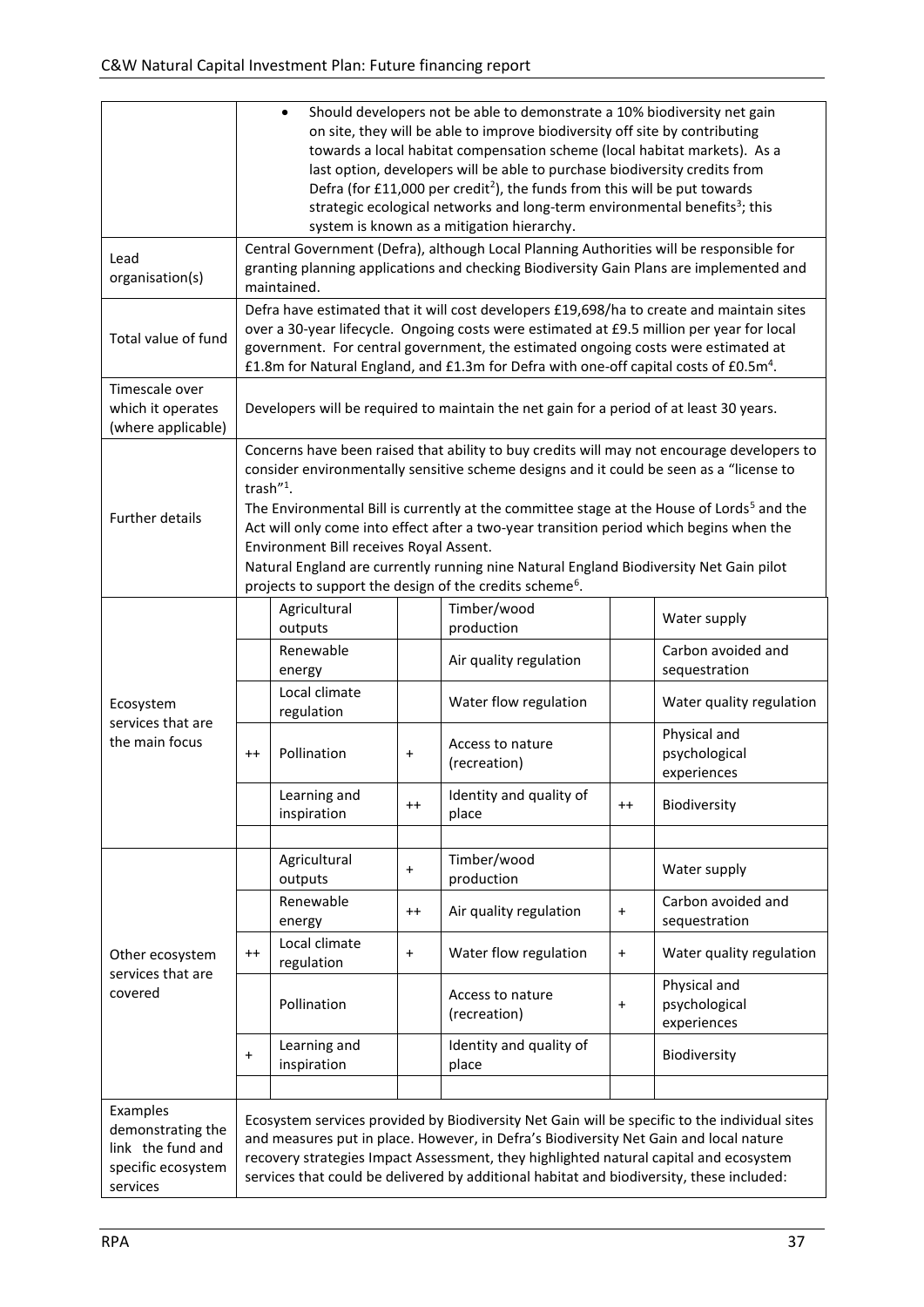|                  | provisioning: energy (renewable and non-renewable sources), wild animals,<br>$\bullet$<br>minerals, wild plants, timber, navigation, agricultural production and caught fish,<br>water;                                                                                                         |
|------------------|-------------------------------------------------------------------------------------------------------------------------------------------------------------------------------------------------------------------------------------------------------------------------------------------------|
|                  | regulating: carbon sequestration, wastewater cleaning, air pollution removed by<br>$\bullet$<br>vegetation, mediation of smell, noise and pollution removed by water, flood,<br>erosion and landslide protection, temperature regulation, water flow control and<br>water condition regulation; |
|                  | recreation and cultural services: setting for outdoor, scientific and educational<br>$\bullet$<br>interactions, heritage and aesthetic interactions, value place on nature simply<br>existing, settings for outdoor physical activity (health benefits).                                        |
|                  | The Elmsbrook residential development is anticipated to be completed in 2021 and                                                                                                                                                                                                                |
|                  | has incorporated Biodiversity Net Gain within the scheme plans. On the site, 40%                                                                                                                                                                                                                |
|                  | green space has been provided to promote a healthy lifestyle (access to outdoor                                                                                                                                                                                                                 |
|                  | recreation) and achieve Biodiversity Net Gain <sup>7</sup> .                                                                                                                                                                                                                                    |
|                  |                                                                                                                                                                                                                                                                                                 |
|                  | The Landmark Practice (2020): What is Biodiversity Net Gain? Accessed at:<br>1.<br>https://thelandmarkpractice.com/what-is-biodiversity-net-gain/ on 9 <sup>th</sup> June 2021                                                                                                                  |
|                  | Environment Analyst (2019): Full costs of biodiversity net gain revealed.<br>2.                                                                                                                                                                                                                 |
|                  | Accessed at: https://environment-analyst.com/global/83704/full-costs-of-                                                                                                                                                                                                                        |
|                  | biodiversity-net-gain-revealed on 9th June 2021                                                                                                                                                                                                                                                 |
|                  | Firstplan (2021): Introducing the Environment Bill. Accessed at:<br>3.                                                                                                                                                                                                                          |
|                  | https://www.firstplan.co.uk/news/introducing-the-environmental-bill/ on 9 <sup>th</sup>                                                                                                                                                                                                         |
|                  | June 2021                                                                                                                                                                                                                                                                                       |
|                  | Defra (2019): Biodiversity net gain and local nature recovery strategies. Impact<br>4.                                                                                                                                                                                                          |
| References/links | Assessment. Accessed at:                                                                                                                                                                                                                                                                        |
|                  | https://assets.publishing.service.gov.uk/government/uploads/system/uploads/at                                                                                                                                                                                                                   |
|                  | tachment data/file/839610/net-gain-ia.pdf on 9th June 2021<br>UK Parliament (2021): Environment Bill. Accessed at:                                                                                                                                                                              |
|                  | 5.<br>https://bills.parliament.uk/bills/2593 on 9th June 2021                                                                                                                                                                                                                                   |
|                  | Natural England (2020): Introducing the Biodiversity Credits Scheme Pilot-Call for<br>6.                                                                                                                                                                                                        |
|                  | Projects. Accessed at: https://cieem.net/wp-                                                                                                                                                                                                                                                    |
|                  | content/uploads/2020/07/Introducing-the-Biodiversity-Credits-Scheme-Call-for-                                                                                                                                                                                                                   |
|                  | Projects 01.07.20.pdf on 9th June 2021                                                                                                                                                                                                                                                          |
|                  | UK Green Building Council (nd): Elmsbrook. Accessed at:<br>7.                                                                                                                                                                                                                                   |
|                  | https://www.ukgbc.org/ukgbc-work/case-study-elmsbrook/ on 9 <sup>th</sup> June 2021                                                                                                                                                                                                             |

#### <span id="page-37-0"></span>**4.13 Environmental Net Gain**

| <b>Fund name</b>         | <b>Environmental Net Gain</b>                                                                                                                                                                                                                                                                                                                                                                                                                                                                                                                                                                                                                                                                                                     |  |  |  |  |  |  |  |
|--------------------------|-----------------------------------------------------------------------------------------------------------------------------------------------------------------------------------------------------------------------------------------------------------------------------------------------------------------------------------------------------------------------------------------------------------------------------------------------------------------------------------------------------------------------------------------------------------------------------------------------------------------------------------------------------------------------------------------------------------------------------------|--|--|--|--|--|--|--|
| Date review<br>completed | 09/06/2021<br>RPA (JM)<br><b>Reviewed by</b>                                                                                                                                                                                                                                                                                                                                                                                                                                                                                                                                                                                                                                                                                      |  |  |  |  |  |  |  |
| <b>Key aspects</b>       | <b>Details</b>                                                                                                                                                                                                                                                                                                                                                                                                                                                                                                                                                                                                                                                                                                                    |  |  |  |  |  |  |  |
| Summary of the<br>fund   | Environmental Net Gain is similar to Biodiversity Net Gain, however it is intended to go<br>further by not only improving biodiversity, but also the wider condition of and benefits<br>flowing from the natural environment with a development site. There is no formal<br>definition of Environmental Net Gain, although Defra have defined it as "Achieving<br>environmental net gain means achieving biodiversity net gain first, and going further to<br>achieve increases in the capacity of affected natural capital to deliver ecosystem<br>services and make a scheme's wider impacts on natural capital positive"1. A developer<br>looking to adopt Environmental Net Gain may improve biodiversity as a first step but |  |  |  |  |  |  |  |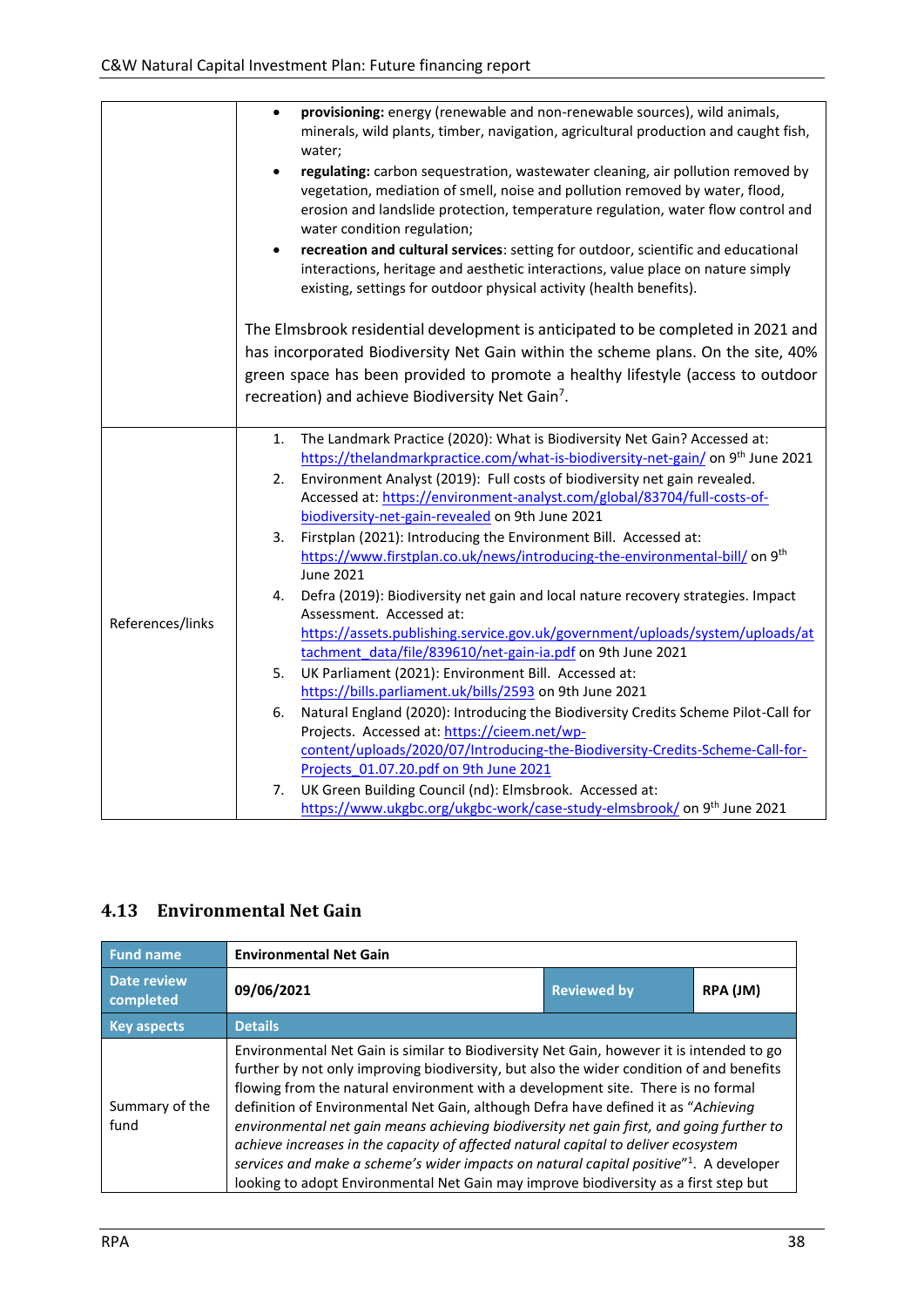|                                                              | then go further to incorporate and deliver wider natural capital benefits (i.e. flood risk<br>alleviation and local air quality improvement).<br>Environmental Net Gain is not a mandatory requirement of developers and therefore                                                                                                                                                                                                                                                              |                             |           |                                     |           |                                              |  |  |
|--------------------------------------------------------------|-------------------------------------------------------------------------------------------------------------------------------------------------------------------------------------------------------------------------------------------------------------------------------------------------------------------------------------------------------------------------------------------------------------------------------------------------------------------------------------------------|-----------------------------|-----------|-------------------------------------|-----------|----------------------------------------------|--|--|
|                                                              | can been seen as voluntary. However, there is legislation that may be used to<br>encourage Environmental Net Gain, including the National Planning Policy Framework,<br>Public Services (Social Value) Act 2012 and the Agriculture Act 2020 <sup>1</sup> .                                                                                                                                                                                                                                     |                             |           |                                     |           |                                              |  |  |
| How the fund is<br>designed                                  | Developers should follow the mitigation hierarchy (same as Biodiversity Net Gain) <sup>2</sup> :<br>Avoiding impacts as far as possible;<br>Minimising unavoidable impacts; or<br>Compensating for unavoidable losses either locally or nationally (a last resort<br>option).<br>Developers would be expected to fund Environmental Net Gain as part of their scheme<br>costs and there is currently no credit scheme available from Defra (as will be available<br>for Biodiversity Net Gain). |                             |           |                                     |           |                                              |  |  |
| Lead<br>organisation(s)                                      | N/A                                                                                                                                                                                                                                                                                                                                                                                                                                                                                             |                             |           |                                     |           |                                              |  |  |
| Total value of<br>fund                                       | N/A                                                                                                                                                                                                                                                                                                                                                                                                                                                                                             |                             |           |                                     |           |                                              |  |  |
| Timescale over<br>which it<br>operates (where<br>applicable) | N/A                                                                                                                                                                                                                                                                                                                                                                                                                                                                                             |                             |           |                                     |           |                                              |  |  |
| <b>Further details</b>                                       | There is currently no agreed methodology for Environmental Net Gain assessment.<br>Widening the scope beyond biodiversity, means that there are many interactions and<br>interdependencies to consider, this linked with the need for specific tools and expertise<br>may mean that opportunities are missed.                                                                                                                                                                                   |                             |           |                                     |           |                                              |  |  |
|                                                              | $\ddot{}$                                                                                                                                                                                                                                                                                                                                                                                                                                                                                       | Agricultural<br>outputs     | $\ddot{}$ | Timber/wood<br>production           | $\ddot{}$ | Water supply                                 |  |  |
|                                                              | $\ddot{}$                                                                                                                                                                                                                                                                                                                                                                                                                                                                                       | Renewable<br>energy         | $\ddot{}$ | Air quality<br>regulation           | $\ddot{}$ | Carbon<br>avoided and<br>sequestration       |  |  |
| Ecosystem<br>services that are                               | $\ddot{}$                                                                                                                                                                                                                                                                                                                                                                                                                                                                                       | Local climate<br>regulation | $\ddot{}$ | Water flow<br>regulation            | $\ddot{}$ | Water quality<br>regulation                  |  |  |
| the main focus                                               | $\ddot{}$                                                                                                                                                                                                                                                                                                                                                                                                                                                                                       | Pollination                 | +         | Access to<br>nature<br>(recreation) | $\ddot{}$ | Physical and<br>psychological<br>experiences |  |  |
|                                                              | $\ddot{}$                                                                                                                                                                                                                                                                                                                                                                                                                                                                                       | Learning and<br>inspiration | $\ddot{}$ | Identity and<br>quality of place    | $\ddot{}$ | Biodiversity                                 |  |  |
|                                                              |                                                                                                                                                                                                                                                                                                                                                                                                                                                                                                 | Agricultural<br>outputs     |           | Timber/wood<br>production           |           | Water supply                                 |  |  |
|                                                              |                                                                                                                                                                                                                                                                                                                                                                                                                                                                                                 | Renewable<br>energy         |           | Air quality<br>regulation           |           | Carbon<br>avoided and<br>sequestration       |  |  |
| Other ecosystem<br>services that are                         |                                                                                                                                                                                                                                                                                                                                                                                                                                                                                                 | Local climate<br>regulation |           | Water flow<br>regulation            |           | Water quality<br>regulation                  |  |  |
| covered                                                      |                                                                                                                                                                                                                                                                                                                                                                                                                                                                                                 | Pollination                 |           | Access to<br>nature<br>(recreation) |           | Physical and<br>psychological<br>experiences |  |  |
|                                                              |                                                                                                                                                                                                                                                                                                                                                                                                                                                                                                 | Learning and<br>inspiration |           | Identity and<br>quality of place    |           | Biodiversity                                 |  |  |
| Examples<br>demonstrating                                    | Ecosystem services provided by Environmental Net Gain will be specific to the<br>individual sites and measures put in place.                                                                                                                                                                                                                                                                                                                                                                    |                             |           |                                     |           |                                              |  |  |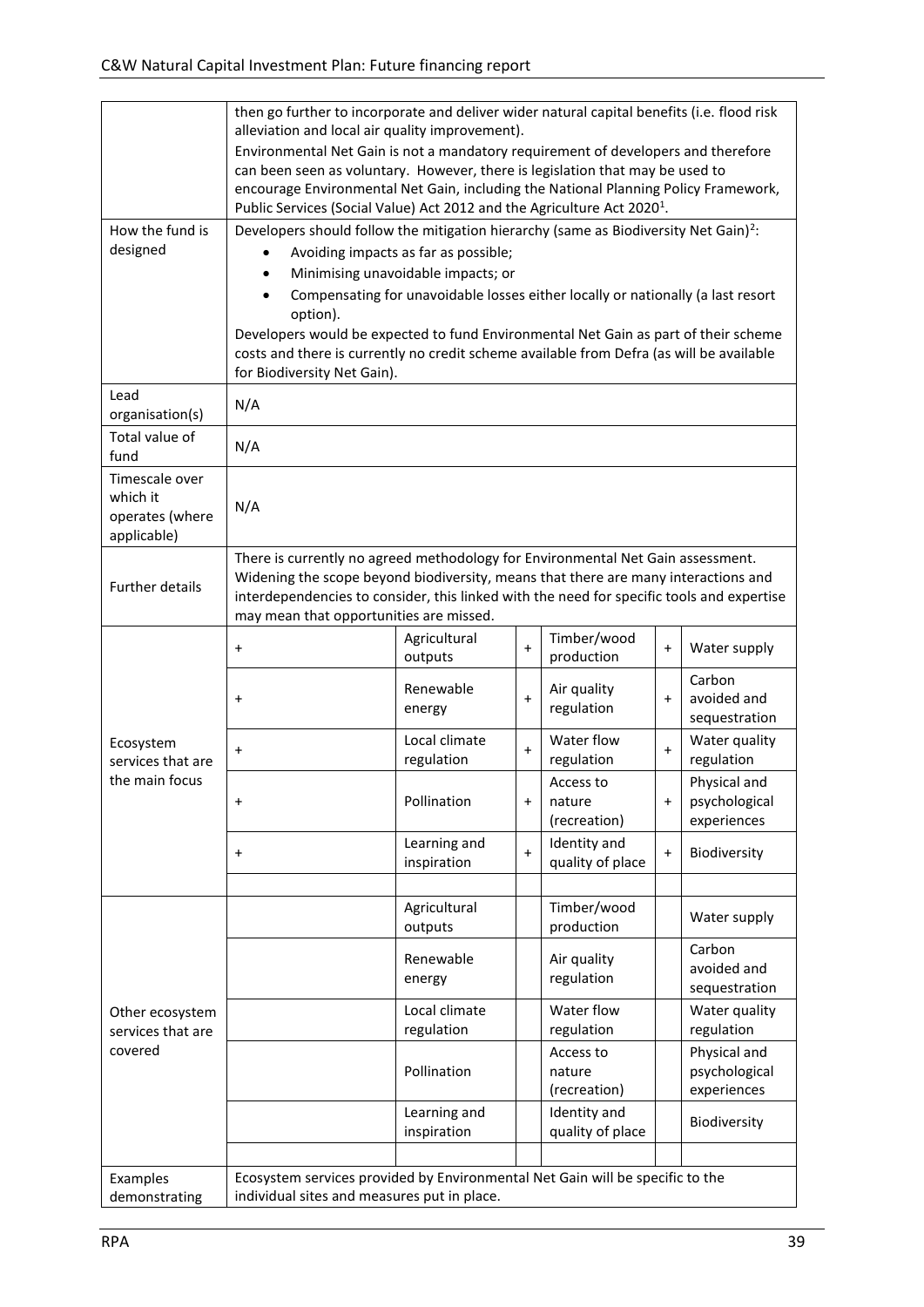| the link between<br>the fund and<br>specific<br>ecosystem<br>services |                                                                                                                                                                                                                                                                                                                                                                                                                                                                                                            |
|-----------------------------------------------------------------------|------------------------------------------------------------------------------------------------------------------------------------------------------------------------------------------------------------------------------------------------------------------------------------------------------------------------------------------------------------------------------------------------------------------------------------------------------------------------------------------------------------|
| References/links                                                      | Chartered Institute of Ecology and Environmental Management (2021): Briefing<br>Paper: Environmental Net Gain. Accessed at: https://cieem.net/wp-<br>content/uploads/2021/05/CIEEM-Environmental-Net-Gain-Briefing-Apr2021-<br>FINAL-1.pdf on 9th June 2021<br>National Infrastructure Commission (2021): Natural capital and environmental net<br>2.<br>gain: A discussion paper. Accessed at: https://nic.org.uk/app/uploads/Updated-<br>Natural-Capital-Paper-Web-Version-Feb-2021.pdf on 9th June 2021 |

#### <span id="page-39-0"></span>**4.14 Green Improvement District**

| <b>Fund name</b>                                          | <b>Green Improvement District</b>                                                                                                                                                                                                                                                                                                                                                                                                                                                                                                                                                                                                                                                                                                                                                                                                                                                                     |                                 |           |                                                                                          |      |                                              |  |  |
|-----------------------------------------------------------|-------------------------------------------------------------------------------------------------------------------------------------------------------------------------------------------------------------------------------------------------------------------------------------------------------------------------------------------------------------------------------------------------------------------------------------------------------------------------------------------------------------------------------------------------------------------------------------------------------------------------------------------------------------------------------------------------------------------------------------------------------------------------------------------------------------------------------------------------------------------------------------------------------|---------------------------------|-----------|------------------------------------------------------------------------------------------|------|----------------------------------------------|--|--|
| <b>Date review</b><br>completed                           | <b>Reviewed by</b><br>01/06/2021<br><b>RPA</b>                                                                                                                                                                                                                                                                                                                                                                                                                                                                                                                                                                                                                                                                                                                                                                                                                                                        |                                 |           |                                                                                          |      |                                              |  |  |
| <b>Key aspects</b>                                        | <b>Details</b>                                                                                                                                                                                                                                                                                                                                                                                                                                                                                                                                                                                                                                                                                                                                                                                                                                                                                        |                                 |           |                                                                                          |      |                                              |  |  |
| Summary of the<br>fund                                    | A GID is based on, and may be a subset of, the Business Improvement District (BID)<br>concept (and may be incorporated within an existing BID), whereby a voluntary levy<br>would be secured from businesses operating in the local area that derive benefit from<br>high quality greenspace. This would be invested to enhance urban greenspaces such<br>as parks, canals and sustainable travel networks. The GID would take responsibility for<br>managing a predetermined area and leverage the levy with other forms of investment<br>to achieve wider impact.<br>A green approach within existing business improvement districts. Such improvement<br>districts are considered unlikely to be exclusively environmental in their objectives, but<br>the actions these could put in place could be part of the services and income streams<br>developed under the place-based finance model (1). |                                 |           |                                                                                          |      |                                              |  |  |
| How the fund is<br>designed                               | 2018 GLA grant gave between £5,000 and £50,000 as part as the Community Tree<br>Planting and Community Green Space Improvements GID.                                                                                                                                                                                                                                                                                                                                                                                                                                                                                                                                                                                                                                                                                                                                                                  |                                 |           |                                                                                          |      |                                              |  |  |
| Lead organisation(s)                                      | Greater London Authority GLA (other organisations are distributing some of the grant<br>schemes, like Austin Green)                                                                                                                                                                                                                                                                                                                                                                                                                                                                                                                                                                                                                                                                                                                                                                                   |                                 |           |                                                                                          |      |                                              |  |  |
| Total value of fund                                       | \$995 million                                                                                                                                                                                                                                                                                                                                                                                                                                                                                                                                                                                                                                                                                                                                                                                                                                                                                         |                                 |           |                                                                                          |      |                                              |  |  |
| Timescale over which<br>it operates (where<br>applicable) |                                                                                                                                                                                                                                                                                                                                                                                                                                                                                                                                                                                                                                                                                                                                                                                                                                                                                                       | development build out schedule. |           | Application materials indicate that the financial model is based on a 30-year            |      |                                              |  |  |
| <b>Further details</b>                                    | and risks                                                                                                                                                                                                                                                                                                                                                                                                                                                                                                                                                                                                                                                                                                                                                                                                                                                                                             |                                 |           | Anything that needs to be in place for the fund to be accessed/used (e.g. legal vehicle) |      |                                              |  |  |
|                                                           |                                                                                                                                                                                                                                                                                                                                                                                                                                                                                                                                                                                                                                                                                                                                                                                                                                                                                                       | Agricultural outputs            |           | Timber/wood<br>production                                                                | $+$  | Water supply                                 |  |  |
|                                                           |                                                                                                                                                                                                                                                                                                                                                                                                                                                                                                                                                                                                                                                                                                                                                                                                                                                                                                       | Renewable energy                | $+$       | Air quality<br>regulation                                                                | $++$ | Carbon avoided<br>and sequestration          |  |  |
| Ecosystem services<br>that are the main                   |                                                                                                                                                                                                                                                                                                                                                                                                                                                                                                                                                                                                                                                                                                                                                                                                                                                                                                       | Local climate<br>regulation     |           | Water flow<br>regulation                                                                 | $+$  | Water quality<br>regulation                  |  |  |
| focus                                                     | $\ddot{}$                                                                                                                                                                                                                                                                                                                                                                                                                                                                                                                                                                                                                                                                                                                                                                                                                                                                                             | Pollination                     |           | Access to nature<br>(recreation)                                                         | $+$  | Physical and<br>psychological<br>experiences |  |  |
|                                                           | $\ddot{}$                                                                                                                                                                                                                                                                                                                                                                                                                                                                                                                                                                                                                                                                                                                                                                                                                                                                                             | Learning and<br>inspiration     | $\ddot{}$ | Identity and quality<br>of place                                                         |      | Biodiversity                                 |  |  |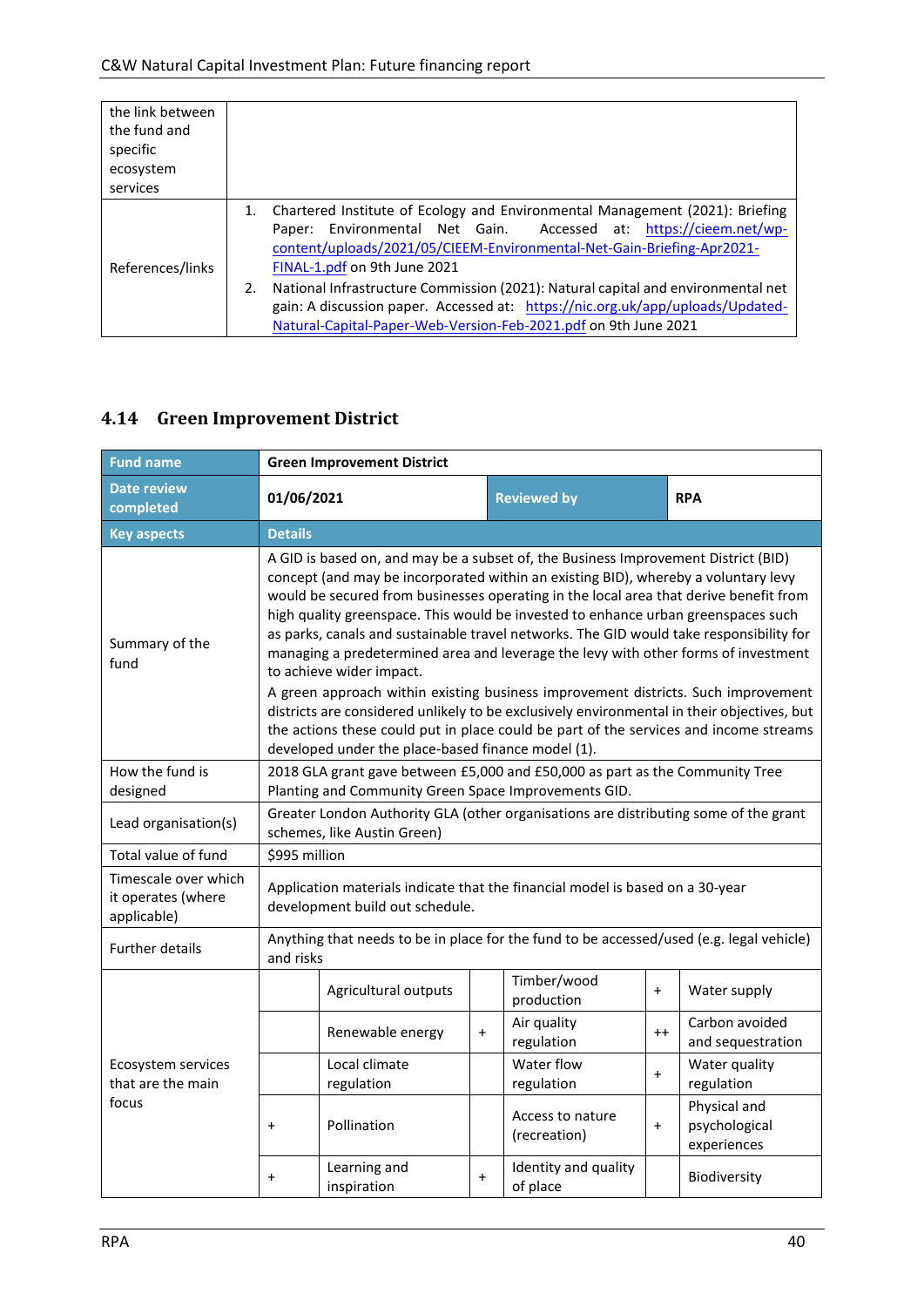|                                                                                              |                                                                                                                                                                                                                                                                                                                                                                                                                                                                                                                                                                                                                                                            | Agricultural outputs        |     | Timber/wood<br>production        |           | Water supply                                 |
|----------------------------------------------------------------------------------------------|------------------------------------------------------------------------------------------------------------------------------------------------------------------------------------------------------------------------------------------------------------------------------------------------------------------------------------------------------------------------------------------------------------------------------------------------------------------------------------------------------------------------------------------------------------------------------------------------------------------------------------------------------------|-----------------------------|-----|----------------------------------|-----------|----------------------------------------------|
|                                                                                              |                                                                                                                                                                                                                                                                                                                                                                                                                                                                                                                                                                                                                                                            | Renewable energy            | $+$ | Air quality<br>regulation        |           | Carbon avoided<br>and sequestration          |
| Other ecosystem<br>services that are                                                         |                                                                                                                                                                                                                                                                                                                                                                                                                                                                                                                                                                                                                                                            | Local climate<br>regulation |     | Water flow<br>regulation         |           | Water quality<br>regulation                  |
| covered                                                                                      | $\ddot{}$                                                                                                                                                                                                                                                                                                                                                                                                                                                                                                                                                                                                                                                  | Pollination                 |     | Access to nature<br>(recreation) | $\ddot{}$ | Physical and<br>psychological<br>experiences |
|                                                                                              | $\ddot{}$                                                                                                                                                                                                                                                                                                                                                                                                                                                                                                                                                                                                                                                  | Learning and<br>inspiration |     | Identity and quality<br>of place |           | Biodiversity                                 |
|                                                                                              |                                                                                                                                                                                                                                                                                                                                                                                                                                                                                                                                                                                                                                                            |                             |     |                                  |           |                                              |
| Examples<br>demonstrating the<br>link between the fund<br>and specific<br>ecosystem services | >290 Business Improvement Districts in local authorities across the UK. No examples<br>supporting natural capital specifically (1)<br>The Greater London Authority (GLA) is working with Business Improvement Districts<br>(BIDs) in central London to identify and then deliver opportunities for increasing green<br>cover. The Greening the BIDs project has supported 15 green infrastructure audits and<br>part-funded demonstration projects with the aim of catalysing urban greening in<br>central London. (2)                                                                                                                                     |                             |     |                                  |           |                                              |
| References/links                                                                             | (1) EFTEC Greater Manchester (2019) Greater Manchester Natural Capital Investment<br>Plan https://naturegreatermanchester.co.uk/wp-content/uploads/2019/01/GM-<br>Natural-Capital-Investment-Plan-Final180119.pdf 2nd June 2021<br>(2) C40 Cities (2015) Greening the Bids: Private-public collaboration to deliver green<br>infrastructure opportunities https://www.c40.org/case_studies/greening-the-bids-<br>private-public-collaboration-to-deliver-green-infrastructure-opportunities on 5th June<br>2021<br>(3) Greater London Authority (2018) Greener City Fund<br>https://glagrants.org.uk/home/greener-city-fund/ on 28 <sup>th</sup> June 2021 |                             |     |                                  |           |                                              |

#### <span id="page-40-0"></span>**4.15 Habitat Bank**

| <b>Fund name</b>            | <b>Habitat Bank</b>                                                                                                                                                                                                                                                                                                                                                                                                                                                                                                                                                                                                                                                                                                                                                                                                                                                                                                                                                                                                                                                                                     |                    |            |  |  |  |  |
|-----------------------------|---------------------------------------------------------------------------------------------------------------------------------------------------------------------------------------------------------------------------------------------------------------------------------------------------------------------------------------------------------------------------------------------------------------------------------------------------------------------------------------------------------------------------------------------------------------------------------------------------------------------------------------------------------------------------------------------------------------------------------------------------------------------------------------------------------------------------------------------------------------------------------------------------------------------------------------------------------------------------------------------------------------------------------------------------------------------------------------------------------|--------------------|------------|--|--|--|--|
| Date review<br>completed    | 01/06/2021                                                                                                                                                                                                                                                                                                                                                                                                                                                                                                                                                                                                                                                                                                                                                                                                                                                                                                                                                                                                                                                                                              | <b>Reviewed by</b> | <b>RPA</b> |  |  |  |  |
| <b>Key aspects</b>          | <b>Details</b>                                                                                                                                                                                                                                                                                                                                                                                                                                                                                                                                                                                                                                                                                                                                                                                                                                                                                                                                                                                                                                                                                          |                    |            |  |  |  |  |
| Summary of<br>the fund      | Under the Environment Bill, projects involving the development of land will need to deliver a<br>10% biodiversity net gain. Whatever number of 'conservation credits' are needed to achieve<br>this can be bought 'off the shelf' by the developer at the point of planning permission. His<br>payment then goes to funding the long-term conservation management of the habitat bank,<br>the location and management of each being approved by the local planning authority using it.<br>Habitat/carbon banking combines potential revenue streams for carbon and biodiversity<br>credits. There is a large synergy in delivery of these credits through additional project activities<br>to enhance natural capital (e.g. through habitat creation and restoration)16. They are<br>complimentary revenue streams, because habitat banking is a one-off asset purchase<br>(compensating for a lost biodiversity (habitat) asset), but carbon revenue is an ongoing<br>purchase, buying credits from the flow of sequestration (or avoided emissions) to offset<br>emissions from operations over time. |                    |            |  |  |  |  |
| How the fund<br>is designed | UK Governments have responded to peatland restoration opportunities through a range of<br>funding mechanisms for peatland restoration, principally operating in the uplands. Together                                                                                                                                                                                                                                                                                                                                                                                                                                                                                                                                                                                                                                                                                                                                                                                                                                                                                                                   |                    |            |  |  |  |  |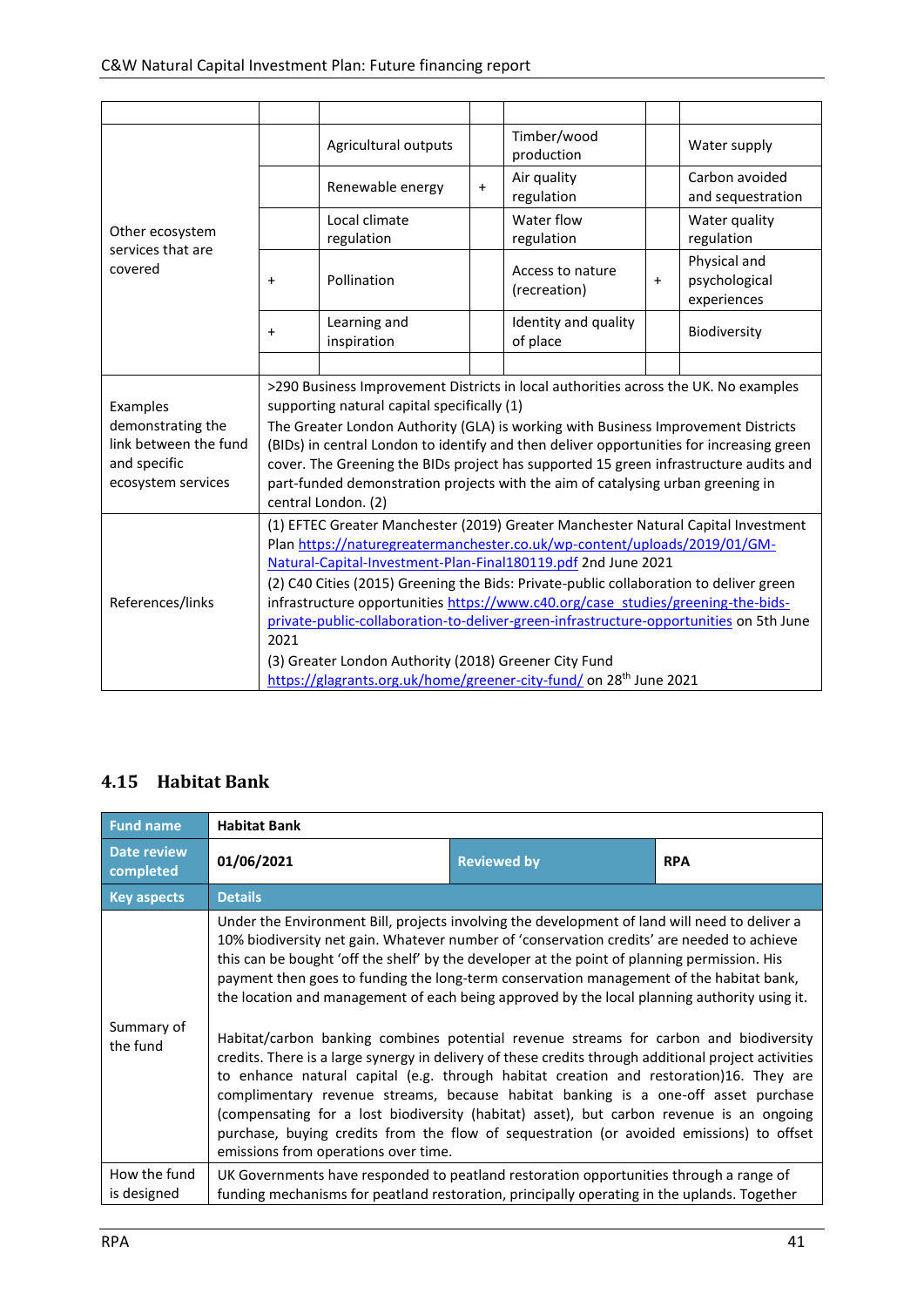| these represent potentially hundreds of millions of pounds of investment, and include Defra's<br>invested £10M in peatland restoration in 2017-18, and their £640 million Nature For Climate<br>Fund launched in 2020, which focuses on woodland creation but includes peatland restoration<br>in its remit. Scottish Government has funded Peatland Action via Scottish Natural Heritage<br>since 2012, with £20M restoration work planned for 2020/21 and a commitment to invest<br>£250 million over the next ten years, and Welsh Government has funded restoration via a<br>series of LIFE projects. In the future, the ELMS programme in England may provide an<br>additional source of government funds. (2) |                                                                                                                                                                  |                                                |                                  |                            |                                              |  |  |  |
|---------------------------------------------------------------------------------------------------------------------------------------------------------------------------------------------------------------------------------------------------------------------------------------------------------------------------------------------------------------------------------------------------------------------------------------------------------------------------------------------------------------------------------------------------------------------------------------------------------------------------------------------------------------------------------------------------------------------|------------------------------------------------------------------------------------------------------------------------------------------------------------------|------------------------------------------------|----------------------------------|----------------------------|----------------------------------------------|--|--|--|
|                                                                                                                                                                                                                                                                                                                                                                                                                                                                                                                                                                                                                                                                                                                     | The UK Habitat Bank Limited, Greater Manchester Wetlands, Peatland restoration in Cumbria,<br>Peatland ACTION project Scotland, Grants for Peatlands Restoration |                                                |                                  |                            |                                              |  |  |  |
|                                                                                                                                                                                                                                                                                                                                                                                                                                                                                                                                                                                                                                                                                                                     | £250 million                                                                                                                                                     |                                                |                                  |                            |                                              |  |  |  |
|                                                                                                                                                                                                                                                                                                                                                                                                                                                                                                                                                                                                                                                                                                                     | Project will run through the "next 10 years" (2)                                                                                                                 |                                                |                                  |                            |                                              |  |  |  |
| N/A                                                                                                                                                                                                                                                                                                                                                                                                                                                                                                                                                                                                                                                                                                                 |                                                                                                                                                                  |                                                |                                  |                            |                                              |  |  |  |
| $\ddot{}$                                                                                                                                                                                                                                                                                                                                                                                                                                                                                                                                                                                                                                                                                                           | Agricultural outputs                                                                                                                                             | $\ddot{}$                                      | Timber/wood<br>production        | $\ddot{}$                  | Water supply                                 |  |  |  |
|                                                                                                                                                                                                                                                                                                                                                                                                                                                                                                                                                                                                                                                                                                                     | Renewable energy                                                                                                                                                 | $\ddot{}$                                      | Air quality<br>regulation        | $\ddot{}$                  | Carbon avoided and<br>sequestration          |  |  |  |
|                                                                                                                                                                                                                                                                                                                                                                                                                                                                                                                                                                                                                                                                                                                     | Local climate<br>regulation                                                                                                                                      | $\ddot{}$                                      | Water flow<br>regulation         | $\ddot{}$                  | Water quality<br>regulation                  |  |  |  |
| $\ddot{}$                                                                                                                                                                                                                                                                                                                                                                                                                                                                                                                                                                                                                                                                                                           | Pollination                                                                                                                                                      |                                                | Access to nature<br>(recreation) | $\ddot{}$                  | Physical and<br>psychological<br>experiences |  |  |  |
|                                                                                                                                                                                                                                                                                                                                                                                                                                                                                                                                                                                                                                                                                                                     | Learning and<br>inspiration                                                                                                                                      | $\ddot{}$                                      | Identity and quality<br>of place |                            | Biodiversity                                 |  |  |  |
|                                                                                                                                                                                                                                                                                                                                                                                                                                                                                                                                                                                                                                                                                                                     |                                                                                                                                                                  |                                                |                                  |                            |                                              |  |  |  |
|                                                                                                                                                                                                                                                                                                                                                                                                                                                                                                                                                                                                                                                                                                                     |                                                                                                                                                                  |                                                | production                       |                            | Water supply                                 |  |  |  |
|                                                                                                                                                                                                                                                                                                                                                                                                                                                                                                                                                                                                                                                                                                                     | Renewable energy                                                                                                                                                 | $\ddot{}$                                      | regulation                       | $\ddot{}$                  | Carbon avoided and<br>sequestration          |  |  |  |
|                                                                                                                                                                                                                                                                                                                                                                                                                                                                                                                                                                                                                                                                                                                     | Local climate<br>regulation                                                                                                                                      | $\ddot{}$                                      | Water flow<br>regulation         | $\ddot{}$                  | Water quality<br>regulation                  |  |  |  |
| $\ddot{}$                                                                                                                                                                                                                                                                                                                                                                                                                                                                                                                                                                                                                                                                                                           | Pollination                                                                                                                                                      |                                                | Access to nature<br>(recreation) | $\pmb{+}$                  | Physical and<br>psychological<br>experiences |  |  |  |
|                                                                                                                                                                                                                                                                                                                                                                                                                                                                                                                                                                                                                                                                                                                     | Learning and<br>inspiration                                                                                                                                      | $\begin{array}{c} + \end{array}$               | Identity and quality<br>of place |                            | Biodiversity                                 |  |  |  |
|                                                                                                                                                                                                                                                                                                                                                                                                                                                                                                                                                                                                                                                                                                                     |                                                                                                                                                                  |                                                |                                  |                            |                                              |  |  |  |
| The UK Habitat Bank Limited (https://find-and-update.company-<br>information.service.gov.uk/company/11475458); The Habitat Bank<br>(https://acjecology.co.uk/habitat-bank); Habitat Bank LLC (http://www.habitatbank.com/)<br>Greater Manchester Wetlands (https://www.lancswt.org.uk/great-manchester-wetlands)<br>Peatland restoration in Cumbria (https://www.cumbriawildlifetrust.org.uk/about/what-we-<br>do/living-landscapes/wildlife-conservation-projects/peatland-restoration)<br>Peatland ACTION project Scotland (https://www.nature.scot/climate-change/nature-based-<br>solutions/peatland-action-project)<br>Grants for Peatlands Restoration (https://www.gov.uk/government/news/grants-for-        |                                                                                                                                                                  |                                                |                                  |                            |                                              |  |  |  |
|                                                                                                                                                                                                                                                                                                                                                                                                                                                                                                                                                                                                                                                                                                                     | $\ddot{}$                                                                                                                                                        | Agricultural outputs<br>peatlands-restoration) | $\ddot{}$                        | Timber/wood<br>Air quality | $\ddot{}$                                    |  |  |  |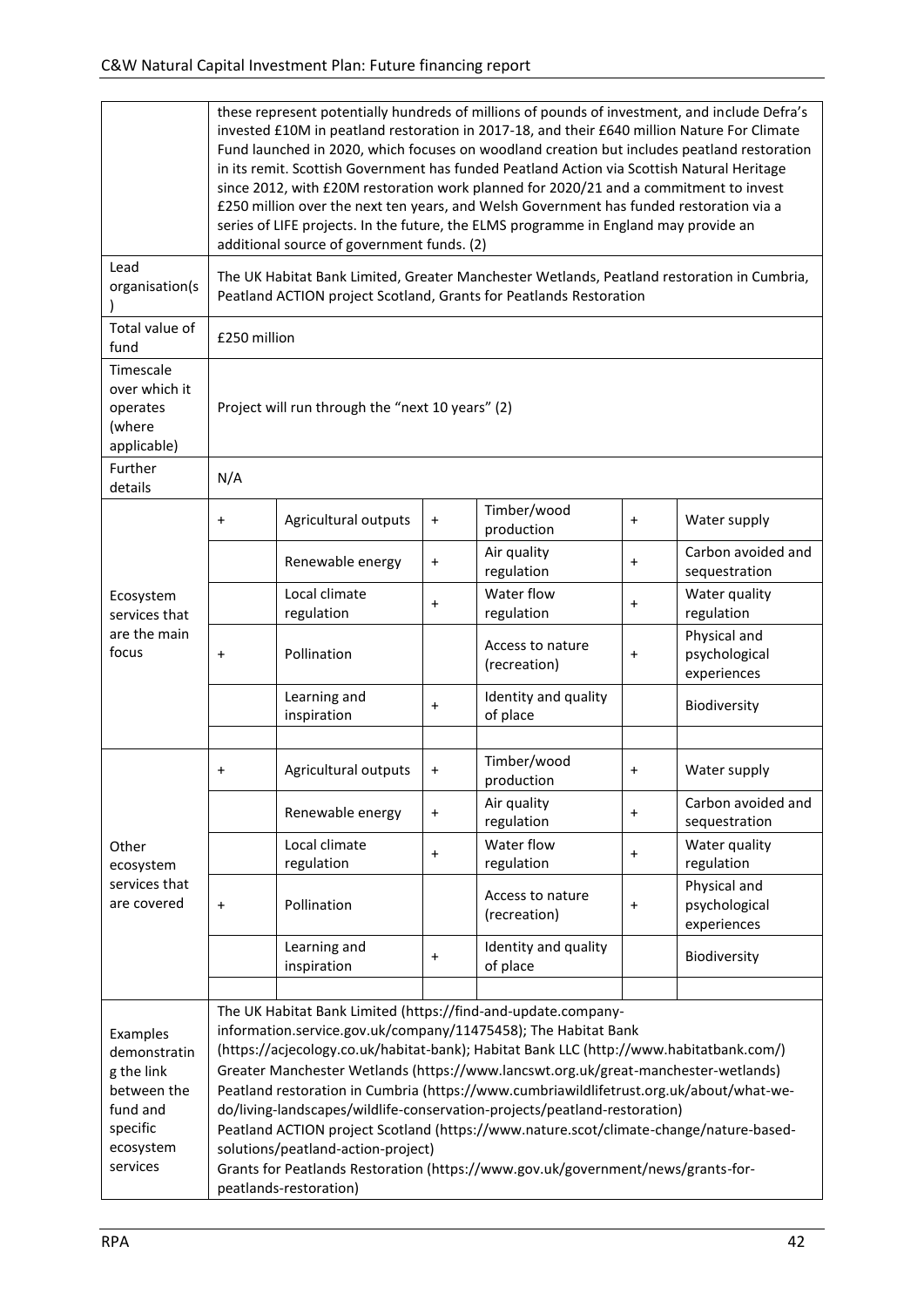|                      | Projects maps https://www.iucn-uk-peatlandprogramme.org/projects-map                                                                                                                                                                                                                                                                                                                                                                                                                                                                                                                                                                                                                                                                                                                                                                                                                                                                                                                                                                 |
|----------------------|--------------------------------------------------------------------------------------------------------------------------------------------------------------------------------------------------------------------------------------------------------------------------------------------------------------------------------------------------------------------------------------------------------------------------------------------------------------------------------------------------------------------------------------------------------------------------------------------------------------------------------------------------------------------------------------------------------------------------------------------------------------------------------------------------------------------------------------------------------------------------------------------------------------------------------------------------------------------------------------------------------------------------------------|
| References/li<br>nks | (1) EFTEC Greater Manchester (2019) Greater Manchester Natural Capital Investment Plan<br>https://naturegreatermanchester.co.uk/wp-content/uploads/2019/01/GM-Natural-Capital-<br>Investment-Plan-Final180119.pdf 2nd June 2021<br>(2) 3 Keel, Forrest Carbon, Newcastle University (2020) https://www.iucn-uk-<br>peatlandprogramme.org/sites/default/files/header-<br>images/Resources/Optimising%20Public%20Private%20funding%20of%20Peatland%20Restor<br>ation.pdf on 1st June 2021<br>(3) The Environment Bank (2020) Habitat Banks will be the way to deliver Biodiversity Net<br>Gain (https://www.environmentbank.com/blog/habitat-banks-will-be-the-way-to-deliver-<br>biodiversity-net-<br>gain/#:~:text=The%20latest%20update%20to%20the,those%20enhancements%20for%20thirt<br>y%20years.) 14th June 2021<br>(4) The Environment Bank (2020) https://www.environmentbank.com/blog/the-environment-<br>25 <sup>th</sup><br>bill-and-biodiversity-net-gain-delivery-what-planning-authorities-need-to-know/<br>June<br>2021 |

#### <span id="page-42-0"></span>**4.16 SuDS**

| <b>Fund name</b>                                          | <b>SuDS</b>                                                                                                                                                                                                                                                                                                                                                                                                                                                                                                                                                                                                                                                                                                                                                                                                                                                                                                       |  |  |  |  |  |  |
|-----------------------------------------------------------|-------------------------------------------------------------------------------------------------------------------------------------------------------------------------------------------------------------------------------------------------------------------------------------------------------------------------------------------------------------------------------------------------------------------------------------------------------------------------------------------------------------------------------------------------------------------------------------------------------------------------------------------------------------------------------------------------------------------------------------------------------------------------------------------------------------------------------------------------------------------------------------------------------------------|--|--|--|--|--|--|
| <b>Date review</b><br>completed                           | 01/06/2021<br><b>Reviewed by</b><br><b>RPA</b>                                                                                                                                                                                                                                                                                                                                                                                                                                                                                                                                                                                                                                                                                                                                                                                                                                                                    |  |  |  |  |  |  |
| <b>Key aspects</b>                                        | <b>Details</b>                                                                                                                                                                                                                                                                                                                                                                                                                                                                                                                                                                                                                                                                                                                                                                                                                                                                                                    |  |  |  |  |  |  |
| Summary of the<br>fund                                    | Sustainable Drainage Systems (SuDS) have an established revenue mechanism, through a<br>reduced water company drainage connection charge for developments. A special purpose<br>vehicle(SPV)could deploy appropriate capital at different project stages, allowing SuDS to<br>be deployed and the cash flows aggregated to enable investment to be scaled-up as part<br>of the Water Resilient Cities programme. An SPV can achieve greater returns than existing<br>bilateral transactions through specialist skills and overcoming knowledge gaps.<br>Standardised contracting for SuDS works and an extended contractual commitment to<br>water company charging rates period could improve returns under this model. (1)<br>Sustainable Drainage Systems (SuDS): Retrofitting green and blue infrastructure to manage<br>surface water, delivering cost savings through a reduction in water company drainage |  |  |  |  |  |  |
| How the fund is<br>designed                               | charges (1)<br>There are three key phases of SuDS project delivery: development, construction and<br>operation. Different forms of capital are required at each phase to suit the associated<br>level of risk. A single Special Purpose Vehicle (SPV) could be set up to raise and deploy the<br>appropriate form of capital for each phase over the project lifetime. After a suitable<br>pipeline of construction-ready projects has been identified and risk levels are<br>quantifiable, short-term project debt finance can be raised to construct the SuDS projects<br>over a 12-24-month period. (1)                                                                                                                                                                                                                                                                                                        |  |  |  |  |  |  |
| Lead<br>organisation(s)                                   | Project is lead by DEFRA (assisted by the Welsh Government, Natural Resources Wales,<br>and the Environment Agency) (3)                                                                                                                                                                                                                                                                                                                                                                                                                                                                                                                                                                                                                                                                                                                                                                                           |  |  |  |  |  |  |
| Total value of fund                                       | Potential delivery of over £82 million of social and environmental benefit from the<br>proposed additional green and blue space (1) Key cost components are likely to be the<br>enabling costs (procurement, planning and design), capital construction costs and post<br>construction monitoring and maintenance costs. (2)<br>Cost calculator: http://geoservergisweb2.hrwallingford.co.uk/uksd/costintro.aspx                                                                                                                                                                                                                                                                                                                                                                                                                                                                                                  |  |  |  |  |  |  |
| Timescale over<br>which it operates<br>(where applicable) | Project will run for a "12-24-month period" (1)                                                                                                                                                                                                                                                                                                                                                                                                                                                                                                                                                                                                                                                                                                                                                                                                                                                                   |  |  |  |  |  |  |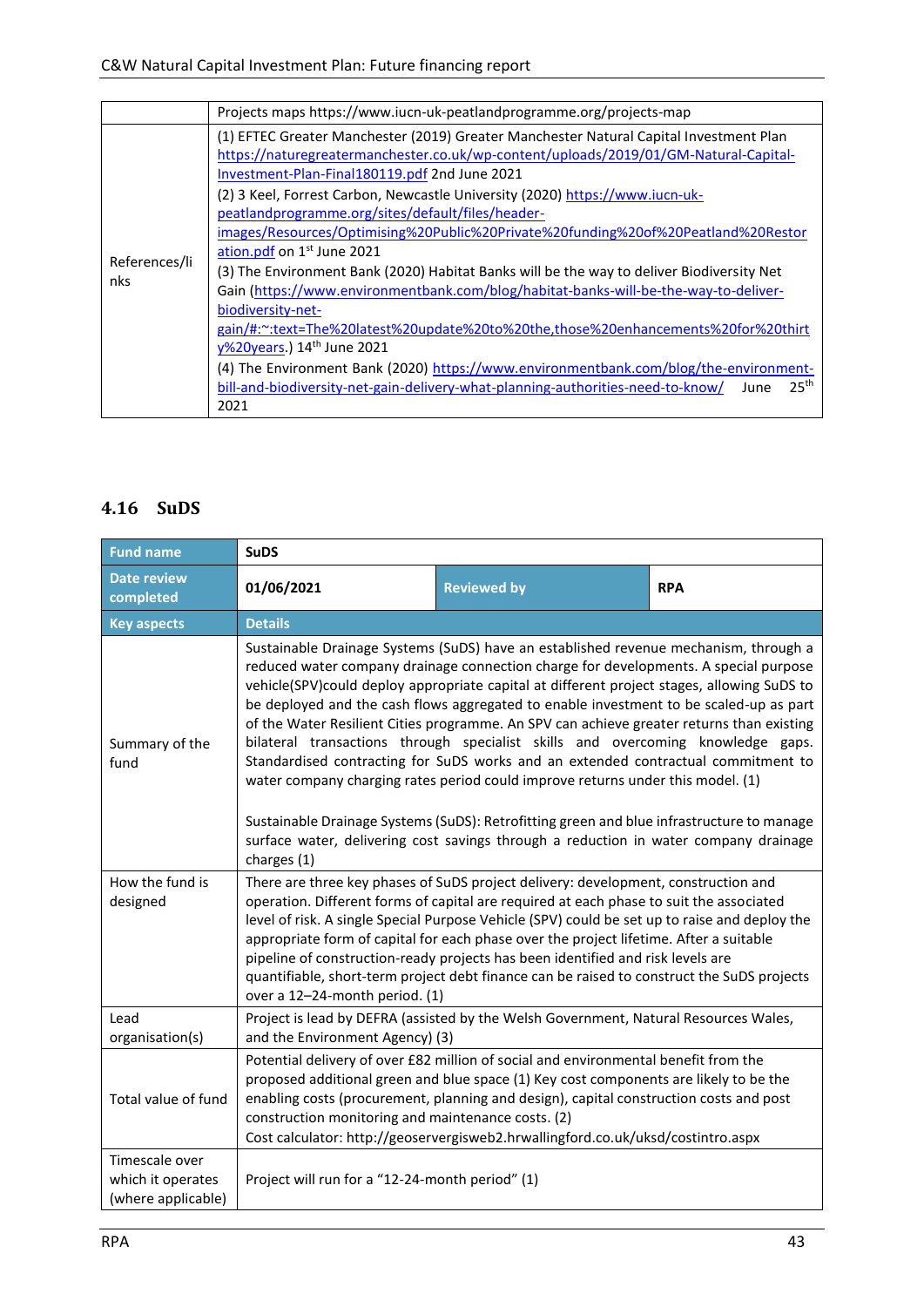| Further details                                                                                 | The key requirement is that financing delivered is aligned to project lifetime cash flows,<br>enabling overall financing to be leveraged as efficiently as possible. (1)                                                                                                                                                                                                                                                                                                                                                                                                                                                              |                             |           |                                  |           |                                              |
|-------------------------------------------------------------------------------------------------|---------------------------------------------------------------------------------------------------------------------------------------------------------------------------------------------------------------------------------------------------------------------------------------------------------------------------------------------------------------------------------------------------------------------------------------------------------------------------------------------------------------------------------------------------------------------------------------------------------------------------------------|-----------------------------|-----------|----------------------------------|-----------|----------------------------------------------|
| Ecosystem<br>services that are<br>the main focus                                                | Agricultural<br>outputs                                                                                                                                                                                                                                                                                                                                                                                                                                                                                                                                                                                                               |                             |           | Timber/wood<br>production        | $\ddot{}$ | Water supply                                 |
|                                                                                                 | Renewable energy                                                                                                                                                                                                                                                                                                                                                                                                                                                                                                                                                                                                                      |                             | $\ddot{}$ | Air quality<br>regulation        | $\ddot{}$ | Carbon avoided and<br>sequestration          |
|                                                                                                 |                                                                                                                                                                                                                                                                                                                                                                                                                                                                                                                                                                                                                                       | Local climate<br>regulation | $\pmb{+}$ | Water flow<br>regulation         | $\ddot{}$ | Water quality<br>regulation                  |
|                                                                                                 |                                                                                                                                                                                                                                                                                                                                                                                                                                                                                                                                                                                                                                       | Pollination                 |           | Access to nature<br>(recreation) | +         | Physical and<br>psychological<br>experiences |
|                                                                                                 | $\ddot{}$                                                                                                                                                                                                                                                                                                                                                                                                                                                                                                                                                                                                                             | Learning and<br>inspiration | $\ddot{}$ | Identity and quality<br>of place |           | Biodiversity                                 |
|                                                                                                 |                                                                                                                                                                                                                                                                                                                                                                                                                                                                                                                                                                                                                                       |                             |           |                                  |           |                                              |
|                                                                                                 |                                                                                                                                                                                                                                                                                                                                                                                                                                                                                                                                                                                                                                       | Agricultural<br>outputs     |           | Timber/wood<br>production        | $\ddot{}$ | Water supply                                 |
|                                                                                                 |                                                                                                                                                                                                                                                                                                                                                                                                                                                                                                                                                                                                                                       | Renewable energy            | $\ddot{}$ | Air quality<br>regulation        | $\ddot{}$ | Carbon avoided and<br>sequestration          |
| Other ecosystem                                                                                 |                                                                                                                                                                                                                                                                                                                                                                                                                                                                                                                                                                                                                                       | Local climate<br>regulation | $\pmb{+}$ | Water flow<br>regulation         | +         | Water quality<br>regulation                  |
| services that are<br>covered                                                                    |                                                                                                                                                                                                                                                                                                                                                                                                                                                                                                                                                                                                                                       | Pollination                 |           | Access to nature<br>(recreation) | $\pmb{+}$ | Physical and<br>psychological<br>experiences |
|                                                                                                 | $\ddot{}$                                                                                                                                                                                                                                                                                                                                                                                                                                                                                                                                                                                                                             | Learning and<br>inspiration | $\pmb{+}$ | Identity and quality<br>of place |           | Biodiversity                                 |
|                                                                                                 |                                                                                                                                                                                                                                                                                                                                                                                                                                                                                                                                                                                                                                       |                             |           |                                  |           |                                              |
| Examples<br>demonstrating the<br>link between the<br>fund and specific<br>ecosystem<br>services | Trial site in Trafford but not deployed at scale (1)<br>"James Jones & Sons invests GBP 3 million (\$4 million) in Stevens Croft site"<br>(https://www.lesprom.com/en/news/James Jones %26 Sons invests GBP 3 million 4<br>_million_in_Stevens_Croft_site_96437/)<br>Water Resilient Cities (https://waterresilientcities.eu/)                                                                                                                                                                                                                                                                                                        |                             |           |                                  |           |                                              |
| References/links                                                                                | (1) EFTEC Greater Manchester (2019) Greater Manchester Natural Capital Investment Plan<br>https://naturegreatermanchester.co.uk/wp-content/uploads/2019/01/GM-Natural-<br>Capital-Investment-Plan-Final180119.pdf 2nd June 2021<br>(2) FCERM (2021) Long-term costing tool for flood and coastal risk management<br>https://assets.publishing.service.gov.uk/government/uploads/system/uploads/attachme<br>nt data/file/411509/Cost estimation for SUDS.pdf on 1st June 2021<br><b>DEFRA</b><br>(2015)<br>Delivering<br>(3)<br><b>Benefits</b><br>Through<br>Evidence<br>Heading<br>1<br>(publishing.service.gov.uk) on 1st June 2021 |                             |           |                                  |           |                                              |

#### <span id="page-43-0"></span>**4.17 ELMs**

| <b>Fund name</b>         | <b>ELMs</b>                                                                                                                                                                                                                                                     |  |  |  |  |  |
|--------------------------|-----------------------------------------------------------------------------------------------------------------------------------------------------------------------------------------------------------------------------------------------------------------|--|--|--|--|--|
| Date review<br>completed | 01/06/2021<br><b>Reviewed by</b><br><b>RPA</b>                                                                                                                                                                                                                  |  |  |  |  |  |
| <b>Key aspects</b>       | <b>Details</b>                                                                                                                                                                                                                                                  |  |  |  |  |  |
| Summary of the<br>fund   | The Environmental Land Management scheme (ELMs). ELM will provide farmers,<br>foresters and other land managers with an opportunity to secure financial reward in<br>return for delivering environmental benefits. ELM will be a powerful vehicle for achieving |  |  |  |  |  |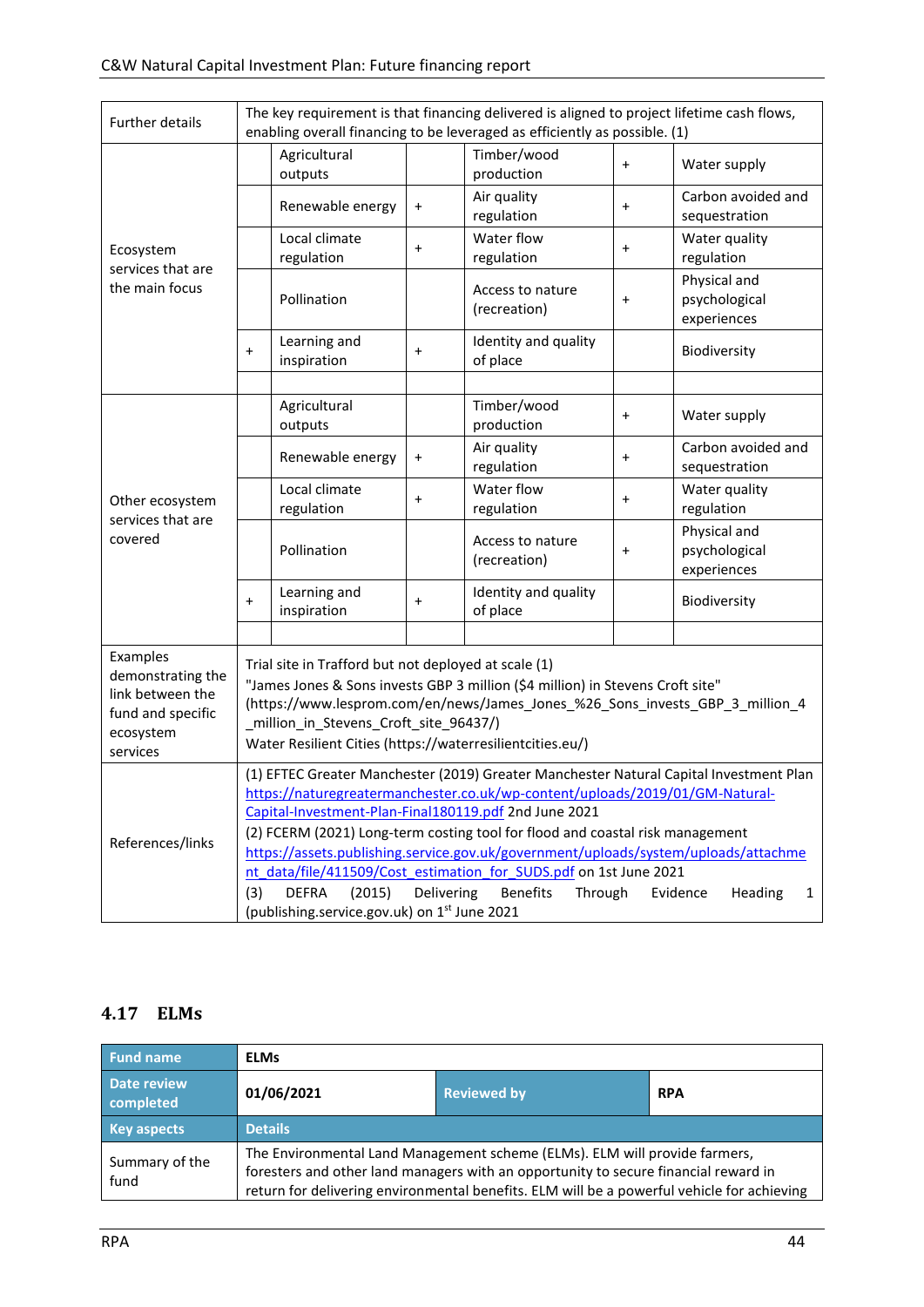|                                                                        | the goals of the 25 Year Environment Plan and our net zero target and ensure a strong<br>mechanism for addressing and averting the environmental crisis. As such it will support<br>the rural economy and help maintain food security.<br>Tier system: Tier 1 - encouraging environmentally sustainable farming and forestry, Tier 2<br>- locally targeted environmental outcomes, Tier 3 - landscape scale land-use change<br>projects (2)                                                                                                                                                       |                             |           |                                  |           |                                              |  |
|------------------------------------------------------------------------|---------------------------------------------------------------------------------------------------------------------------------------------------------------------------------------------------------------------------------------------------------------------------------------------------------------------------------------------------------------------------------------------------------------------------------------------------------------------------------------------------------------------------------------------------------------------------------------------------|-----------------------------|-----------|----------------------------------|-----------|----------------------------------------------|--|
| How the fund is<br>designed                                            | Options for financing ELMs include administrative price setting, with rates set by<br>government, and market-based price setting, where payments are determined using<br>mechanisms such as competitive tendering or auctions.                                                                                                                                                                                                                                                                                                                                                                    |                             |           |                                  |           |                                              |  |
|                                                                        | Other options are innovative approaches, such as payment-by-results and blending public<br>with private finance within ELM. (1)<br>e.g. The Somerset Rivers Authority will be allocating a special local authority tax revenue<br>to fund the reverse auction, creating a link between businesses and communities that will<br>benefit from the provision of the service of flood mitigation. A variety of government<br>bodies are working to prevent further catastrophic flooding of the Somerset Levels and<br>supporting farmers to identify what they can do to help alleviate flooding (2) |                             |           |                                  |           |                                              |  |
| Lead                                                                   | Project is led by DEFRA (assisted by the Welsh Government, Natural Resources Wales, and                                                                                                                                                                                                                                                                                                                                                                                                                                                                                                           |                             |           |                                  |           |                                              |  |
| organisation(s)<br>Total value of fund                                 | the Environment Agency) (3)<br>Estimates of the overall costs of meeting environmental land management priorities in<br>the UK total £2,538 million annually (3)                                                                                                                                                                                                                                                                                                                                                                                                                                  |                             |           |                                  |           |                                              |  |
| Timescale over<br>which it operates<br>(where applicable)              | Project plans to run for "25 year[s]" (4)                                                                                                                                                                                                                                                                                                                                                                                                                                                                                                                                                         |                             |           |                                  |           |                                              |  |
| <b>Further details</b>                                                 | The key requirement is that financing delivered is aligned to project lifetime cash flows,<br>enabling overall financing to be leveraged as efficiently as possible. (1)                                                                                                                                                                                                                                                                                                                                                                                                                          |                             |           |                                  |           |                                              |  |
| Ecosystem<br>services that are<br>the main focus                       | $\ddot{}$                                                                                                                                                                                                                                                                                                                                                                                                                                                                                                                                                                                         | Agricultural<br>outputs     |           | Timber/wood<br>production        | $\ddot{}$ | Water supply                                 |  |
|                                                                        |                                                                                                                                                                                                                                                                                                                                                                                                                                                                                                                                                                                                   | Renewable energy            | $\pmb{+}$ | Air quality<br>regulation        | $\ddot{}$ | Carbon avoided and<br>sequestration          |  |
|                                                                        |                                                                                                                                                                                                                                                                                                                                                                                                                                                                                                                                                                                                   | Local climate<br>regulation |           | Water flow<br>regulation         |           | Water quality<br>regulation                  |  |
|                                                                        | $\ddot{}$                                                                                                                                                                                                                                                                                                                                                                                                                                                                                                                                                                                         | Pollination                 |           | Access to nature<br>(recreation) | +         | Physical and<br>psychological<br>experiences |  |
|                                                                        | $\ddot{}$                                                                                                                                                                                                                                                                                                                                                                                                                                                                                                                                                                                         | Learning and<br>inspiration | $\pmb{+}$ | Identity and quality<br>of place |           | Biodiversity                                 |  |
|                                                                        |                                                                                                                                                                                                                                                                                                                                                                                                                                                                                                                                                                                                   |                             |           |                                  |           |                                              |  |
| Other ecosystem<br>services that are<br>covered                        | Agricultural<br>$+$<br>outputs                                                                                                                                                                                                                                                                                                                                                                                                                                                                                                                                                                    |                             |           | Timber/wood<br>production        | $\ddot{}$ | Water supply                                 |  |
|                                                                        |                                                                                                                                                                                                                                                                                                                                                                                                                                                                                                                                                                                                   | Renewable energy            | $\ddot{}$ | Air quality<br>regulation        | $\ddot{}$ | Carbon avoided and<br>sequestration          |  |
|                                                                        |                                                                                                                                                                                                                                                                                                                                                                                                                                                                                                                                                                                                   | Local climate<br>regulation |           | Water flow<br>regulation         |           | Water quality<br>regulation                  |  |
|                                                                        | $+$                                                                                                                                                                                                                                                                                                                                                                                                                                                                                                                                                                                               | Pollination                 |           | Access to nature<br>(recreation) | $\ddot{}$ | Physical and<br>psychological<br>experiences |  |
|                                                                        | $+$                                                                                                                                                                                                                                                                                                                                                                                                                                                                                                                                                                                               | Learning and<br>inspiration | $\ddot{}$ | Identity and quality<br>of place |           | Biodiversity                                 |  |
|                                                                        |                                                                                                                                                                                                                                                                                                                                                                                                                                                                                                                                                                                                   |                             |           |                                  |           |                                              |  |
| Examples<br>demonstrating the<br>link between the<br>fund and specific | Using blended finance and reverse auctions for multi-functional land and water<br>management on the Somerset Levels (2)                                                                                                                                                                                                                                                                                                                                                                                                                                                                           |                             |           |                                  |           |                                              |  |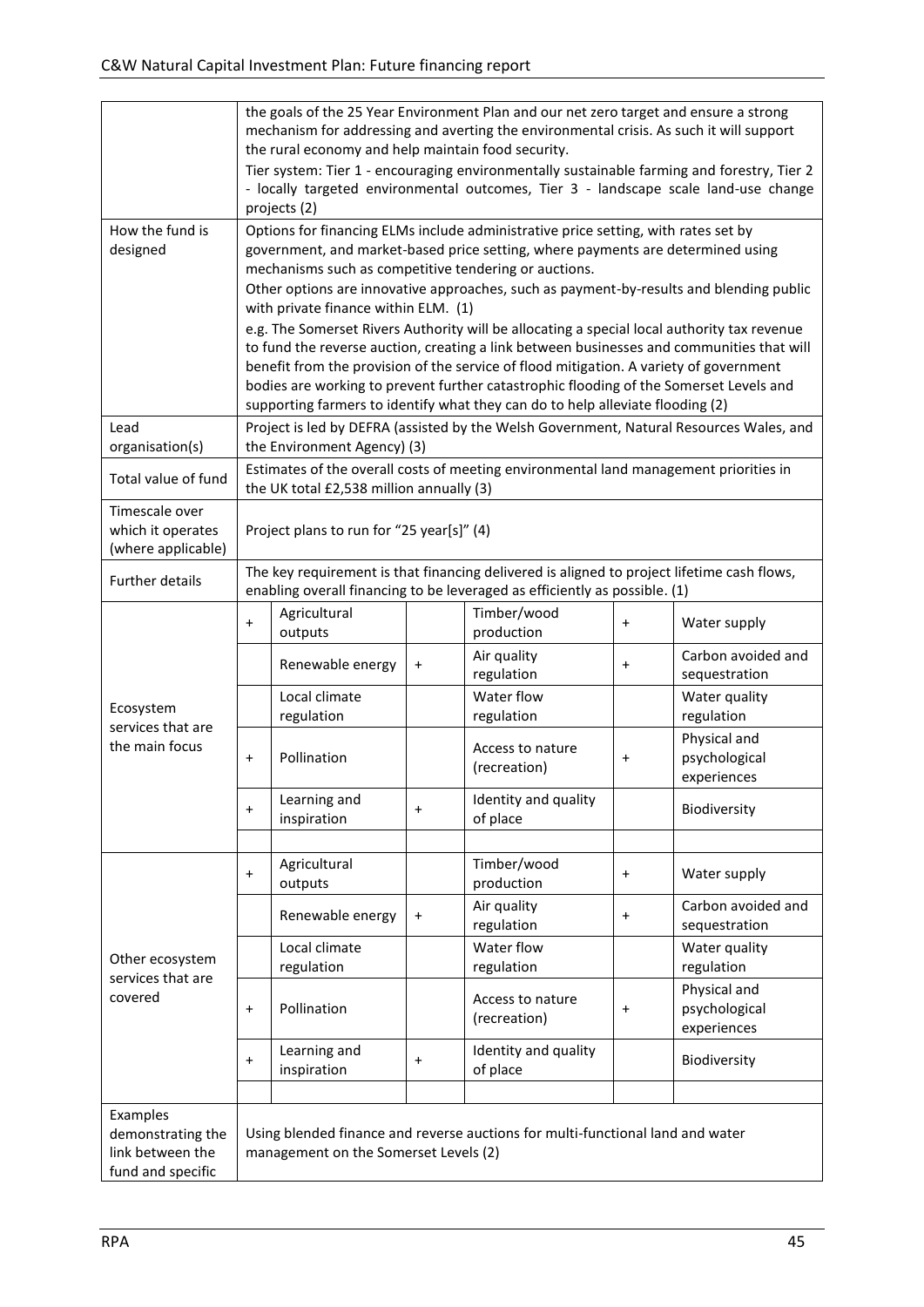| ecosystem                    |                                                                                                                                                                                                                                                                                                                                                                                                                                                                                                                                                                                                                                                                                 |
|------------------------------|---------------------------------------------------------------------------------------------------------------------------------------------------------------------------------------------------------------------------------------------------------------------------------------------------------------------------------------------------------------------------------------------------------------------------------------------------------------------------------------------------------------------------------------------------------------------------------------------------------------------------------------------------------------------------------|
|                              |                                                                                                                                                                                                                                                                                                                                                                                                                                                                                                                                                                                                                                                                                 |
| services<br>References/links | 1. Clarke, Phillip Farmers Weekly (2021) Environment Land Management: The detail<br>unpicked https://www.fwi.co.uk/news/farm-policy/environmental-land-management-<br>scheme-the-detail-unpicked Accessed 27th May 2021<br>2. DEFRA (2021) Environment Land Management Policy discussion document<br>https://consult.defra.gov.uk/elm/elmpolicyconsultation/supporting_documents/ELM%20<br>Policy%20Discussion%20Document%20230620.pdf Accessed 1 <sup>st</sup> June 2021<br>3. Rayment Consulting Services Ltd (2019) Paying for public goods from land<br>management: how much will it cost and how might we pay?<br>https://www.wildlifetrusts.org/sites/default/files/2019- |
|                              | 09/Paying%20for%20public%20goods%20final%20report.pdf on 3 <sup>rd</sup> June 2021                                                                                                                                                                                                                                                                                                                                                                                                                                                                                                                                                                                              |
|                              | 4. DEFRA (2020) Environmental Land Management Policy discussion document ELM Policy                                                                                                                                                                                                                                                                                                                                                                                                                                                                                                                                                                                             |
|                              | Discussion Document 230620.pdf (defra.gov.uk) on 1 <sup>st</sup> June 2021                                                                                                                                                                                                                                                                                                                                                                                                                                                                                                                                                                                                      |

#### <span id="page-45-0"></span>**4.18 Investment Readiness Fund**

| <b>Fund name</b>                | <b>Investment Readiness Fund</b>                                                                                                                                                                                                                                                                                                                                                                                                                                                                                                                                                                                                                                                                                                                                                                                                                                                                                                                                                                                                                                                                                                                                                                                                                                                                                                                                                                                                                                                                 |                    |            |  |  |  |
|---------------------------------|--------------------------------------------------------------------------------------------------------------------------------------------------------------------------------------------------------------------------------------------------------------------------------------------------------------------------------------------------------------------------------------------------------------------------------------------------------------------------------------------------------------------------------------------------------------------------------------------------------------------------------------------------------------------------------------------------------------------------------------------------------------------------------------------------------------------------------------------------------------------------------------------------------------------------------------------------------------------------------------------------------------------------------------------------------------------------------------------------------------------------------------------------------------------------------------------------------------------------------------------------------------------------------------------------------------------------------------------------------------------------------------------------------------------------------------------------------------------------------------------------|--------------------|------------|--|--|--|
| <b>Date review</b><br>completed | 01/06/2021                                                                                                                                                                                                                                                                                                                                                                                                                                                                                                                                                                                                                                                                                                                                                                                                                                                                                                                                                                                                                                                                                                                                                                                                                                                                                                                                                                                                                                                                                       | <b>Reviewed by</b> | <b>RPA</b> |  |  |  |
| <b>Key aspects</b>              | <b>Details</b>                                                                                                                                                                                                                                                                                                                                                                                                                                                                                                                                                                                                                                                                                                                                                                                                                                                                                                                                                                                                                                                                                                                                                                                                                                                                                                                                                                                                                                                                                   |                    |            |  |  |  |
|                                 | The Government are introducing a natural environment Investment Readiness Fund (IRF)<br>to support the development of natural environment projects that can generate revenue<br>from ecosystem services and attract repayable investment. This is part of HMG's 25 Year<br>Environment Plan and Green Finance Strategy commitments to explore the potential for a<br>natural environment impact fund and work with a range of partners on stimulating<br>innovation in designing and implementing projects that can directly protect/enhance the<br>domestic natural environment and generate revenue. (1)<br>To implement the natural capital investment plan, detailed business plans reflecting<br>Summary of the<br>financial, legal and other expertise will be required for the investment structures (e.g. a<br>Parks Trust or SuDS special purpose vehicle) and/or the projects (e.g. prescribed health<br>fund<br>activities) that could be invested in. Risk funding may also be required to progress the<br>preparation of investor-or project-level business plans to evidence feasibility and provide<br>more certainty of the ability to generate financial returns. An IRF could provide the required<br>technical assistance and capacity funding to make a detailed case for these business plans<br>and identify appropriate finance mechanisms through which to draw in investment. (2)<br>The primary focus will be on supporting projects that directly protect/enhance the |                    |            |  |  |  |
|                                 |                                                                                                                                                                                                                                                                                                                                                                                                                                                                                                                                                                                                                                                                                                                                                                                                                                                                                                                                                                                                                                                                                                                                                                                                                                                                                                                                                                                                                                                                                                  |                    |            |  |  |  |
|                                 | domestic natural environment, but wider enabling activities that will help the development<br>of natural capital markets will also be considered. (1)                                                                                                                                                                                                                                                                                                                                                                                                                                                                                                                                                                                                                                                                                                                                                                                                                                                                                                                                                                                                                                                                                                                                                                                                                                                                                                                                            |                    |            |  |  |  |
| How the fund is<br>designed     | A much more focused fund, like Investment Readiness Fund (IRF) on preparing projects<br>for investment, can be much smaller and hence the recommended figure of £1 million, as<br>the transaction costs would be relatively low (2)                                                                                                                                                                                                                                                                                                                                                                                                                                                                                                                                                                                                                                                                                                                                                                                                                                                                                                                                                                                                                                                                                                                                                                                                                                                              |                    |            |  |  |  |
|                                 | From 2021, this three-year £10 million programme will provide grants which project<br>developers can use to build capacity and procure the specialist support and advice they<br>need to develop their natural environment project to an investable level (1)                                                                                                                                                                                                                                                                                                                                                                                                                                                                                                                                                                                                                                                                                                                                                                                                                                                                                                                                                                                                                                                                                                                                                                                                                                    |                    |            |  |  |  |
| Lead<br>organisation(s)         | The primary lead organization is the Environment Agency, assisted by the Flood Hub                                                                                                                                                                                                                                                                                                                                                                                                                                                                                                                                                                                                                                                                                                                                                                                                                                                                                                                                                                                                                                                                                                                                                                                                                                                                                                                                                                                                               |                    |            |  |  |  |
| Total value of fund             | Total estimate of overall cost is valued at £10 million for the 3 year programme (1)                                                                                                                                                                                                                                                                                                                                                                                                                                                                                                                                                                                                                                                                                                                                                                                                                                                                                                                                                                                                                                                                                                                                                                                                                                                                                                                                                                                                             |                    |            |  |  |  |